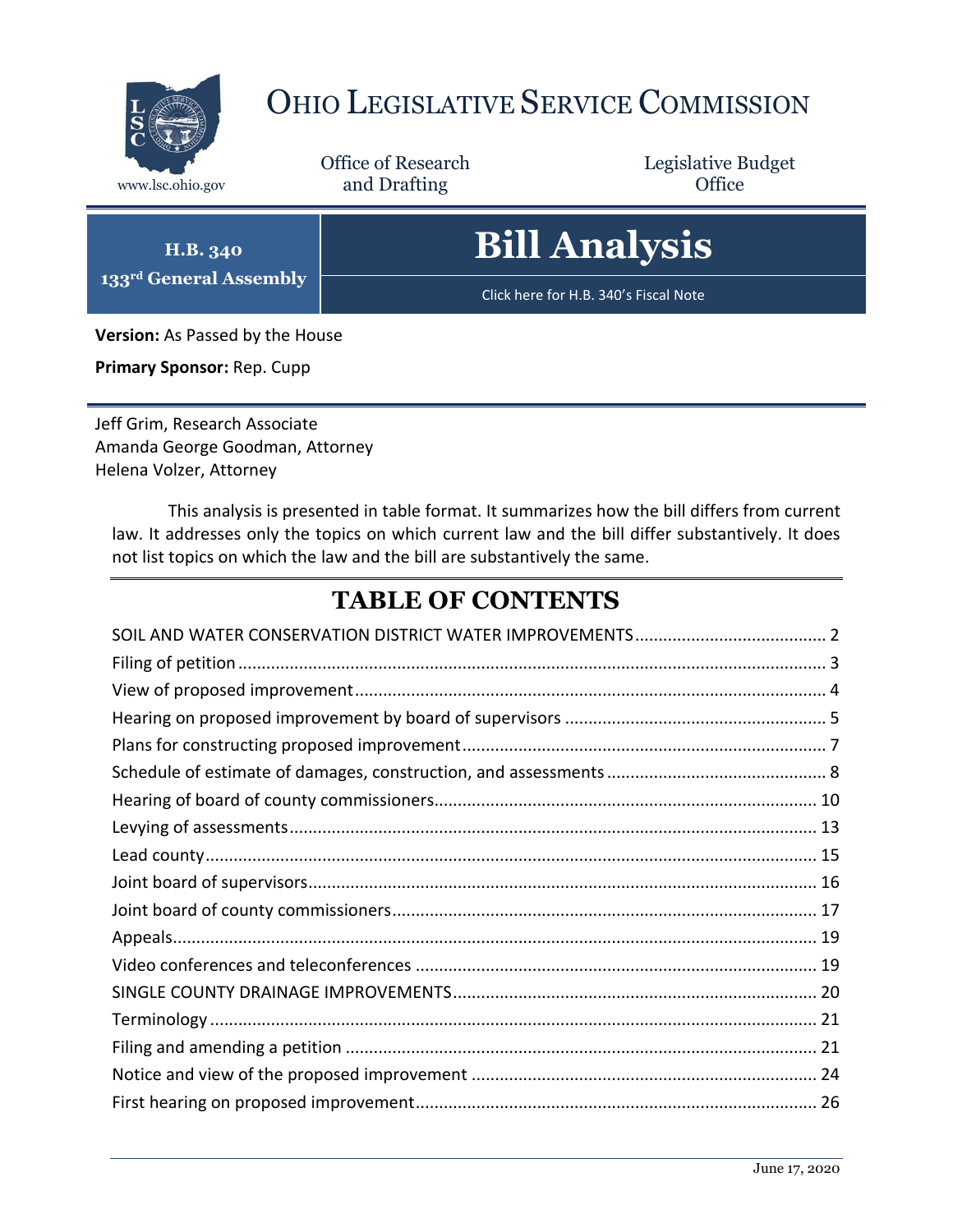#### **SOIL AND WATER CONSERVATION DISTRICT WATER IMPROVEMENTS**

<span id="page-1-0"></span>Under current law, as part of its duties and responsibilities, a soil and water conservation district has the power to oversee the construction, maintenance, and operation of improvements for natural resource conservation and development and flood prevention, and the conservation, development, and disposal of water within the district. There is a specific process for proposing and approving an improvement. That process includes:

- 1. The filing of a petition for the improvement by a property owner with the board of supervisors of the district;
- 2. A scheduled view of the proposed improvement;
- 3. The preparation of a preliminary report by a board of supervisors regarding the proposed improvement;
- 4. A hearing by the board of supervisors on the proposed improvement;
- 5. Estimates of the costs of the improvement and benefits to property owners;
- 6. After approval by the board of supervisors, a project survey and design for the improvement;
- 7. A schedule of damages, costs, and assessments;
- 8. A hearing by the board of county commissioners;
- 9. Approval or disapproval by the board of county commissioners; and
- 10. Imposition of assessments and execution of the improvement.<sup>1</sup>

 $\overline{a}$ 

 $<sup>1</sup>$  R.C. Chapter 940.</sup>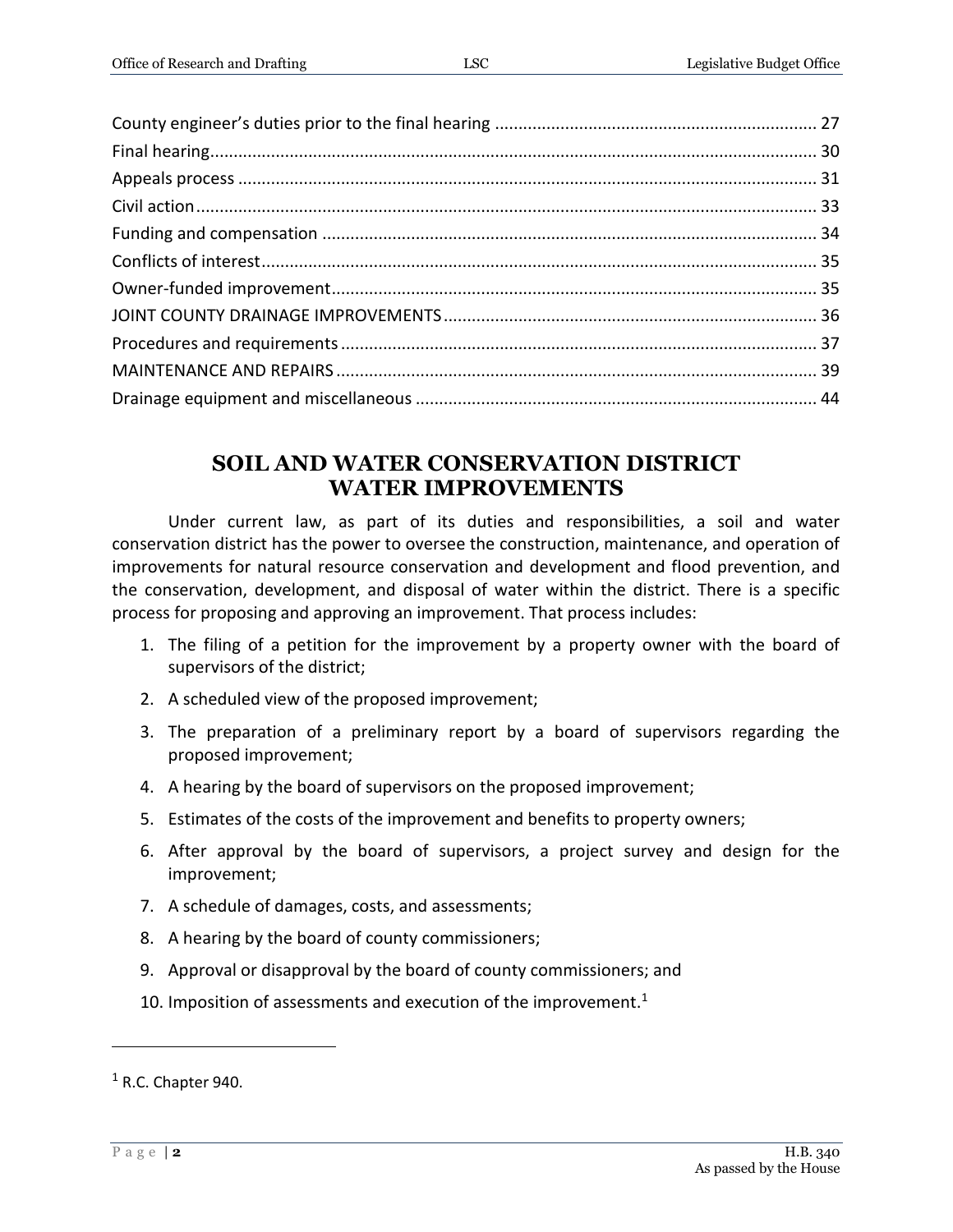The bill retains the basic legal structure for approving and implementing an improvement. However, it makes numerous changes to the specific procedures that underlie that structure. Below is a discussion of the bill's changes to the procedures and structure.

#### <span id="page-2-0"></span>**Filing of petition**

| <b>Current law</b>                                                                                                                                                                                                                                                       | H.B. 340                                                                                                                                                                                                                                                                                     |  |
|--------------------------------------------------------------------------------------------------------------------------------------------------------------------------------------------------------------------------------------------------------------------------|----------------------------------------------------------------------------------------------------------------------------------------------------------------------------------------------------------------------------------------------------------------------------------------------|--|
| Filing of petition with board of soil and water conservation district                                                                                                                                                                                                    |                                                                                                                                                                                                                                                                                              |  |
| Authorizes an owner of land (hereafter owner)<br>that is located in a soil and water conservation<br>district to file a petition with the board of<br>supervisors of the district requesting the<br>construction of a conservation work of<br>improvement (R.C. 940.19). | Same, but also requires the owner, prior to filing a<br>petition for the improvement (hereafter petition),<br>to consult with the district to discuss the proposed<br>drainage improvement; and to determine the<br>proper forms and procedures for filing the petition<br>(R.C. 940.19(A)). |  |
| <b>Petition - information included</b>                                                                                                                                                                                                                                   |                                                                                                                                                                                                                                                                                              |  |
| No provision.                                                                                                                                                                                                                                                            | Requires a petition to include all of the following:                                                                                                                                                                                                                                         |  |
|                                                                                                                                                                                                                                                                          | 1. A statement of the nature of the work for which<br>the petition is filed, including removing<br>obstructions from a ditch;                                                                                                                                                                |  |
|                                                                                                                                                                                                                                                                          | 2. A description, including location, of the course<br>and termini of the proposed improvement;                                                                                                                                                                                              |  |
|                                                                                                                                                                                                                                                                          | 3. A statement that the construction of the<br>improvement is necessary and will benefit the<br>petitioner; and                                                                                                                                                                              |  |
|                                                                                                                                                                                                                                                                          | 4. A statement that all costs of engineering,<br>construction, and future maintenance will be<br>assessed to the benefiting parcels of land<br>(R.C. 940.19(B)).                                                                                                                             |  |
| <b>Notification of petition rejection</b>                                                                                                                                                                                                                                |                                                                                                                                                                                                                                                                                              |  |
| If a board of supervisors rejects a petition, requires<br>the board to notify the petitioner of the reasons<br>for the rejection (R.C. 940.19).                                                                                                                          | Same, but requires the board to notify the<br>petitioner in writing (R.C. 940.19(D)(2)).                                                                                                                                                                                                     |  |

As passed by the House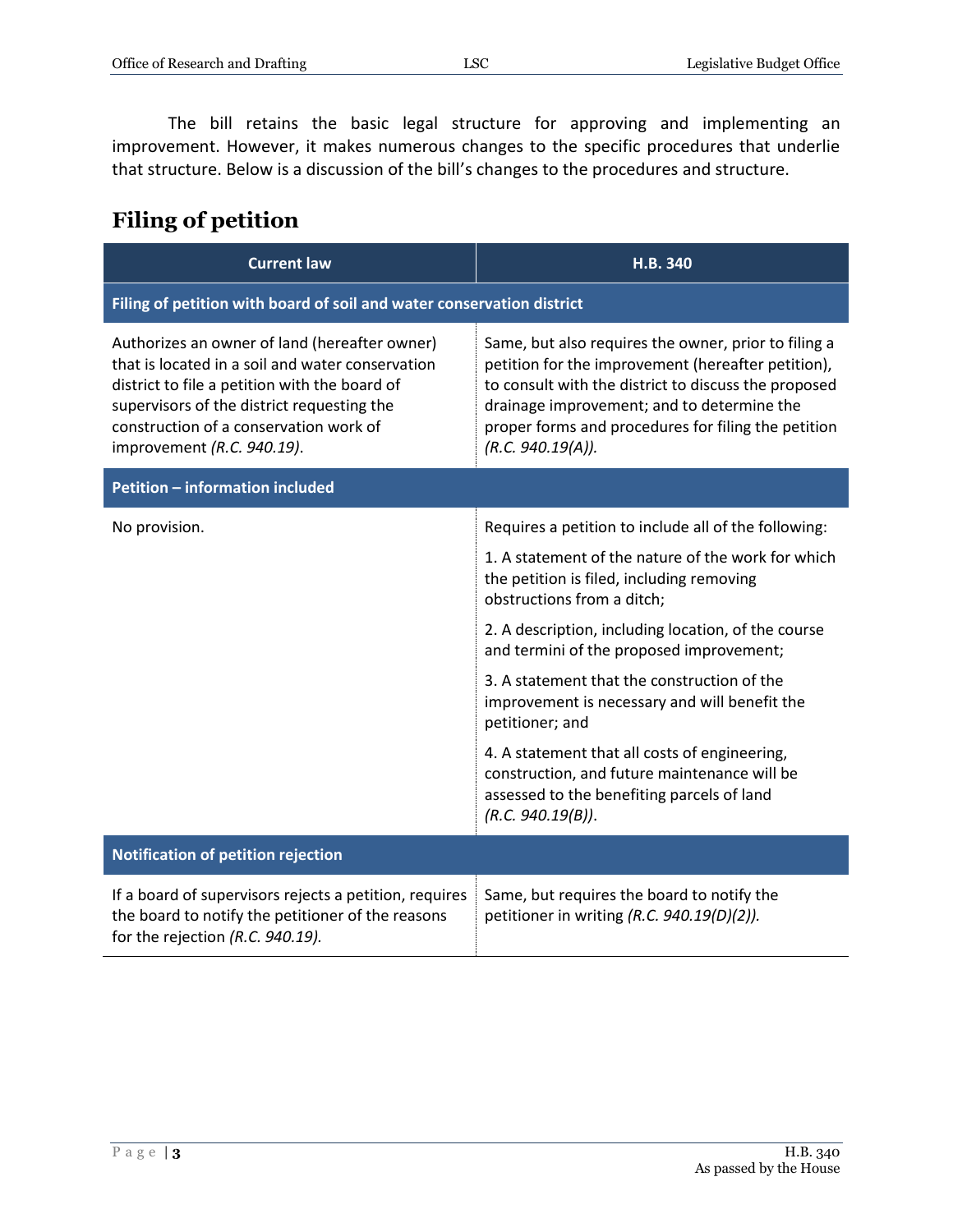### <span id="page-3-0"></span>**View of proposed improvement**

| <b>Current law</b>                                                                                                                                                                                                                                                                                    | H.B. 340                                                                                                                                                                                                                                                                                                                                                                                                                                                                                                                                                                                                                                                                                                                                                                                                                                                                                                                                                                                                                                                                                                             |
|-------------------------------------------------------------------------------------------------------------------------------------------------------------------------------------------------------------------------------------------------------------------------------------------------------|----------------------------------------------------------------------------------------------------------------------------------------------------------------------------------------------------------------------------------------------------------------------------------------------------------------------------------------------------------------------------------------------------------------------------------------------------------------------------------------------------------------------------------------------------------------------------------------------------------------------------------------------------------------------------------------------------------------------------------------------------------------------------------------------------------------------------------------------------------------------------------------------------------------------------------------------------------------------------------------------------------------------------------------------------------------------------------------------------------------------|
| View of proposed improvement                                                                                                                                                                                                                                                                          |                                                                                                                                                                                                                                                                                                                                                                                                                                                                                                                                                                                                                                                                                                                                                                                                                                                                                                                                                                                                                                                                                                                      |
| Requires the date for a view of the proposed<br>improvement to be between 25 and 90 days after<br>the date on which the petition was filed<br>(R.C. 940.19).                                                                                                                                          | Instead, requires the date for a view of the<br>proposed improvement to be between 30 and 90<br>days after the date on which the petition was<br>accepted (R.C. 940.19(E)(1)).                                                                                                                                                                                                                                                                                                                                                                                                                                                                                                                                                                                                                                                                                                                                                                                                                                                                                                                                       |
| <b>Notice of the view</b>                                                                                                                                                                                                                                                                             |                                                                                                                                                                                                                                                                                                                                                                                                                                                                                                                                                                                                                                                                                                                                                                                                                                                                                                                                                                                                                                                                                                                      |
| Requires the board of supervisors, at least 20 days<br>prior to the date established for the view, to send<br>the notice of the view to the owners within the<br>area to be benefited by the proposed<br>improvement, the board of county commissioners,<br>and the county engineer (R.C. 940.20(A)). | Same, but requires the notice to be sent 21 days<br>prior to the view (R.C. $940.20(A)$ ).                                                                                                                                                                                                                                                                                                                                                                                                                                                                                                                                                                                                                                                                                                                                                                                                                                                                                                                                                                                                                           |
| <b>Contents of notice</b>                                                                                                                                                                                                                                                                             |                                                                                                                                                                                                                                                                                                                                                                                                                                                                                                                                                                                                                                                                                                                                                                                                                                                                                                                                                                                                                                                                                                                      |
| No provision.                                                                                                                                                                                                                                                                                         | Requires the board to ensure that the notice of the<br>view contains all of the following:<br>1. The date, time, and location for the view and<br>the subsequent hearing;<br>2. A description of the proposed improvement and<br>its location as stated in the petition, a map<br>indicating the location of the proposed<br>improvement or information on where to access<br>the map, and an explanation of how to obtain<br>additional information or ask questions about the<br>proposed improvement;<br>3. A statement that all costs of engineering,<br>construction, and future maintenance will be<br>assessed to the benefiting parcels of land;<br>4. A statement that an owner may file, at least 21<br>days after the date of the view, an amendment to<br>the original petition that expands the length of the<br>proposed improvement, provided that the<br>amendment does not expand the area to be<br>benefited by the proposed improvement;<br>5. A statement that any owner receiving the notice<br>may comment on the proposed improvement in<br>writing before or in person at the hearing on the |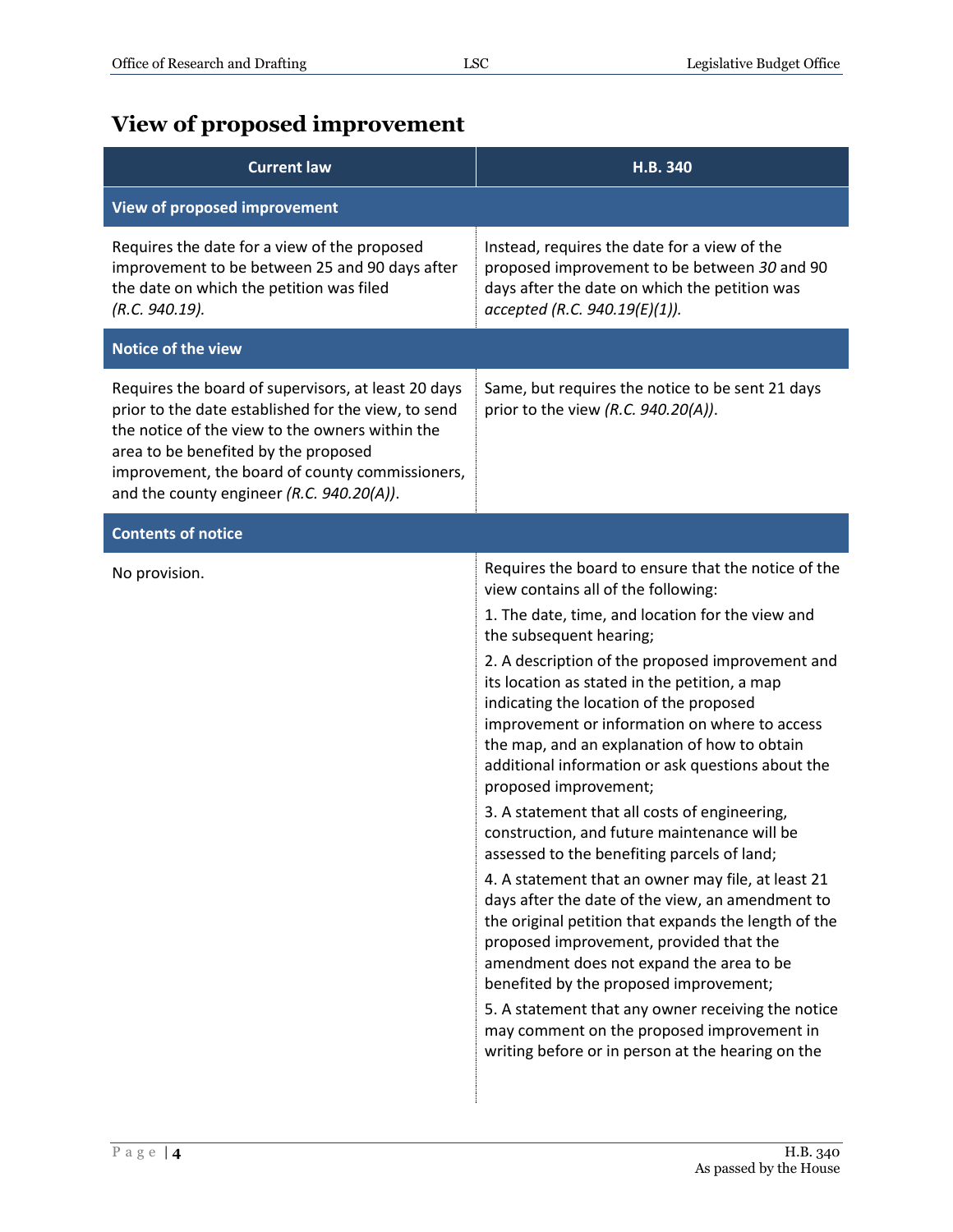| <b>Current law</b>                                                                                            | H.B. 340                                                                                                                                                                                                                                                                                                                                                                     |
|---------------------------------------------------------------------------------------------------------------|------------------------------------------------------------------------------------------------------------------------------------------------------------------------------------------------------------------------------------------------------------------------------------------------------------------------------------------------------------------------------|
|                                                                                                               | petition (see "Hearing on proposed<br>improvement by board of supervisors,"<br>below); and                                                                                                                                                                                                                                                                                   |
|                                                                                                               | 6. The address at which to file an amendment to<br>the petition or submit written comments on the<br>proposed improvement (R.C. 940.20(A)).                                                                                                                                                                                                                                  |
| <b>The view</b>                                                                                               |                                                                                                                                                                                                                                                                                                                                                                              |
| On the date of the view, requires the board to do<br>all of the following:                                    | Instead, on the date of the view, requires the<br>board or its designee to do all of the following:                                                                                                                                                                                                                                                                          |
| 1. Meet at a designated location near the<br>proposed improvement;                                            | 1. Present an overview of the proposed<br>improvement;                                                                                                                                                                                                                                                                                                                       |
| 2. Hear proof of the need for the proposed<br>improvement offered by any owner that is<br>affected by it; and | 2. In the presentation, use methods and means<br>that the board determines will adequately inform<br>those attending about the proposed                                                                                                                                                                                                                                      |
| 3. View the area in which the proposed<br>improvement is to be constructed (R.C. 940.21).                     | improvement's location and the drainage issues<br>intended to be addressed by the proposed<br>improvement; and                                                                                                                                                                                                                                                               |
|                                                                                                               | 3. Upon the request made at the view of a board<br>member or of an owner in the area to be<br>benefited by the proposed improvement, recess<br>the view and reconvene at a site along the<br>proposed improvement for the purpose of gaining<br>additional information about the drainage issue<br>intended to be addressed by the proposed<br>improvement (R.C. 940.21(B)). |

### <span id="page-4-0"></span>**Hearing on proposed improvement by board of supervisors**

| <b>Current law</b>                                                                                                                                        | H.B. 340                                                                                                                     |
|-----------------------------------------------------------------------------------------------------------------------------------------------------------|------------------------------------------------------------------------------------------------------------------------------|
| <b>Establishment of hearing of proposed improvement</b>                                                                                                   |                                                                                                                              |
| Requires the board of supervisors to hold a<br>hearing on the proposed improvement not later<br>than 90 days after the date of the view<br>(R.C. 940.19). | Instead, requires the board to hold the hearing<br>between 30 and 90 days after the date of the view<br>(R.C. 940.19(E)(2)). |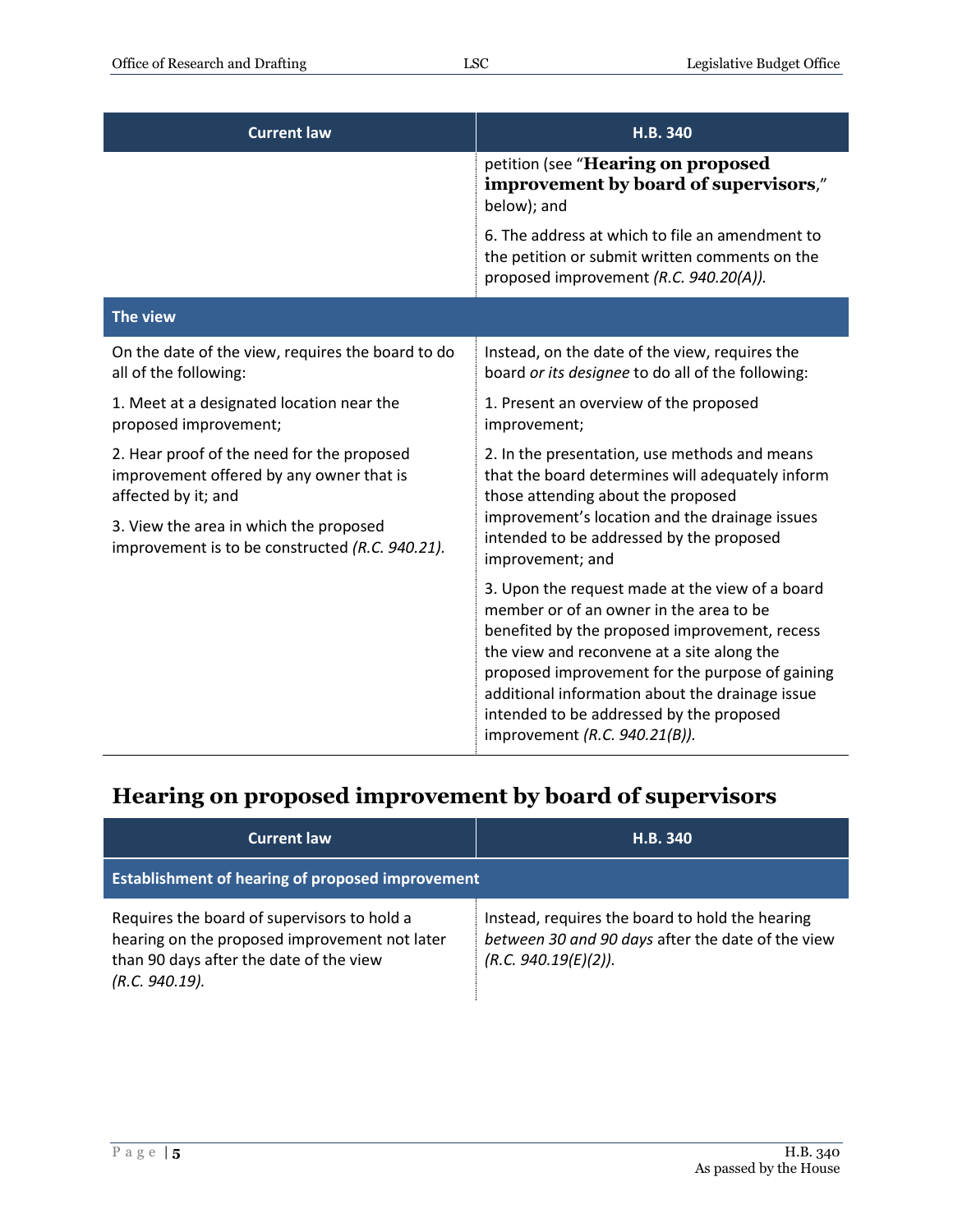| <b>Current law</b>                                                                                                                                                                                                                                                                                                      | H.B. 340                                                                                                                                                                                                                                                                                                 |  |
|-------------------------------------------------------------------------------------------------------------------------------------------------------------------------------------------------------------------------------------------------------------------------------------------------------------------------|----------------------------------------------------------------------------------------------------------------------------------------------------------------------------------------------------------------------------------------------------------------------------------------------------------|--|
| <b>Hearing - objections</b>                                                                                                                                                                                                                                                                                             |                                                                                                                                                                                                                                                                                                          |  |
| Prior to the hearing on a proposed improvement,<br>authorizes owners affected by the proposed<br>improvement to file objections to the<br>improvement with the board (R.C. 940.23).                                                                                                                                     | No provision.                                                                                                                                                                                                                                                                                            |  |
| Adjournment of hearing - subsequent review                                                                                                                                                                                                                                                                              |                                                                                                                                                                                                                                                                                                          |  |
| If modifications or alternatives to a proposed<br>improvement are proposed or discussed at the<br>hearing on the improvement, does both of the<br>following:<br>1. Authorizes the board to adjourn the hearing for<br>a period of time that is necessary to conduct a<br>subsequent view of the proposed improvement in | Instead, authorizes the board to recess and<br>continue the hearing on subsequent days as may<br>be reasonable to consider additional information<br>about the proposed improvement, but does not<br>require another view (R.C. 940.23(B)).                                                              |  |
| light of the proposed changes;<br>2. If it appears that a subsequent view is<br>necessary, requires the board to establish a date,<br>time, and location for it and to notify, in the same<br>manner, the same persons that were required to<br>be notified of the first view. (R.C. 940.24.)                           |                                                                                                                                                                                                                                                                                                          |  |
| Hearing - vote of the board                                                                                                                                                                                                                                                                                             |                                                                                                                                                                                                                                                                                                          |  |
| Authorizes the board, at the conclusion of the<br>hearing on a proposed improvement, to approve<br>the petition for the improvement (R.C. 940.25,                                                                                                                                                                       | Same, but specifically requires the board to vote<br>and requires the board, in making its decision, to<br>take into consideration all of the following:                                                                                                                                                 |  |
| repealed).                                                                                                                                                                                                                                                                                                              | 1. The petition;                                                                                                                                                                                                                                                                                         |  |
|                                                                                                                                                                                                                                                                                                                         | 2. The preliminary report;                                                                                                                                                                                                                                                                               |  |
|                                                                                                                                                                                                                                                                                                                         | 3. Comments on the proposed improvement; and                                                                                                                                                                                                                                                             |  |
|                                                                                                                                                                                                                                                                                                                         | 4. The protection of environmentally significant<br>areas when those areas could be adversely<br>affected by the construction of the proposed<br>improvement and, if necessary, alternative plans<br>providing for that protection and for construction<br>of the proposed improvement (R.C. 940.23(C)). |  |
| Reasons for board to proceed with proposed improvement                                                                                                                                                                                                                                                                  |                                                                                                                                                                                                                                                                                                          |  |
| Allows the board to approve the petition if the board:<br>1. Is reasonably certain that the cost of the<br>proposed improvement will be less than the<br>benefits from it;                                                                                                                                              | Similar, but no longer requires the board to<br>consider (4) and (5) (R.C. 940.23(D)).                                                                                                                                                                                                                   |  |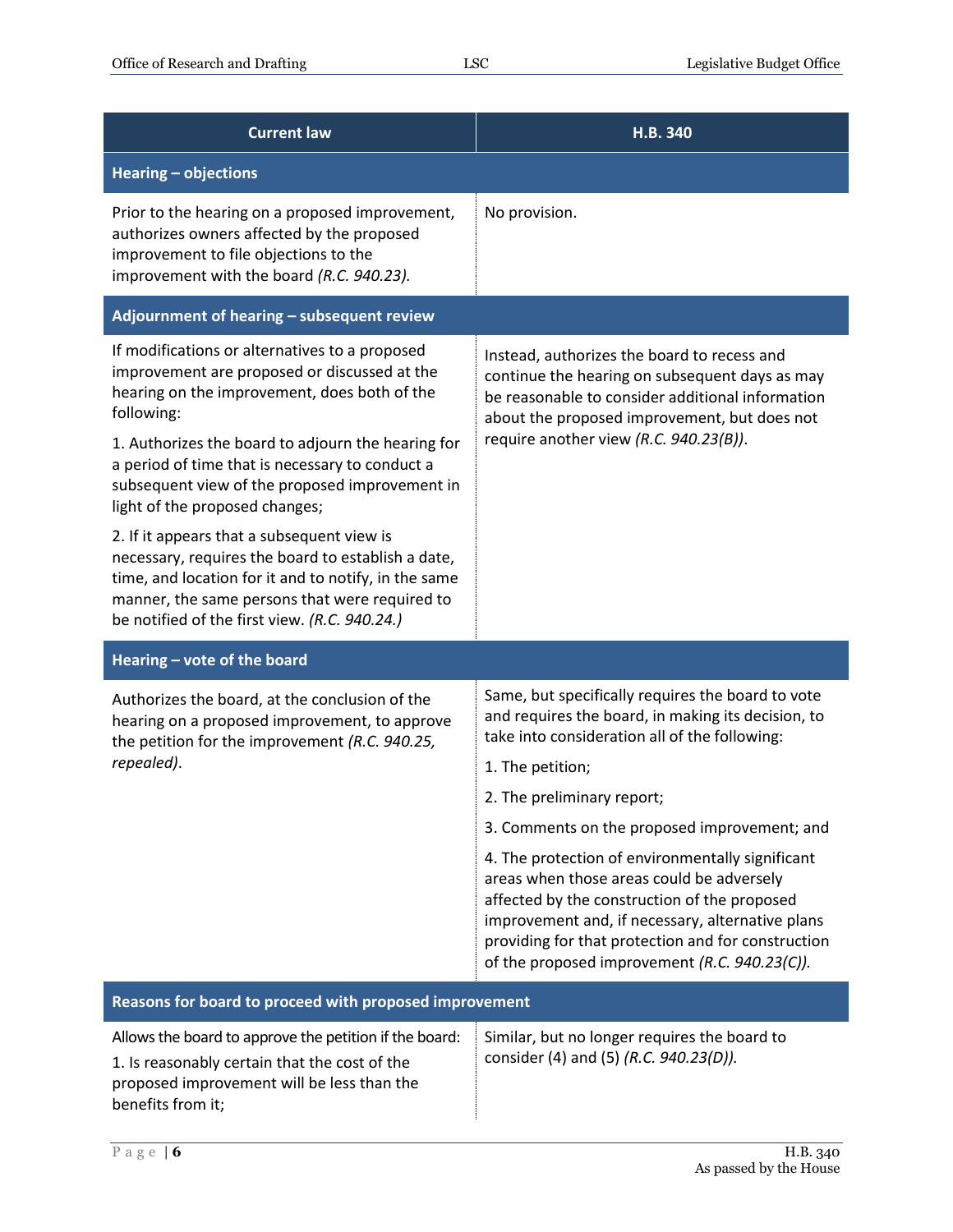| <b>Current law</b>                                                                                                                                                                                                                                                                                                                                                                                                                                                                               | H.B. 340      |
|--------------------------------------------------------------------------------------------------------------------------------------------------------------------------------------------------------------------------------------------------------------------------------------------------------------------------------------------------------------------------------------------------------------------------------------------------------------------------------------------------|---------------|
| 2. Finds that the improvement is necessary;<br>3. Finds that the improvement will be conducive to<br>the public welfare;<br>4. Finds that the improvement will improve water<br>management and development in the county in<br>which the district is located to the advantage of<br>lands located in it;<br>5. Finds that the improvement will aid lands in the<br>area by promoting the economical, industrial,<br>environmental, or social development of the area<br>(R.C. 940.25, repealed). |               |
| Establishment of date for completion of plans and specifications                                                                                                                                                                                                                                                                                                                                                                                                                                 |               |
| Upon approval of the petition, requires the board<br>to establish a date by which the board must<br>complete plans and specifications for the<br>improvement together with estimates of damages<br>from and costs for it (see "Plans for<br>constructing proposed improvement"<br>and "Schedule of estimate of damages,<br>construction, and assessments," below).                                                                                                                               | No provision. |
| Specifies that the date established must allow as<br>much time as is necessary for the preparation of<br>the plans, specifications, and estimates.                                                                                                                                                                                                                                                                                                                                               | No provision. |
| Authorizes the board to extend the completion<br>date if necessary. (R.C. 940.25, repealed.)                                                                                                                                                                                                                                                                                                                                                                                                     | No provision. |

### <span id="page-6-0"></span>**Plans for constructing proposed improvement**

| <b>Current law</b>                                                                                                                                                                                                                     | <b>H.B. 340</b> |
|----------------------------------------------------------------------------------------------------------------------------------------------------------------------------------------------------------------------------------------|-----------------|
| Maps of proposed improvement area                                                                                                                                                                                                      |                 |
| Requires the board of supervisors or its designee<br>to prepare maps showing the location of the land<br>that is proposed to be assessed by a board of<br>county commissioners (see "Levying of<br>assessments," below) (R.C. 940.26). | No provision.   |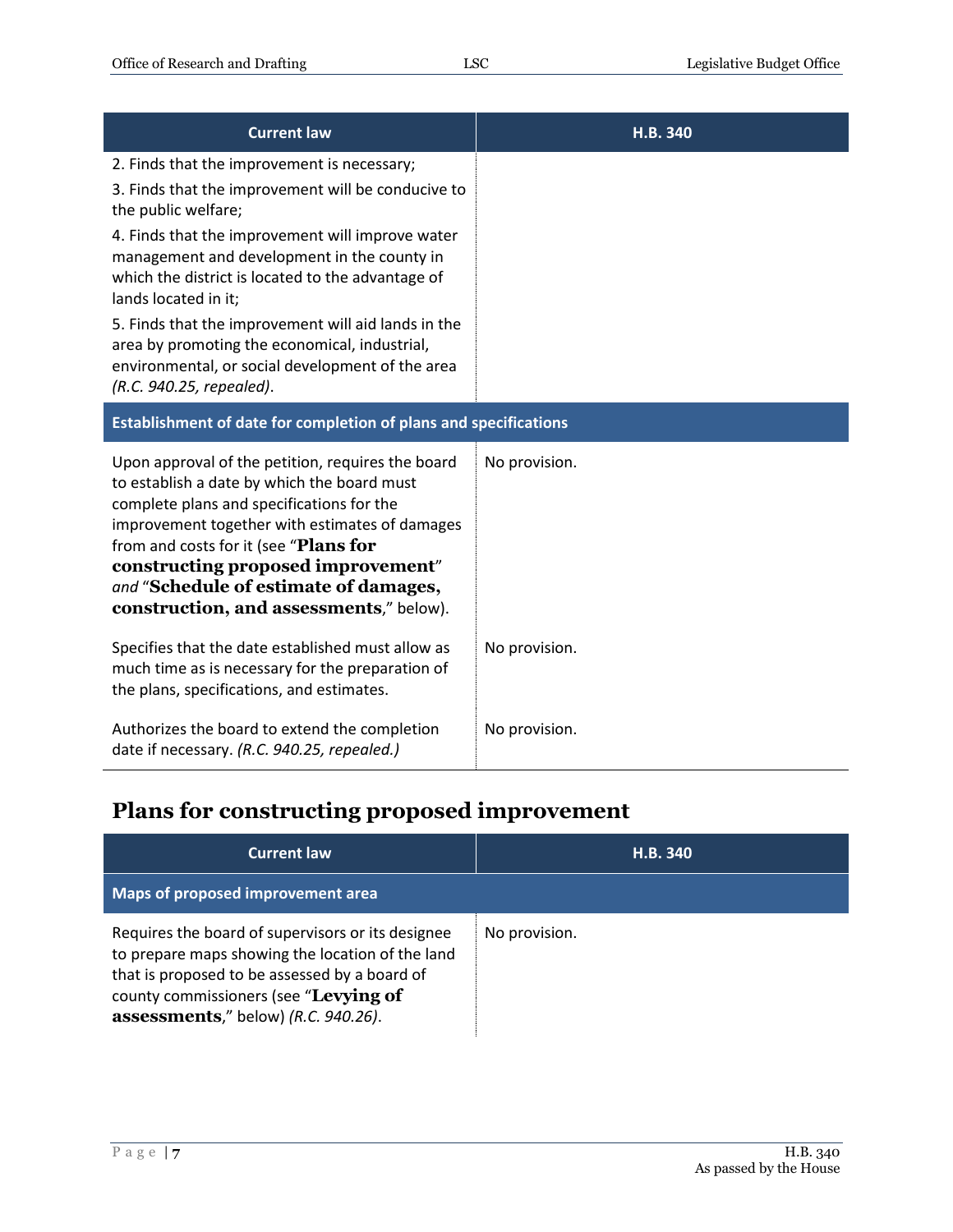| <b>Current law</b>                                                                                                                                                                                                                                                                           | H.B. 340                                                                                                                                                                                                |
|----------------------------------------------------------------------------------------------------------------------------------------------------------------------------------------------------------------------------------------------------------------------------------------------|---------------------------------------------------------------------------------------------------------------------------------------------------------------------------------------------------------|
| Plans - erosion and sediment control                                                                                                                                                                                                                                                         |                                                                                                                                                                                                         |
| For a proposed improvement that is a ditch or<br>other similar structure for the disposal of water,<br>requires the board's plans for constructing the<br>improvement to include erosion and sediment<br>control by a sod or seeded strip, except where<br>suitable vegetative cover exists. | Same, but also allows other erosion and sediment<br>controls if suitable vegetative cover is not present.                                                                                               |
| Requires each sod or seeded strip to be between<br>four and 15 feet wide.                                                                                                                                                                                                                    | Instead, requires the sod or seeded strip to be<br>between ten and 15 feet wide.                                                                                                                        |
| Requires sod or seeded strips in excess of four feet<br>to be removed from the taxable valuation of<br>property. (R.C. 940.26.)                                                                                                                                                              | Instead, specifies that the county auditor must<br>remove the total acreage of sod or seeded strips<br>or other such controls from taxable valuation of<br>property. (R.C. 940.24(C)(2).)               |
| Removal or adjustment of structures in construction                                                                                                                                                                                                                                          |                                                                                                                                                                                                         |
| Requires the board or its designee to make note of<br>all structures that will be removed or adjusted in<br>constructing the improvement (R.C. 940.26).                                                                                                                                      | Instead, requires the board or its designee to<br>include in the plans an <i>analysis</i> of all structures<br>that will be removed or adjusted in constructing<br>the improvement $(R.C. 940.24(D))$ . |

### <span id="page-7-0"></span>**Schedule of estimate of damages, construction, and assessments**

| <b>Current law</b>                                                                                                                                                                                                                                                                                                                                                                                      | H.B. 340                                                                                                                                                           |
|---------------------------------------------------------------------------------------------------------------------------------------------------------------------------------------------------------------------------------------------------------------------------------------------------------------------------------------------------------------------------------------------------------|--------------------------------------------------------------------------------------------------------------------------------------------------------------------|
| <b>Schedule of damages</b>                                                                                                                                                                                                                                                                                                                                                                              |                                                                                                                                                                    |
| Requires the board of supervisors or its designee,<br>as part of the estimate of the total cost of<br>constructing a proposed improvement, to prepare<br>a schedule of damages of the value of land or<br>other property that must be taken and the<br>damages to be sustained by an owner as a result<br>of the construction and subsequent maintenance<br>of the improvement (R.C. 940.27, repealed). | Same, but requires only the board to prepare the<br>schedule of damages, thus does not allow the<br>board to appoint a designee to prepare it<br>(R.C. 940.25(A)). |
| <b>Total estimate of construction costs</b>                                                                                                                                                                                                                                                                                                                                                             |                                                                                                                                                                    |
| Requires the board of supervisors or its designee<br>to make an estimate of the total cost of the<br>proposed improvement, including construction<br>costs, estimated costs of damages to owners, and                                                                                                                                                                                                   | Same, but also includes any expenses incurred in<br>consulting services (R.C. 940.26(C)).                                                                          |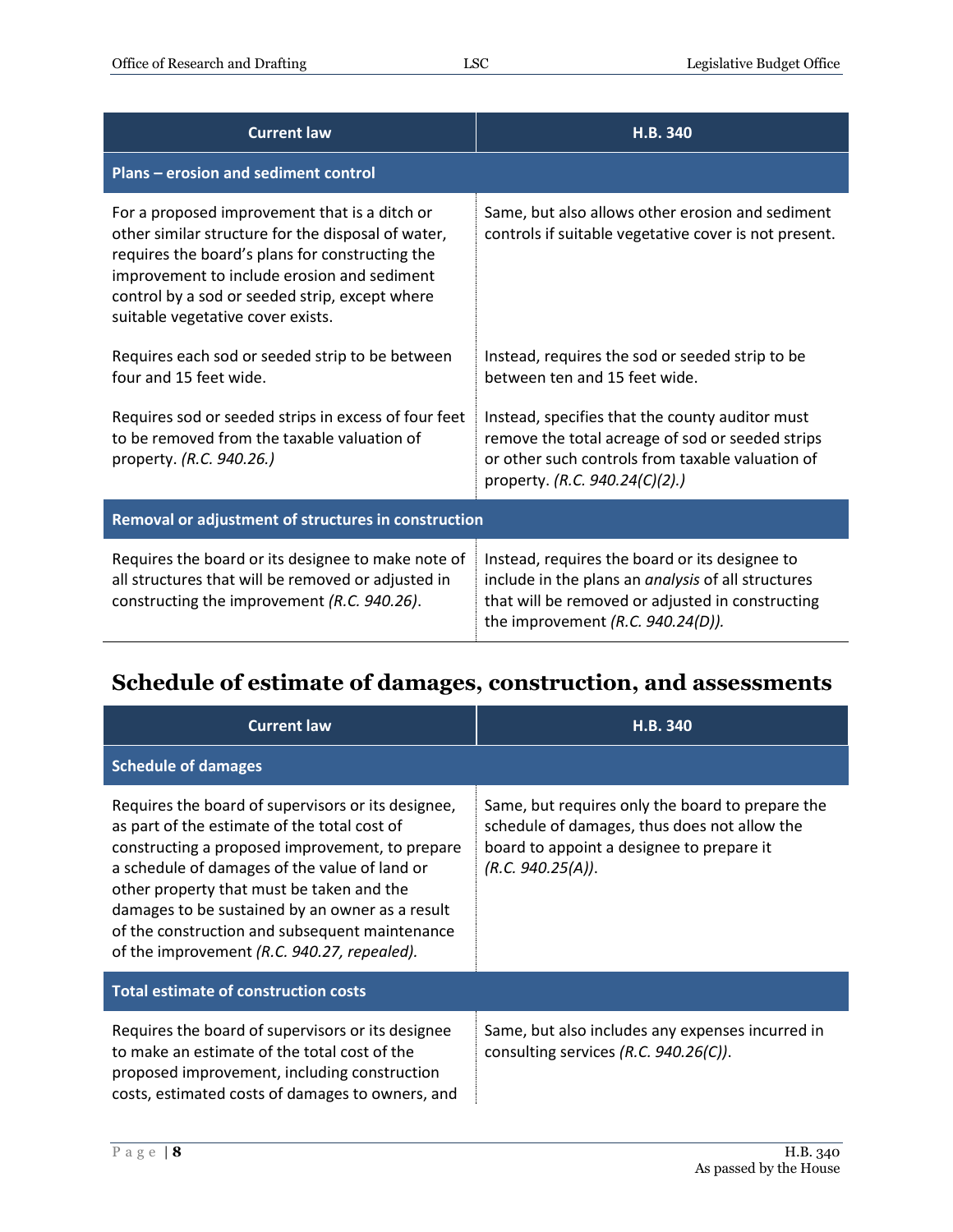| <b>Current law</b>                                                                                                                                                                                                                                                                           | H.B. 340                                                                                                                                                                                                                                   |
|----------------------------------------------------------------------------------------------------------------------------------------------------------------------------------------------------------------------------------------------------------------------------------------------|--------------------------------------------------------------------------------------------------------------------------------------------------------------------------------------------------------------------------------------------|
| any expenses incurred in the investigations and<br>notifications related to the proposed improvement<br>(R.C. 940.26 and 940.28, repealed).                                                                                                                                                  |                                                                                                                                                                                                                                            |
| <b>Schedule of estimated assessments</b>                                                                                                                                                                                                                                                     |                                                                                                                                                                                                                                            |
| Requires a board of county commissioners or its<br>designee, after the board's approval of<br>construction of a proposed improvement, to<br>prepare a schedule of estimated assessments on<br>property within the area that is to be benefited by<br>the improvement (R.C. 940.30, repealed) | Instead, requires the board of supervisors of a soil<br>and water conservation district or its designee to<br>prepare the schedule of assessments<br>(R.C. 940.27(A)).                                                                     |
| For purposes of property descriptions that must be<br>included with a schedule of estimated<br>assessments, requires the board of county<br>commissioners to obtain the descriptions from the<br>county's tax duplicates (R.C. 940.30, repealed).                                            | Requires the board of supervisors to obtain the<br>descriptions from the county recorder's office;<br>and, for purposes of the description, prohibits the<br>county recorder from requiring a metes and<br>bounds survey (R.C. 940.27(A)). |
| Requires the board of county commissioners or its<br>designee, in determining the estimated<br>assessment on a parcel of land, to use information<br>concerning the proposed improvement that was<br>submitted to the board of supervisors (the                                              | Similar, but also requires the board of supervisors<br>or its designee, in determining the estimated<br>assessment on a parcel of land, to consider, and<br>incorporate when applicable, the following factors<br>in the calculations:     |
| information includes plans for the proposed<br>improvement, including surveys, maps, and                                                                                                                                                                                                     | 1. Acreage of the parcel;                                                                                                                                                                                                                  |
| specifications, together with schedules of                                                                                                                                                                                                                                                   | 2. Volume of water produced by the parcel;                                                                                                                                                                                                 |
| damages, cost estimates, and any related reports<br>that the supervisors or their designee prepared)<br>(R.C. 940.30, repealed).                                                                                                                                                             | 3. Distance of the parcel from the proposed<br>improvement;                                                                                                                                                                                |
|                                                                                                                                                                                                                                                                                              | 4. Percentage of the proposed improvement to be<br>used by the parcel;                                                                                                                                                                     |
|                                                                                                                                                                                                                                                                                              | 5. The construction of works that are determined<br>to solely benefit the particular parcel;                                                                                                                                               |
|                                                                                                                                                                                                                                                                                              | 6. Soil types of the parcel;                                                                                                                                                                                                               |
|                                                                                                                                                                                                                                                                                              | 7. The county auditor's land value or current<br>agricultural use value, if applicable, of the parcel;                                                                                                                                     |
|                                                                                                                                                                                                                                                                                              | 8. Existing drainage infrastructure that can be<br>incorporated into the proposed improvement and<br>associated cost savings;                                                                                                              |
|                                                                                                                                                                                                                                                                                              | 9. Any other factors pertinent to the proposed<br>improvement and the watershed that will be<br>affected by the proposed improvement; and                                                                                                  |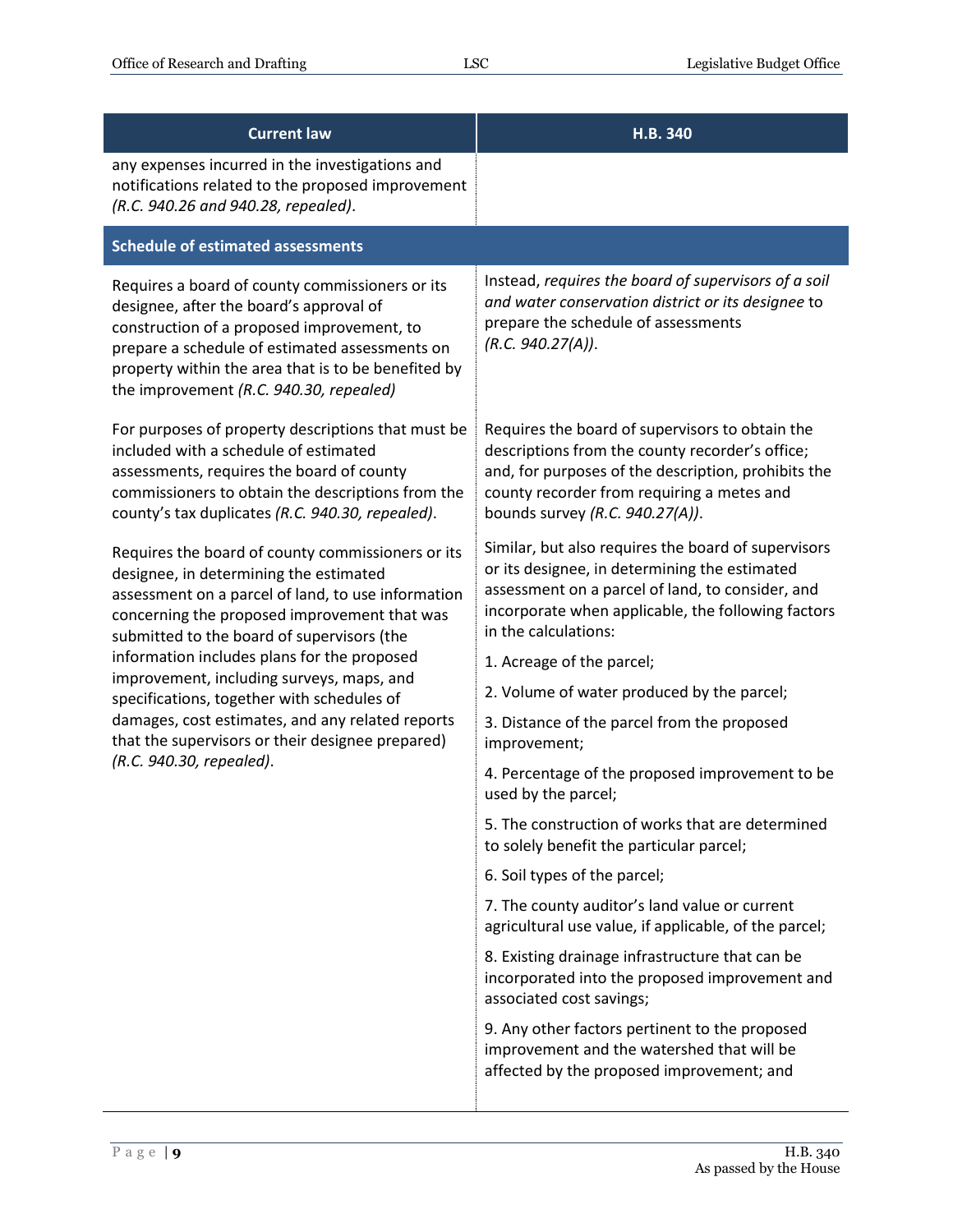| <b>Current law</b> | <b>H.B. 340</b>                                                                                   |
|--------------------|---------------------------------------------------------------------------------------------------|
|                    | 10. Any benefits as defined in the law governing<br>single county ditches $(R.C. 940.27(B)(2))$ . |

### <span id="page-9-0"></span>**Hearing of board of county commissioners**

| <b>Current law</b>                                                                                                                                                                                                                                                                   | H.B. 340                                                                                                                                                                                                                                                     |
|--------------------------------------------------------------------------------------------------------------------------------------------------------------------------------------------------------------------------------------------------------------------------------------|--------------------------------------------------------------------------------------------------------------------------------------------------------------------------------------------------------------------------------------------------------------|
| Approval by board of county commissioners                                                                                                                                                                                                                                            |                                                                                                                                                                                                                                                              |
| Requires the board of county commissioners, after<br>receiving from the board of supervisors an<br>approved proposed improvement with supporting<br>documentation, to approve or disapprove the<br>improvement within 60 days of receipt<br>(presumably at a hearing) (R.C. 940.29). | Same, but specifically requires a hearing, does not<br>specify a deadline for approval or disapproval of<br>the improvement, and requires the board of<br>county commissioners to establish the date, time,<br>and location of the hearing (R.C. 940.31(A)). |
| <b>Notice of hearing</b>                                                                                                                                                                                                                                                             |                                                                                                                                                                                                                                                              |
| No provision.                                                                                                                                                                                                                                                                        | Requires the clerk of the board of county<br>commissioners, at least 21 days before the<br>hearing, to do both of the following:                                                                                                                             |
| No provision.                                                                                                                                                                                                                                                                        | 1. Send a written notice of the hearing by certified<br>mail to all owners that are adjacent to the<br>proposed improvement;                                                                                                                                 |
|                                                                                                                                                                                                                                                                                      | 2. Send the notice by certified or first class mail to<br>all other owners within the area to be benefited by<br>the proposed improvement, the board of<br>supervisors of the appropriate soil and water<br>conservation district, and the county engineer.  |
|                                                                                                                                                                                                                                                                                      | Requires the clerk to include all of the following in<br>the notice:                                                                                                                                                                                         |
|                                                                                                                                                                                                                                                                                      | 1. The date, time, and location of the hearing;                                                                                                                                                                                                              |
|                                                                                                                                                                                                                                                                                      | 2. A description of any easement on the owner's<br>property that is necessary for purposes of the<br>improvement;                                                                                                                                            |
|                                                                                                                                                                                                                                                                                      | 3. An owner's estimated assessment;                                                                                                                                                                                                                          |
|                                                                                                                                                                                                                                                                                      | 4. A statement that an owner may file comments<br>on the proposed improvement and exceptions to<br>the estimated assessment in writing before the<br>hearing or in person at the hearing; and                                                                |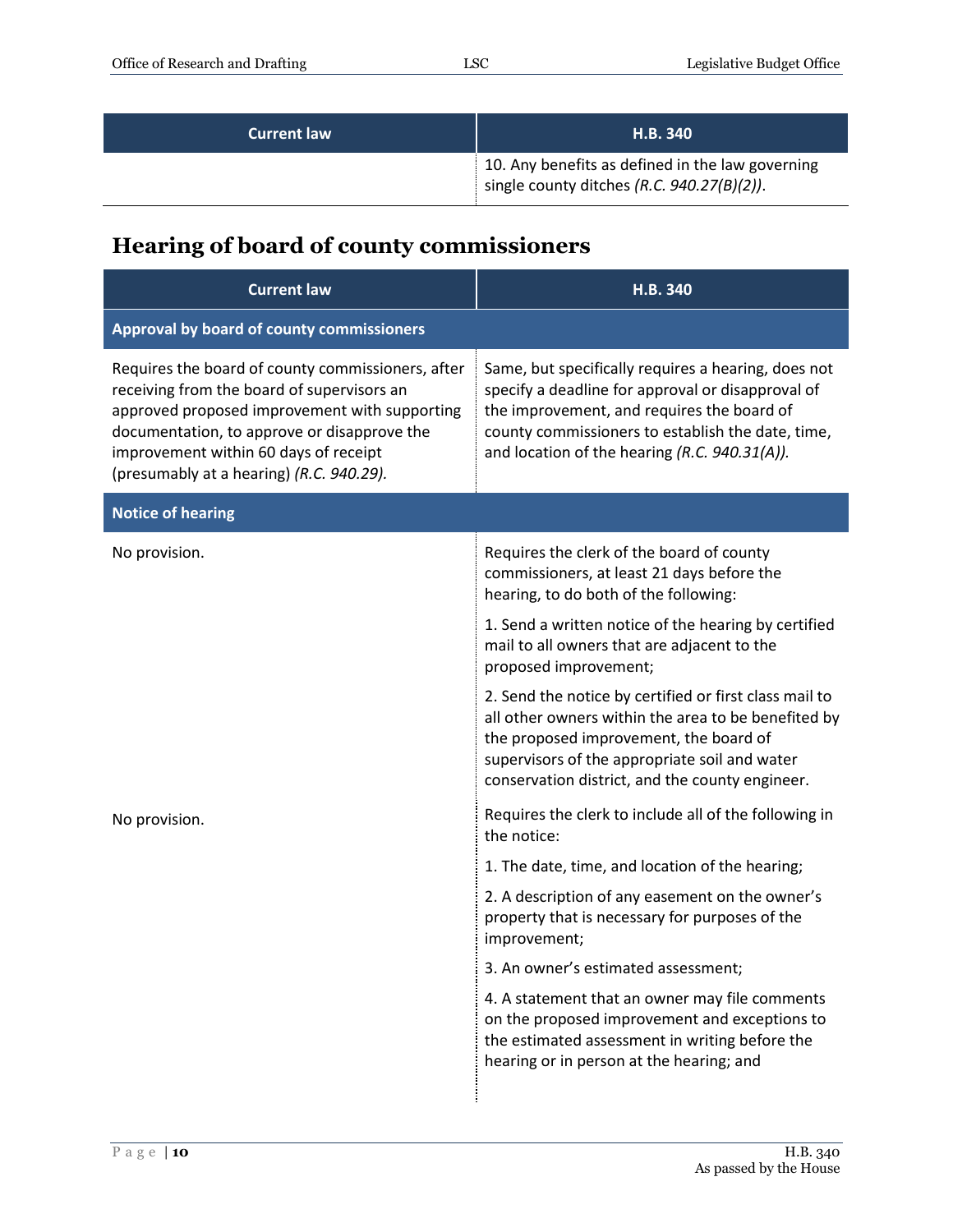| <b>Current law</b>                                                                                                                                                                         | <b>H.B. 340</b>                                                                                                                                                                                                                                                   |
|--------------------------------------------------------------------------------------------------------------------------------------------------------------------------------------------|-------------------------------------------------------------------------------------------------------------------------------------------------------------------------------------------------------------------------------------------------------------------|
|                                                                                                                                                                                            | 5. The address at which to submit written<br>comments on the proposed improvement and<br>exceptions to the estimated assessment<br>(R.C. 940.29(B)).                                                                                                              |
| Required elements of hearing and hearing continuation                                                                                                                                      |                                                                                                                                                                                                                                                                   |
| No provision.<br>No provision.                                                                                                                                                             | Requires the board of county commissioners, on<br>the date established for the hearing, to conduct<br>the hearing by doing both of the following:                                                                                                                 |
|                                                                                                                                                                                            | 1. Presenting the project design, construction<br>plans, schedule of damages, cost estimates, and<br>estimated assessments for the proposed<br>improvement as submitted by the board of<br>supervisors of the applicable soil and water<br>conservation district; |
|                                                                                                                                                                                            | 2. Hearing any comments offered by any owner<br>regarding the estimated assessments and<br>proposed improvement (R.C. 940.30(A)).                                                                                                                                 |
|                                                                                                                                                                                            | Authorizes the board, if necessary, to adjourn and<br>continue the hearing on subsequent days as may<br>be reasonable to:                                                                                                                                         |
|                                                                                                                                                                                            | 1. Consider additional information about the<br>proposed improvement;                                                                                                                                                                                             |
|                                                                                                                                                                                            | 2. Make changes that will better accomplish the<br>purpose and object of the proposed improvement; or                                                                                                                                                             |
|                                                                                                                                                                                            | 3. Allow all interested owners to have an<br>opportunity to comment on the proposed<br>improvement (R.C. 940.30(B)).                                                                                                                                              |
| Board of county commissioners - vote                                                                                                                                                       |                                                                                                                                                                                                                                                                   |
| Requires the board, when considering whether to<br>approve or disapprove construction of an<br>improvement, to consider all of the following:<br>1. The cost of location and construction; | Instead, authorizes the board to approve the<br>petition if the board is reasonably certain that:                                                                                                                                                                 |
|                                                                                                                                                                                            | 1. The benefits of the proposed improvement<br>outweigh the costs;                                                                                                                                                                                                |
| 2. The compensation for land or other property                                                                                                                                             | 2. The proposed improvement is necessary;                                                                                                                                                                                                                         |
| that must be taken;<br>3. The benefits to the public welfare;                                                                                                                              | 3. The proposed improvement will be conducive to<br>the public welfare;                                                                                                                                                                                           |
| 4. The benefits to land, public corporations, and<br>the state needing the improvement;                                                                                                    | 4. The proposed route and mode of construction<br>of the improvement will improve water                                                                                                                                                                           |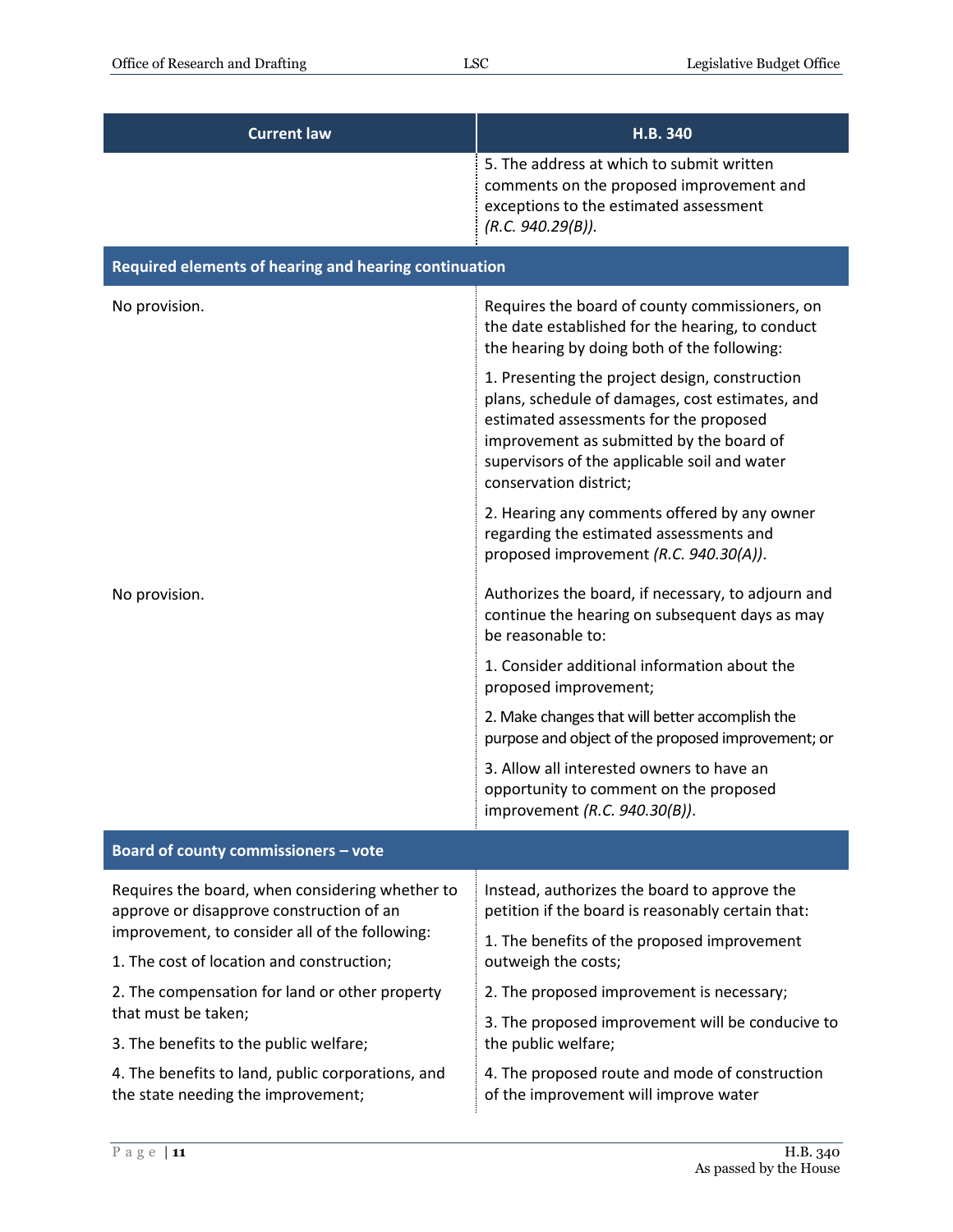| <b>Current law</b>                                                                                                                                    | H.B. 340                                                                                                                                                                                                                                                                              |
|-------------------------------------------------------------------------------------------------------------------------------------------------------|---------------------------------------------------------------------------------------------------------------------------------------------------------------------------------------------------------------------------------------------------------------------------------------|
| 5. In the case of an improvement involving the<br>drainage of water, the effect on land below the<br>improvement that may be caused by constructing   | management and development in the county in<br>which the district is located to the advantage of<br>lands located in it; and                                                                                                                                                          |
| the improvement and the sufficiency or<br>insufficiency of the outlet that receives flow from<br>the improvement; and                                 | 5. The proposed improvement will aid lands in the<br>area by promoting the economic, environmental,<br>or social development of the area (R.C. 940.31(B)).                                                                                                                            |
| 6. Any other proper matter that will assist the<br>board in approving or disapproving construction of<br>the improvement (R.C. 940.29 (A) to $(F)$ ). |                                                                                                                                                                                                                                                                                       |
| Duties of the county engineer                                                                                                                         |                                                                                                                                                                                                                                                                                       |
| Requires the county engineer, if the board<br>approves construction of an improvement, to file<br>with the county recorder both of the following:     | Instead, requires the county engineer, if the board<br>approves a petition, to file with the county<br>recorder all of the following:                                                                                                                                                 |
| 1. A property plat showing the general location of<br>the improvement; and                                                                            | 1. A property plat showing the owners of record<br>and parcel numbers along the improvement;                                                                                                                                                                                          |
| 2. A statement describing the dimensions of any                                                                                                       | 2. The location of the improvement;                                                                                                                                                                                                                                                   |
| permanent easement that is necessary for<br>maintenance of the improvement (R.C. 940.29).                                                             | 3. The width of any permanent easement that is<br>necessary for maintenance of the improvement;<br>and                                                                                                                                                                                |
|                                                                                                                                                       | 4. An affidavit listing the owners of record,<br>complete property descriptions, and parcel<br>numbers subject to the permanent easement. (The<br>engineer must note the property plat in the<br>affidavit.)                                                                          |
| No provision.                                                                                                                                         | Additionally, requires the county engineer to<br>include the permanent easement in the county's<br>geographic information systems or other mapping<br>system, if available. (R.C. 940.31(D).)                                                                                         |
| Board of supervisors - revision after disapproval                                                                                                     |                                                                                                                                                                                                                                                                                       |
| No provision.                                                                                                                                         | If a board of county commissioners does not<br>approve a petition for a proposed improvement,<br>authorizes the applicable board of supervisors to<br>revise and submit the revision to the board of<br>county commissioners for reconsideration of the<br>petition (R.C. 940.31(F)). |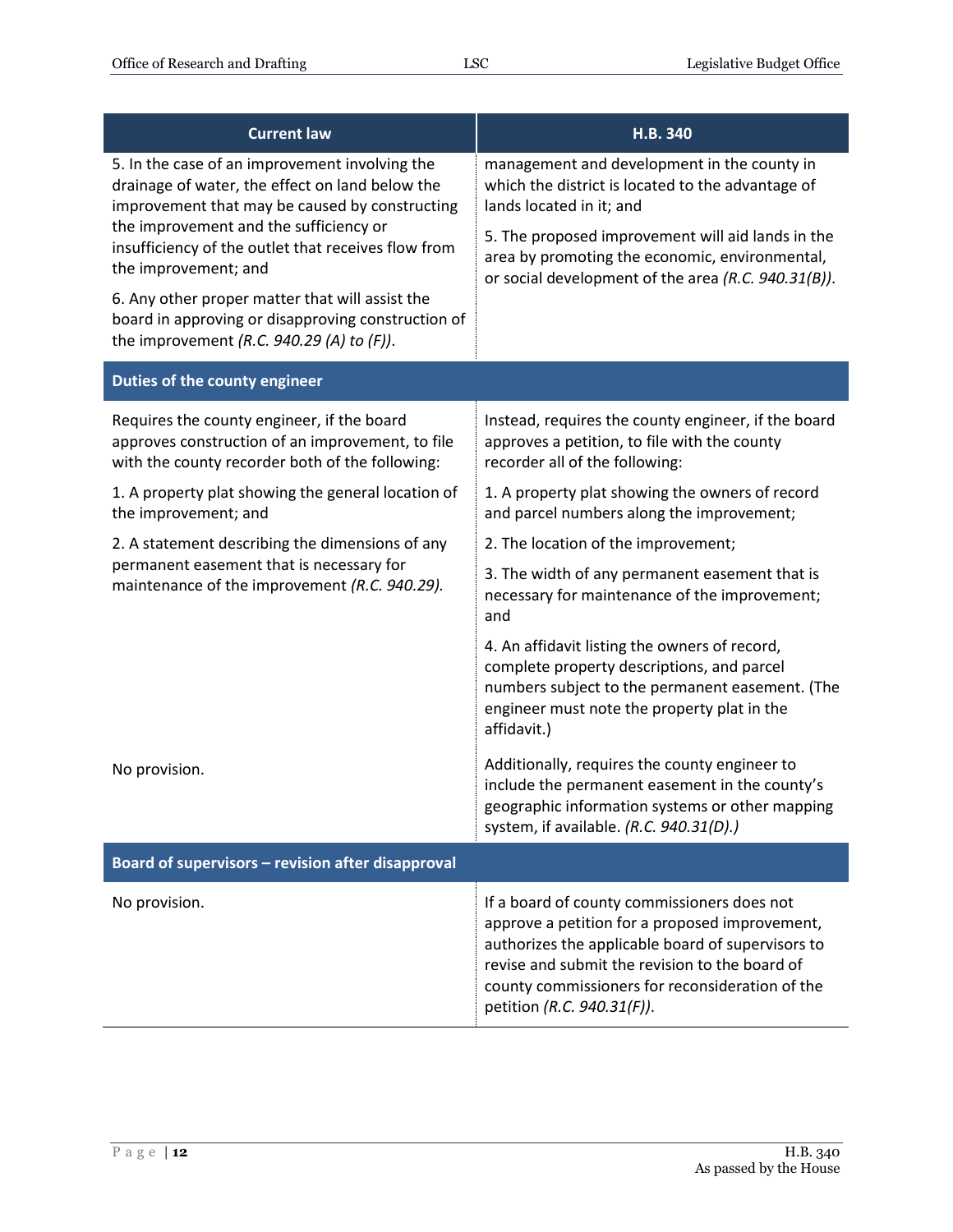### <span id="page-12-0"></span>**Levying of assessments**

| <b>Current law</b>                                                                                                                                                                                                                                                                                                                                                                                                                                                                                                                                          | H.B. 340                                                                                                                                                                                                |
|-------------------------------------------------------------------------------------------------------------------------------------------------------------------------------------------------------------------------------------------------------------------------------------------------------------------------------------------------------------------------------------------------------------------------------------------------------------------------------------------------------------------------------------------------------------|---------------------------------------------------------------------------------------------------------------------------------------------------------------------------------------------------------|
| Levying of assessments - adoption of resolution                                                                                                                                                                                                                                                                                                                                                                                                                                                                                                             |                                                                                                                                                                                                         |
| Authorizes the board of county commissioners,<br>after receipt of an approved proposed<br>improvement with supporting documentation<br>from the board of supervisors of a soil and water<br>conservation district, to adopt a resolution levying<br>on the property within the area to be benefited by<br>an improvement an assessment at a uniform or<br>varied rate (assessment based on the benefit to<br>the area as certified by the board of supervisors)<br>(R.C. 940.33(A)).                                                                        | Instead, requires the board, if the board approves<br>a petition, to levy the assessment.                                                                                                               |
| No provision.                                                                                                                                                                                                                                                                                                                                                                                                                                                                                                                                               | Requires the board of county commissioners, in<br>adopting a resolution, to take into consideration<br>the estimated assessments prepared by the board<br>of supervisors (see above). (R.C. 940.32(A).) |
| <b>Assessments - consideration</b>                                                                                                                                                                                                                                                                                                                                                                                                                                                                                                                          |                                                                                                                                                                                                         |
| Requires the board of county commissioners to<br>direct the person or authority preparing<br>assessments to give:<br>1. Primary consideration, in determining a parcel's<br>estimated assessments relating to the disposal of<br>water, to the potential increase in productivity<br>that the parcel may experience as a result of the<br>improvement; and<br>2. Consideration to the amount of water disposed<br>of, the location of the property relative to the<br>project, the value of the project to the watershed,<br>and benefits (R.C. 940.33(A)). | No provision.                                                                                                                                                                                           |
| <b>Assessments - public entities</b>                                                                                                                                                                                                                                                                                                                                                                                                                                                                                                                        |                                                                                                                                                                                                         |
| Requires the part of the assessment that is found<br>to benefit state, county, or township roads or<br>highways or municipal streets to be assessed<br>against the state, county, township, or municipal<br>corporation, respectively, payable from motor<br>vehicle revenues.                                                                                                                                                                                                                                                                              | No provision.                                                                                                                                                                                           |
| Requires the part of the assessment that is found<br>to benefit property owned by any public                                                                                                                                                                                                                                                                                                                                                                                                                                                                | No provision.                                                                                                                                                                                           |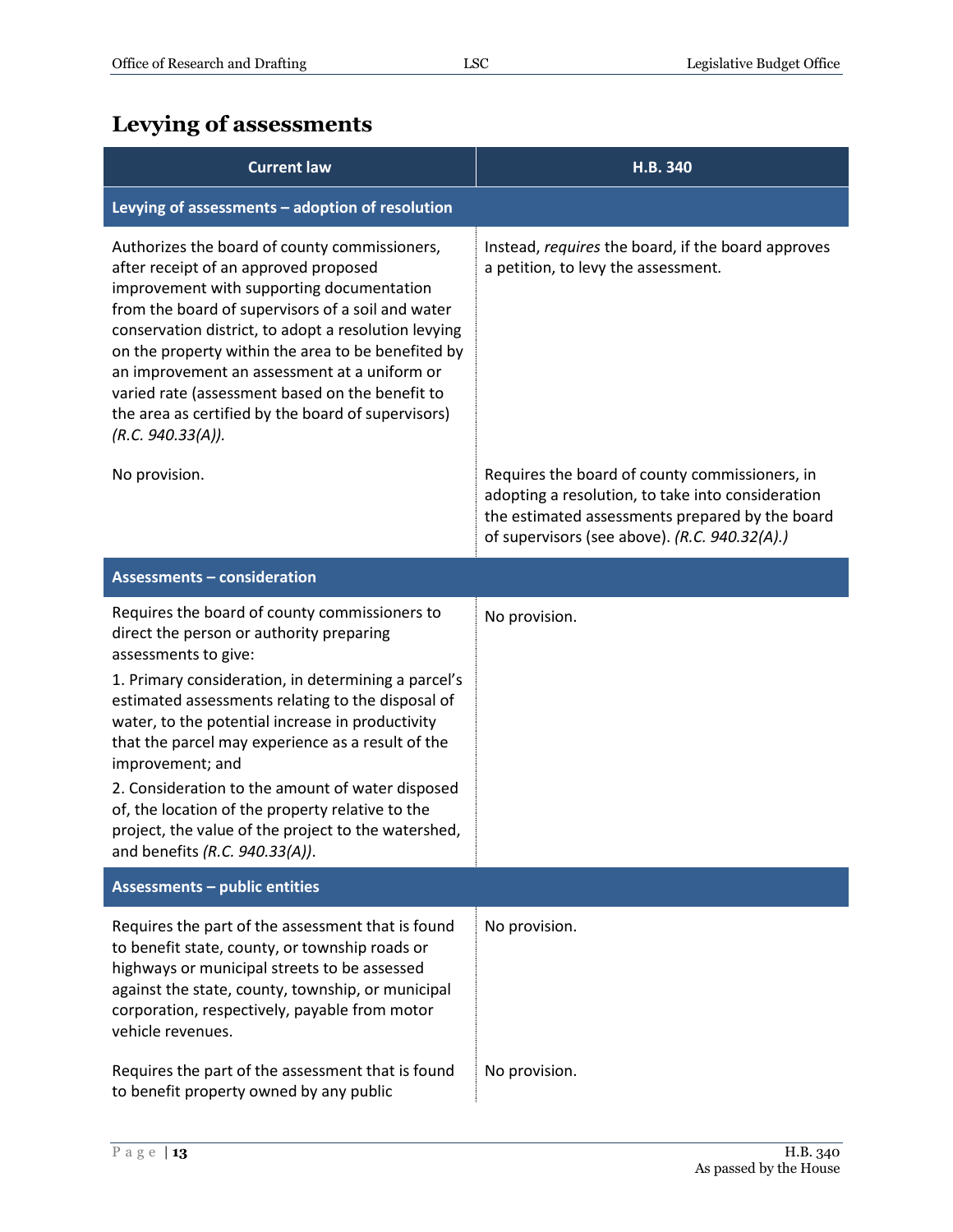| <b>Current law</b>                                                                                                                                                                                                                                                                                                                                                                                                                                                                                                               | H.B. 340                                                                                                                                                                                                                                                                                                                                                                                                                   |
|----------------------------------------------------------------------------------------------------------------------------------------------------------------------------------------------------------------------------------------------------------------------------------------------------------------------------------------------------------------------------------------------------------------------------------------------------------------------------------------------------------------------------------|----------------------------------------------------------------------------------------------------------------------------------------------------------------------------------------------------------------------------------------------------------------------------------------------------------------------------------------------------------------------------------------------------------------------------|
| corporation, any political subdivision of the state,<br>or the state to be assessed against the public<br>corporation, the political subdivision, or the state<br>and payable out of the general funds or motor<br>vehicle revenues of the corporation, political<br>subdivision, or state, except as otherwise provided<br>by law. (R.C. 940.33(A).)                                                                                                                                                                            |                                                                                                                                                                                                                                                                                                                                                                                                                            |
| <b>Assessments - exemptions</b>                                                                                                                                                                                                                                                                                                                                                                                                                                                                                                  |                                                                                                                                                                                                                                                                                                                                                                                                                            |
| States that any land owned and managed by the<br>Department of Natural Resources for certain<br>purposes is exempt from assessments if the<br>Director of Natural Resources determines that the<br>land derives no benefit from the improvement.                                                                                                                                                                                                                                                                                 | No provision, thus it appears that the Department-<br>owned land is not exempt from assessment.                                                                                                                                                                                                                                                                                                                            |
| Establishes requirements and procedures for:                                                                                                                                                                                                                                                                                                                                                                                                                                                                                     | No provision.                                                                                                                                                                                                                                                                                                                                                                                                              |
| 1. Making a determination by the Director;                                                                                                                                                                                                                                                                                                                                                                                                                                                                                       |                                                                                                                                                                                                                                                                                                                                                                                                                            |
| 2. Notification of the board of county<br>commissioners of that determination; and                                                                                                                                                                                                                                                                                                                                                                                                                                               |                                                                                                                                                                                                                                                                                                                                                                                                                            |
| 3. Appeal by the board of that determination. (R.C<br>940.33(C).                                                                                                                                                                                                                                                                                                                                                                                                                                                                 |                                                                                                                                                                                                                                                                                                                                                                                                                            |
| Filing of objections - notice                                                                                                                                                                                                                                                                                                                                                                                                                                                                                                    |                                                                                                                                                                                                                                                                                                                                                                                                                            |
| After an owner files an objection to an<br>assessment, requires the board to proceed, within<br>30 days of the filing of an objection, to hold a final<br>hearing on the objections by fixing a date and<br>giving notice by first class mail to the objectors at<br>the address provided in filing the objection.<br>If any mailed notice is returned undelivered,<br>requires the board to give due notice to the<br>objectors in a newspaper of general circulation in<br>the project area or as provided in the general laws | Same, but also requires the clerk of the board, at<br>least 14 days prior to the hearing date, to notify<br>each owner who filed an exception of the date and<br>time of the owner's exception hearing (hearings<br>may be combined if multiple owners file<br>objections) (R.C. 940.32(D)).<br>No provision, thus it appears the board is no<br>longer required to give notice via a newspaper of<br>general circulation. |
| governing notice of publication for political<br>subdivisions, stating the time, place, and purpose<br>of the hearing. (R.C. 940.33(D)(2).)                                                                                                                                                                                                                                                                                                                                                                                      |                                                                                                                                                                                                                                                                                                                                                                                                                            |
| Final schedule of assessments - notice                                                                                                                                                                                                                                                                                                                                                                                                                                                                                           |                                                                                                                                                                                                                                                                                                                                                                                                                            |
| No provision.                                                                                                                                                                                                                                                                                                                                                                                                                                                                                                                    | If the board amends the final schedule of<br>estimated assessments after hearing exceptions,<br>requires the clerk of the board to send by certified                                                                                                                                                                                                                                                                       |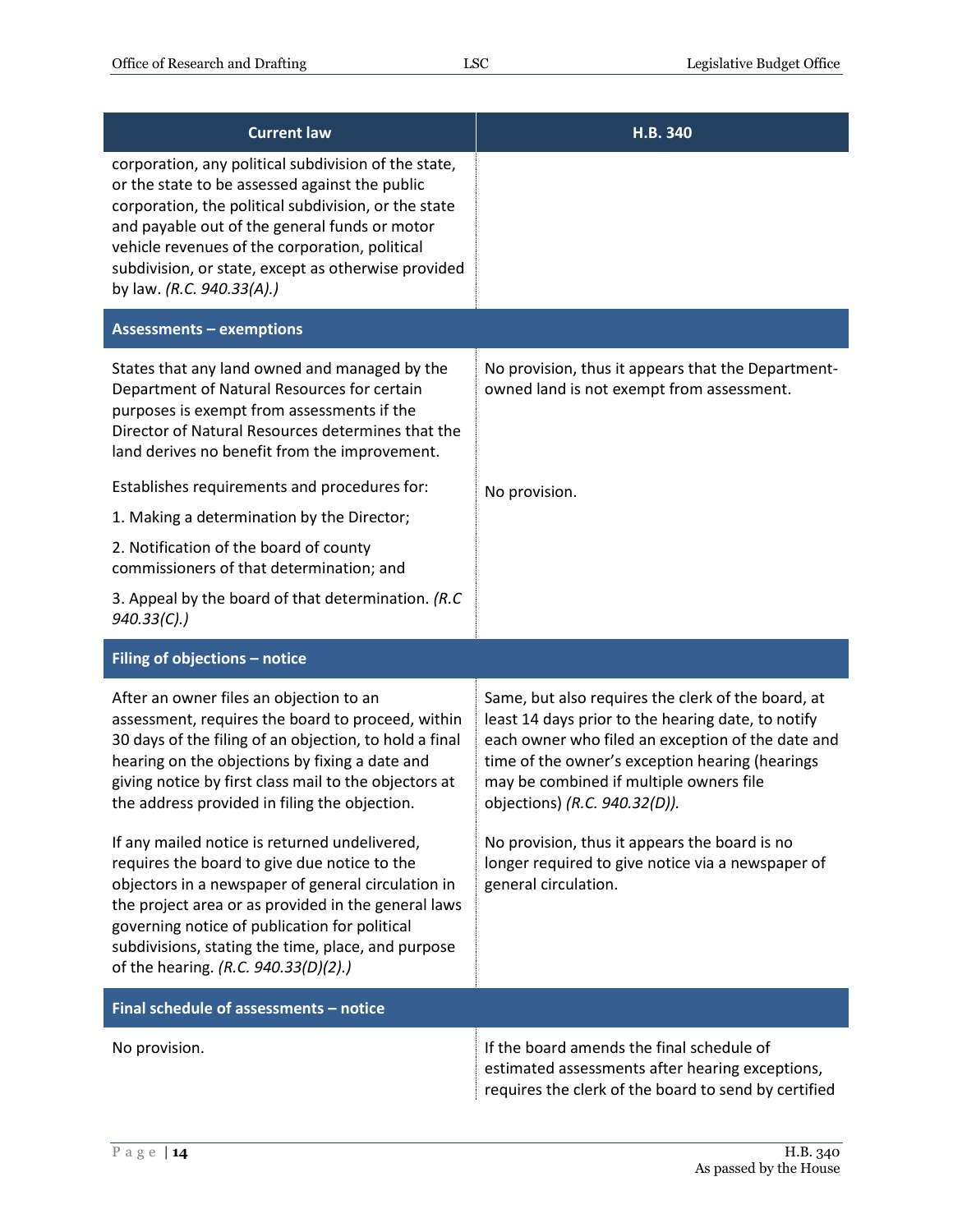| <b>Current law</b>                                                                                                                                                                     | H.B. 340                                                                                                                                                                                                           |
|----------------------------------------------------------------------------------------------------------------------------------------------------------------------------------------|--------------------------------------------------------------------------------------------------------------------------------------------------------------------------------------------------------------------|
|                                                                                                                                                                                        | or first class mail a written notice of the revised<br>final schedule of estimated assessments to all<br>owners within the area to be benefited by the<br>improvement.                                             |
| No provision.                                                                                                                                                                          | Requires the notice to contain both of the<br>following:                                                                                                                                                           |
|                                                                                                                                                                                        | 1. The amount of the final estimated assessment<br>for the owner's property;                                                                                                                                       |
|                                                                                                                                                                                        | 2. A statement that an owner may appeal the final<br>estimated assessment to the applicable court of<br>common pleas within 21 days of the notice of final<br>estimated assessment. (R.C. $940.32(D)(1)$ and (2).) |
| <b>Assessments - appeal</b>                                                                                                                                                            |                                                                                                                                                                                                                    |
| Authorizes any owner whose objection is not<br>allowed to appeal within 30 days to the court of<br>common pleas of the county in which the property<br>is located (R.C. 940.33(D)(3)). | Instead, authorizes an appeal within 21 days of the<br>notice of final estimated assessment<br>(R.C. 940.32(D)(2)).                                                                                                |

### <span id="page-14-0"></span>**Lead county**

| <b>Current law</b> | H.B. 340                                                                                                                                                                                                                                                                                                                                                                                                    |
|--------------------|-------------------------------------------------------------------------------------------------------------------------------------------------------------------------------------------------------------------------------------------------------------------------------------------------------------------------------------------------------------------------------------------------------------|
| Lead county        |                                                                                                                                                                                                                                                                                                                                                                                                             |
| No provision.      | Defines "lead county," for purposes of the law<br>governing joint boards of soil and water<br>conservation districts and joint boards of county<br>commissioners, as the county in which the<br>majority of the initial length of a proposed<br>improvement would be located, as set forth in a<br>petition, when the proposed improvement would<br>be located in two or more counties<br>(R.C. 940.01(O)). |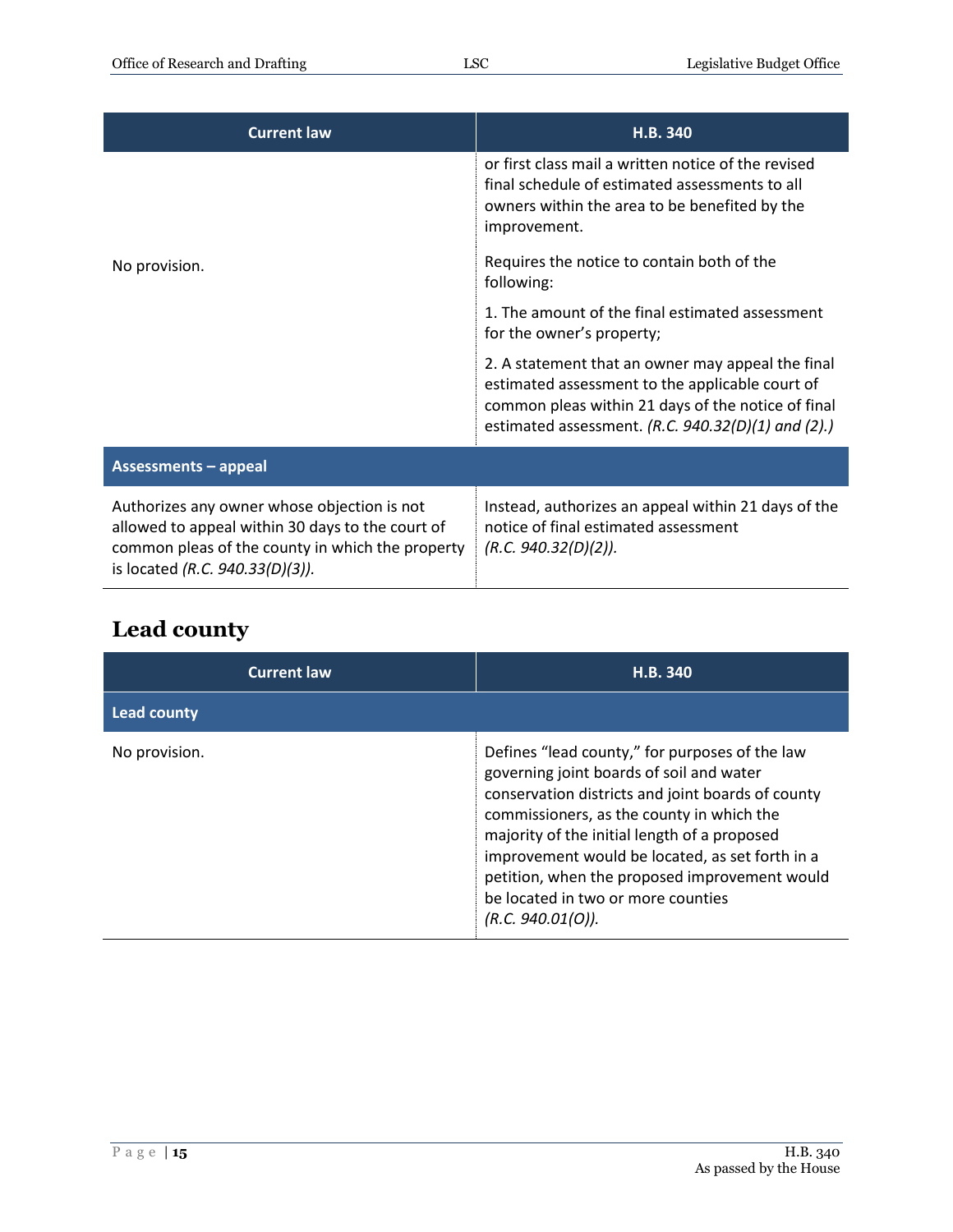### <span id="page-15-0"></span>**Joint board of supervisors**

| <b>Current law</b>                                                                                                                                                                                                                                                                                                                                                                      | H.B. 340                                                                                                                                                                                                                                                                          |
|-----------------------------------------------------------------------------------------------------------------------------------------------------------------------------------------------------------------------------------------------------------------------------------------------------------------------------------------------------------------------------------------|-----------------------------------------------------------------------------------------------------------------------------------------------------------------------------------------------------------------------------------------------------------------------------------|
| <b>Formation</b>                                                                                                                                                                                                                                                                                                                                                                        |                                                                                                                                                                                                                                                                                   |
| Authorizes the board of supervisors of two or<br>more adjoining soil and water conservation<br>districts, with approval of the Ohio Soil and Water<br>Conservation Commission, to form a joint board of<br>supervisors for the purpose of construction,<br>maintenance, and operation of a work of<br>improvement located or to be located in the<br>districts (R.C. 940.18, repealed). | Instead, on receiving a petition for a proposed<br>improvement that would be located in two or<br>more adjoining districts, requires the board of<br>supervisors of the adjoining districts, with the<br>approval of the Commission, to create a joint<br>board (R.C. 940.34(A)). |
| If the number of members on a joint board would<br>be even, requires an additional supervisor to be<br>designated from the district in which it appears<br>that the highest amount of taxes or assessment for<br>benefits for the improvement is to be made<br>(R.C. 940.18, repealed).                                                                                                 | Instead, in such a case, requires an additional<br>member to be designated from the lead county<br>(R.C. 940.34(A)).                                                                                                                                                              |
| <b>Duties and responsibilities</b>                                                                                                                                                                                                                                                                                                                                                      |                                                                                                                                                                                                                                                                                   |
| Authorizes a joint board of supervisors to exercise<br>the same powers given to a single board of a soil                                                                                                                                                                                                                                                                                | Same, but adds the following conditions to that<br>authority:                                                                                                                                                                                                                     |
| and water conservation district (R.C. 940.18,<br>repealed).                                                                                                                                                                                                                                                                                                                             | 1. For purposes of making a preliminary<br>determination to accept or reject a petition,<br>requires the joint board to make the<br>determination within 60 days of the approval of<br>the creation of the joint board; and                                                       |
|                                                                                                                                                                                                                                                                                                                                                                                         | 2. For purposes of a petition, requires the joint<br>board to do both of the following:                                                                                                                                                                                           |
|                                                                                                                                                                                                                                                                                                                                                                                         | --Send the petition and accompanying information<br>to the board of county commissioners of the lead<br>county; and                                                                                                                                                               |
|                                                                                                                                                                                                                                                                                                                                                                                         | --Send notification of the need for the creation of a<br>joint board of county commissioners (see below)<br>to the board of county commissioners of each<br>county in the area to be benefited by the proposed<br>improvement (R.C. 940.34(B)).                                   |
| <b>Administrative officers</b>                                                                                                                                                                                                                                                                                                                                                          |                                                                                                                                                                                                                                                                                   |
| Requires the joint board of supervisors to<br>designate the clerk of courts of one of the counties                                                                                                                                                                                                                                                                                      | On the creation of a joint board of supervisors,<br>requires the elected officials in the lead county,                                                                                                                                                                            |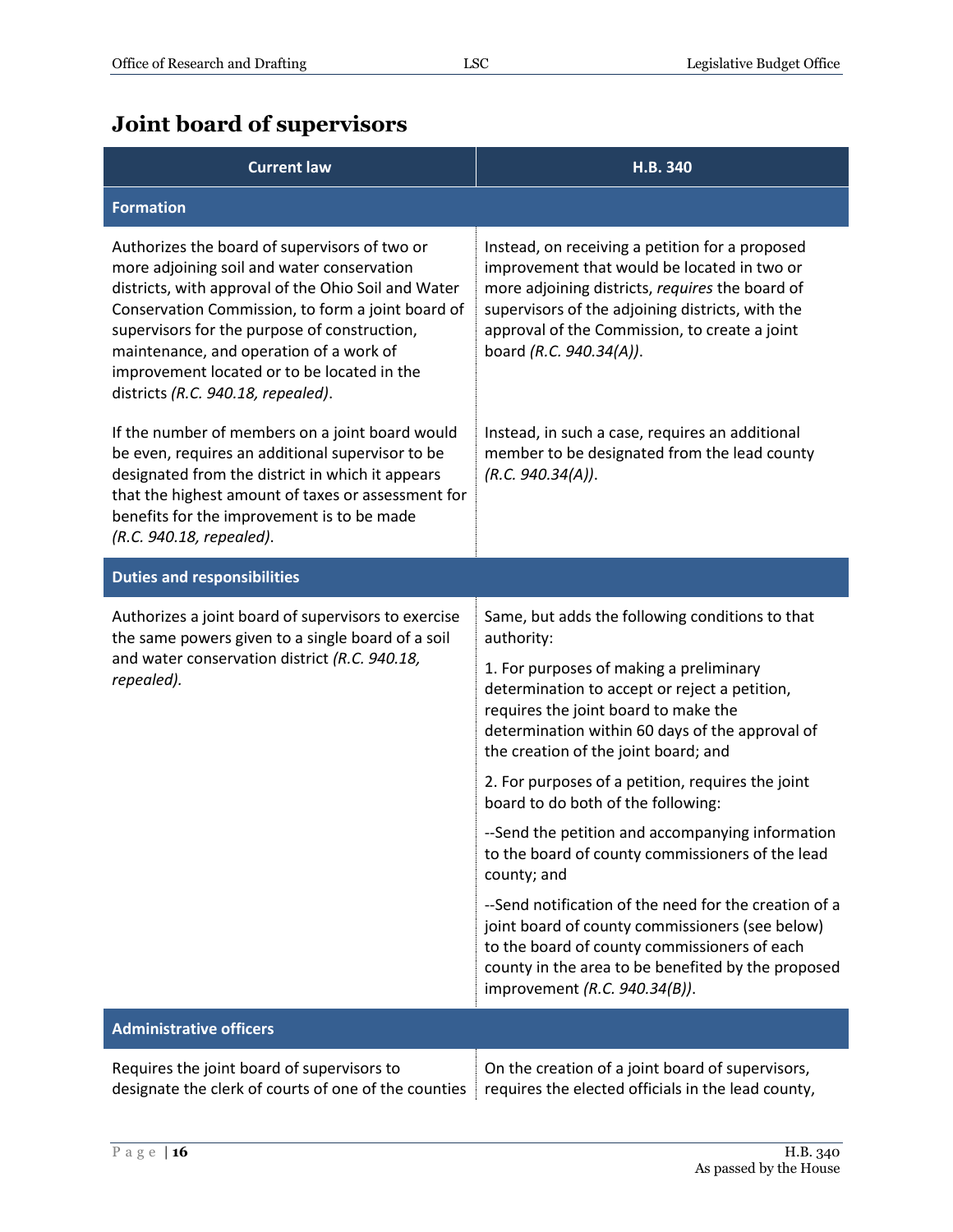| <b>Current law</b>                                                                                                                                                                                                                                                                                             | H.B. 340                                                                                                                                                                                                                                                                       |
|----------------------------------------------------------------------------------------------------------------------------------------------------------------------------------------------------------------------------------------------------------------------------------------------------------------|--------------------------------------------------------------------------------------------------------------------------------------------------------------------------------------------------------------------------------------------------------------------------------|
| as clerk of the joint board; and requires the county<br>auditor and county treasurer of one of the<br>counties represented by a joint board of county<br>commissioners, as designated by the joint board,<br>to become ex officio fiscal agents of all the<br>participating counties (R.C. 940.31 and 940.32). | including the engineer, recorder, auditor,<br>prosecutor, treasurer, judges, and clerk of the<br>board of county commissioners, to serve as the<br>administrative officers for the joint board of<br>supervisors $(R.C. 940.34(C))$ .                                          |
| No provision.                                                                                                                                                                                                                                                                                                  | States that the prosecuting attorney of a lead<br>county that is represented on a joint board of<br>supervisors is the legal advisor of the joint board in<br>all civil actions brought by or against the joint<br>board.                                                      |
| No provision.                                                                                                                                                                                                                                                                                                  | Requires the prosecuting attorney to conduct all<br>such actions in the prosecuting attorney's official<br>capacity and authorizes the joint board to employ<br>other attorneys as may be necessary or desirable<br>in the operations of the joint board.<br>(R.C. 940.13(B)). |

### <span id="page-16-0"></span>**Joint board of county commissioners**

| <b>Current law</b>                                                                                                                                                                                                                                                                             | H.B. 340                                                                                                                                                                                                                                                                                                                                                                                                                                 |
|------------------------------------------------------------------------------------------------------------------------------------------------------------------------------------------------------------------------------------------------------------------------------------------------|------------------------------------------------------------------------------------------------------------------------------------------------------------------------------------------------------------------------------------------------------------------------------------------------------------------------------------------------------------------------------------------------------------------------------------------|
| <b>Formation</b>                                                                                                                                                                                                                                                                               |                                                                                                                                                                                                                                                                                                                                                                                                                                          |
| States that the boards of county commissioners of<br>all the counties containing any of the territory<br>included in the project area, if all of those boards<br>have approved construction of an improvement,<br>are a joint board of county commissioners<br>(R.C. 940.31).<br>No provision. | Similar, and specifies that if a proposed<br>improvement would affect more than one county,<br>requires the board of county commissioners from<br>each of the counties that would be affected by the<br>proposed improvement to meet on a date fixed by<br>the clerk of the board of county commissioners of<br>the lead county.<br>Requires the boards to meet in the lead county to<br>organize a joint board of county commissioners. |
|                                                                                                                                                                                                                                                                                                | (R.C. 940.35(A).)                                                                                                                                                                                                                                                                                                                                                                                                                        |
| <b>Apportionment of costs</b>                                                                                                                                                                                                                                                                  |                                                                                                                                                                                                                                                                                                                                                                                                                                          |
| Authorizes the joint board of county<br>commissioners to agree to apportion any cost of<br>the improvement, or expenses incurred in<br>connection with the improvement, not paid by<br>assessments or taxes levied for the improvement,                                                        | No provision.                                                                                                                                                                                                                                                                                                                                                                                                                            |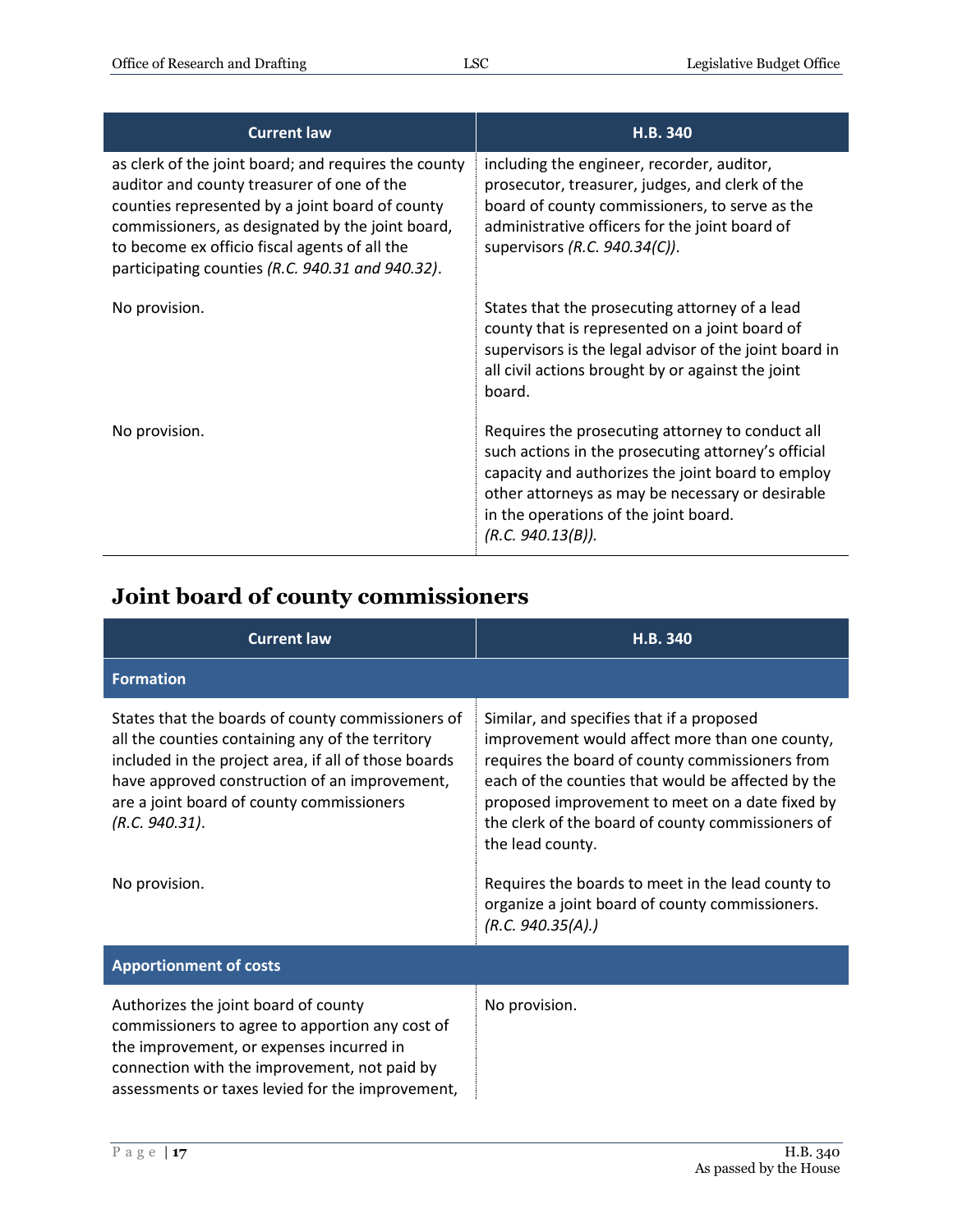| <b>Current law</b>                                                                   | H.B. 340                                                                                                                                                                                                                                                                                                                              |
|--------------------------------------------------------------------------------------|---------------------------------------------------------------------------------------------------------------------------------------------------------------------------------------------------------------------------------------------------------------------------------------------------------------------------------------|
| or funds other than county funds, among the<br>participating counties (R.C. 940.31). |                                                                                                                                                                                                                                                                                                                                       |
| <b>Responsibilities of the clerk</b>                                                 |                                                                                                                                                                                                                                                                                                                                       |
| No provision.                                                                        | Requires the clerk of the board of county<br>commissioners of the lead county to do all of the<br>following:                                                                                                                                                                                                                          |
|                                                                                      | 1. Act as clerk and administrator of the joint board;                                                                                                                                                                                                                                                                                 |
|                                                                                      | 2. Enter the findings of the joint board in the<br>journal of the board of county commissioners of<br>the lead county;                                                                                                                                                                                                                |
|                                                                                      | 3. Make the final record of the improvement in the<br>lead county;                                                                                                                                                                                                                                                                    |
|                                                                                      | 4. Provide copies of all proceedings to the clerks of<br>the boards of all affected counties (R.C. 940.35(C)).                                                                                                                                                                                                                        |
| <b>Director of Natural Resources membership</b>                                      |                                                                                                                                                                                                                                                                                                                                       |
| No provision.                                                                        | Requires the Director of Natural Resources to be<br>an ex officio member of the joint board and<br>authorizes the Director to participate, in person or<br>through a designated representative, in<br>deliberations and proceedings of the joint board.                                                                               |
|                                                                                      | Specifies all of the following regarding the<br>Director's participation on the joint board:                                                                                                                                                                                                                                          |
|                                                                                      | 1. The Director has no vote on any proceedings of<br>the joint board except in the case of a tie for or<br>against an improvement;                                                                                                                                                                                                    |
|                                                                                      | 2. If the Director or the Director's designee is not<br>present at the proceeding, the Director must<br>review the proceedings and cast the deciding vote<br>within 30 days of the proceeding. (A failure to cast<br>a vote for or against the improvement within 30<br>days constitutes an affirmative vote for the<br>improvement); |
|                                                                                      | 3. The clerk must record the final resolution of the<br>tie. (R.C. 940.35(E).)                                                                                                                                                                                                                                                        |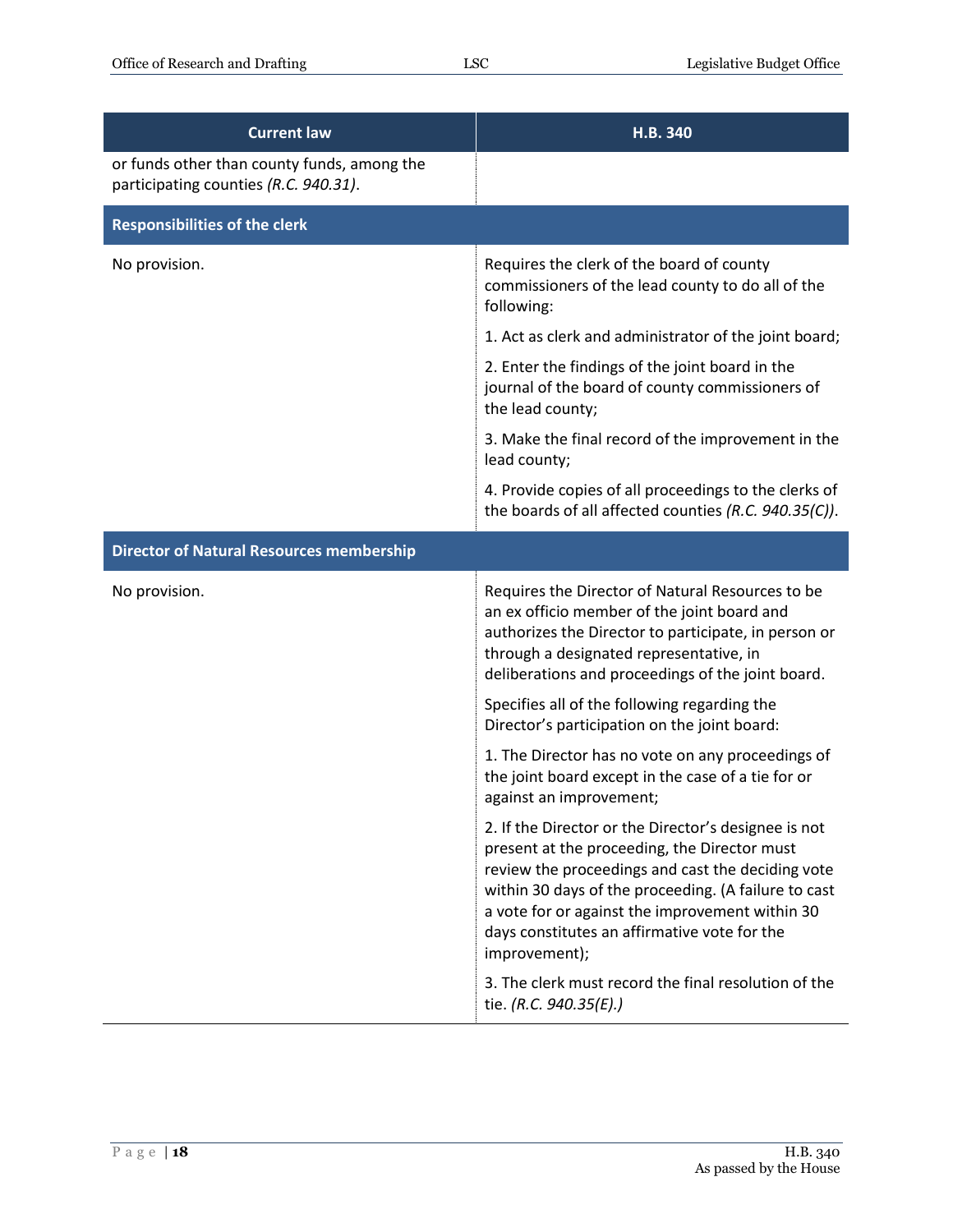### <span id="page-18-0"></span>**Appeals**

| <b>Current law</b>                                                                                                                                                                                    | H.B. 340                                                                                                                                                                                                                                              |
|-------------------------------------------------------------------------------------------------------------------------------------------------------------------------------------------------------|-------------------------------------------------------------------------------------------------------------------------------------------------------------------------------------------------------------------------------------------------------|
| <b>Appeals</b>                                                                                                                                                                                        |                                                                                                                                                                                                                                                       |
| As stated above, allows an owner to appeal the<br>amount of an assessment to the court of common<br>pleas of the county in which the property is<br>located (see "Levying of assessments,"<br>above). | Allows any affected owner to appeal to the<br>appropriate court of common pleas any action or<br>determination of a board of supervisors, joint<br>board of supervisors, board of county<br>commissioners, or joint board of county<br>commissioners. |
| No provision.                                                                                                                                                                                         | Requires the affected owner to make the appeal<br>within 30 days of the date of the action or<br>determination and authorizes the appeal to be<br>based on any of the following questions:                                                            |
|                                                                                                                                                                                                       | 1. Is the improvement necessary?                                                                                                                                                                                                                      |
|                                                                                                                                                                                                       | 2. Will the improvement be conducive to the<br>public welfare?                                                                                                                                                                                        |
|                                                                                                                                                                                                       | 3. Is the cost of the improvement greater than the<br>benefits conferred?                                                                                                                                                                             |
|                                                                                                                                                                                                       | 4. Is the route, termini, or mode of construction<br>the best to accomplish the purpose of the<br>improvement?                                                                                                                                        |
|                                                                                                                                                                                                       | 5. Are the assessments levied according to<br>benefits?                                                                                                                                                                                               |
|                                                                                                                                                                                                       | 6. Is the award for compensation or damages just?<br>(R.C. 940.38.)                                                                                                                                                                                   |

### <span id="page-18-1"></span>**Video conferences and teleconferences**

| <b>Current law</b>                           | H.B. 340                                                                                                                                                                                     |
|----------------------------------------------|----------------------------------------------------------------------------------------------------------------------------------------------------------------------------------------------|
| <b>Video conferences and teleconferences</b> |                                                                                                                                                                                              |
| No provision.                                | Allows a board of supervisors or joint board of<br>supervisors, when practicable, to conduct<br>meetings by video conference or, if video<br>conference is not available, by teleconference. |
| No provision.                                | Requires the board or joint board to make<br>provisions for public attendance at any location<br>involved in a meeting conducted by video<br>conference or teleconference.                   |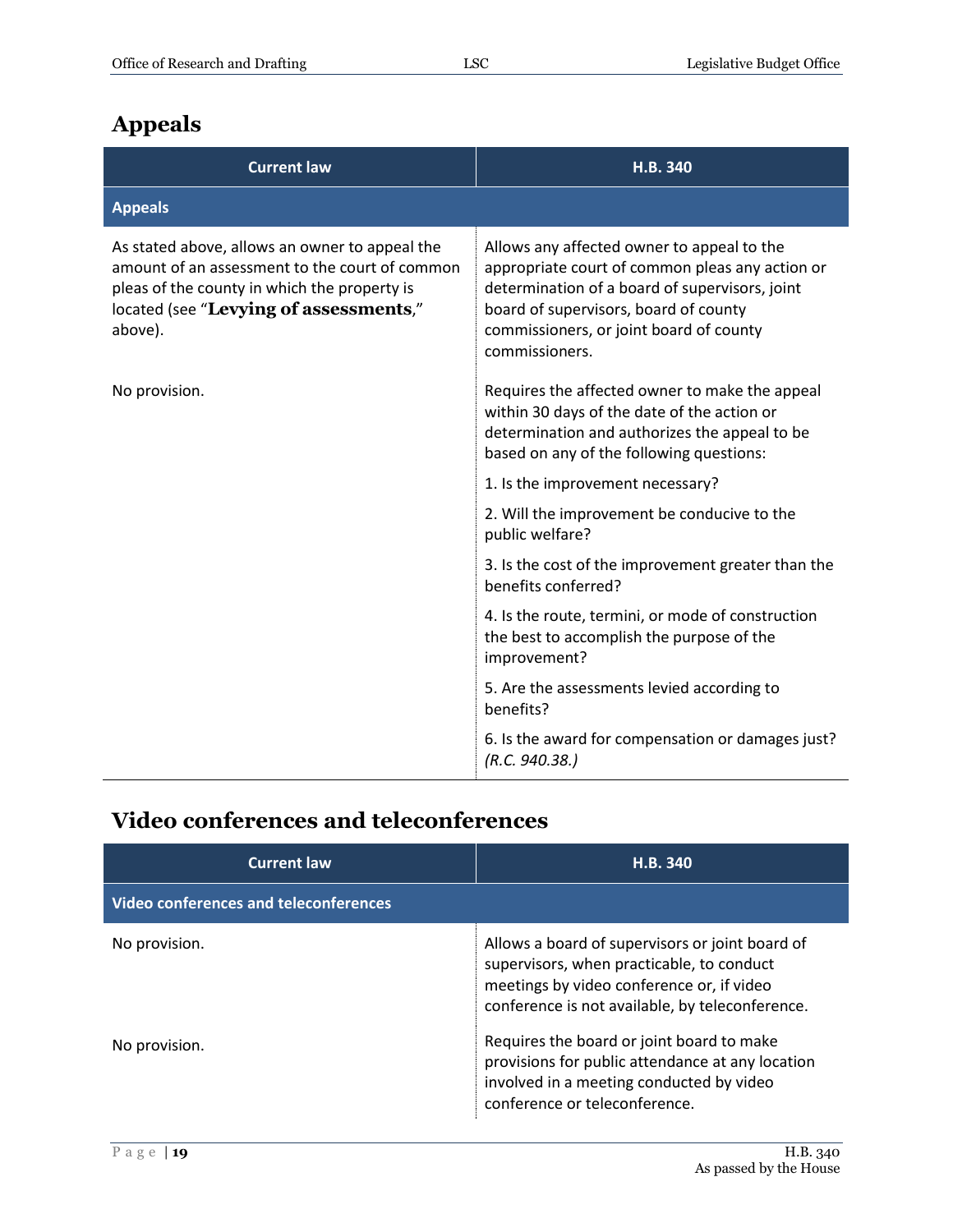| <b>Current law</b> | <b>H.B. 340</b>                                                                                                                                                                                                     |
|--------------------|---------------------------------------------------------------------------------------------------------------------------------------------------------------------------------------------------------------------|
| No provision.      | Specifies that the board's or joint board's main<br>office or board room is the primary meeting<br>location for the video conference or<br>teleconference, and subjects the meetings to the<br>Public Meetings Law. |
| No provision.      | Before convening a meeting, requires designated<br>staff to send a copy of meeting-related documents<br>to each board or joint board member.                                                                        |
| No provision.      | Requires the minutes of each meeting to specify<br>who was in attendance and in what manner the<br>meeting was conducted - teleconference,<br>videoconference, or in-person.                                        |
| No provision.      | Requires any vote taken in a meeting held by<br>teleconference that is not unanimous to be<br>recorded as a roll call vote.                                                                                         |
| No provision.      | States that nothing in the Public Meetings Law<br>prohibits a board or joint board from conducting a<br>meeting in a manner as authorized above.<br>(R.C. 940.39.)                                                  |

#### **SINGLE COUNTY DRAINAGE IMPROVEMENTS**

<span id="page-19-0"></span>Current law establishes a process by which a county may allow for the construction of a drainage improvement if a petition is made to the board of county commissioners and the board finds all of the following:

- The proposed improvement is necessary for disposal or removal of surplus water, controlled drainage of any land, irrigation, storage of water to regulate stream flow or preventing the overflow of any land in the county, or water conservation;
- The proposed improvement's construction will be conducive to the public welfare; and
- The cost of the proposed improvement will be less than the benefits conferred by its construction.<sup>2</sup>

The board must make those findings through a process, which includes:

- 1. Accepting petitions filed by landowners for a proposed drainage improvement;
- 2. Ensuring proper recordkeeping regarding the proposed improvement;

 $\overline{a}$ 

<sup>2</sup> R.C. 6131.02.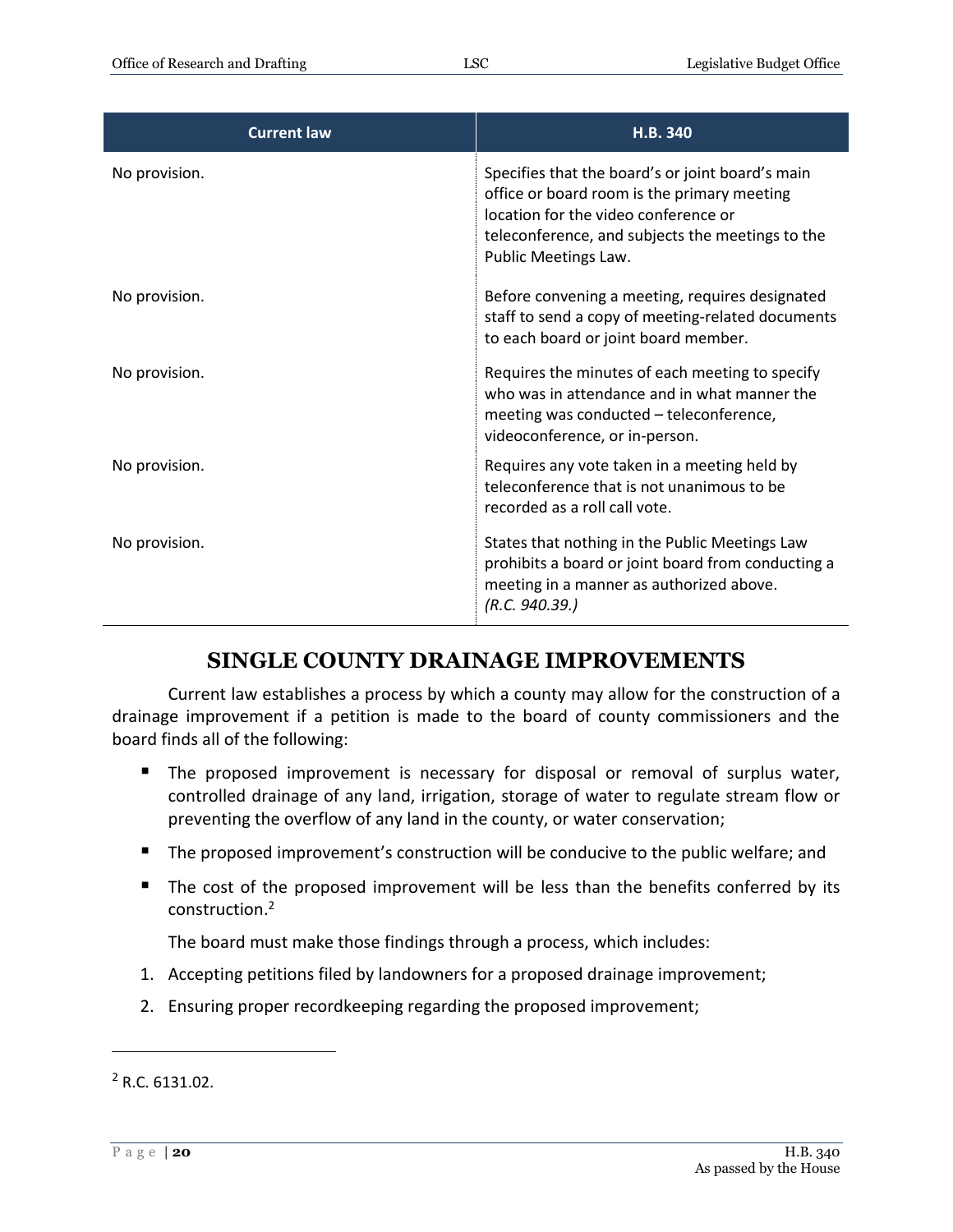- 3. Providing proper notice, and viewing the proposed improvement;
- 4. Holding hearings regarding the proposed improvement;
- 5. Voting on whether to approve the petition;
- 6. Ordering assessments to pay for the improvement; and
- 7. The hearing of appeals regarding the process in the court of common pleas. $3$

The bill retains the basic legal structure for approving and implementing a drainage improvement. However, it makes numerous changes to the specific procedures that underlie that structure. Below is a discussion of the bill's changes to the procedures and structure.

#### <span id="page-20-0"></span>**Terminology**

| <b>Current law</b>                                           | H.B. 340                                                                                                                          |
|--------------------------------------------------------------|-----------------------------------------------------------------------------------------------------------------------------------|
| Terminology                                                  |                                                                                                                                   |
| Uses the term "ditch" to describe a drainage<br>improvement. | Changes the term "ditch" to "drainage<br>improvement" throughout the law governing<br>those drainage improvements (Chapter 6131). |

#### <span id="page-20-1"></span>**Filing and amending a petition**

| <b>Current law</b>                                                                                                                                                                                                                                                                   | <b>H.B 340</b>                                                                                                                                                                                                                                                         |  |
|--------------------------------------------------------------------------------------------------------------------------------------------------------------------------------------------------------------------------------------------------------------------------------------|------------------------------------------------------------------------------------------------------------------------------------------------------------------------------------------------------------------------------------------------------------------------|--|
| Filing of petition with board of county commissioners                                                                                                                                                                                                                                |                                                                                                                                                                                                                                                                        |  |
| Authorizes an owner to file a petition with the<br>clerk of the board of county commissioners<br>requesting the construction of an improvement<br>(R.C. 6131.04).                                                                                                                    | Same, but also requires the owner, prior to filing a<br>petition, to consult with the appropriate county<br>engineer to discuss the proposed drainage<br>improvement and to determine the proper forms<br>and procedures for filing the petition<br>(R.C. 6131.04(A)). |  |
| Petition - information included                                                                                                                                                                                                                                                      |                                                                                                                                                                                                                                                                        |  |
| Requires a petition to include, in part, a list of the<br>names and addresses, where known, of all the<br>owners of the land that the petitioner or the<br>county engineer claims will be benefited or<br>damaged by the construction of the proposed<br>improvement (R.C. 6131.04). | Clarifies that the future benefits or damages<br>resulting from the proposed improvements are<br>determined by the county engineer<br>(R.C. 6131.04(B)(5)).                                                                                                            |  |

 $3$  R.C. Chapter 6131.

 $\overline{a}$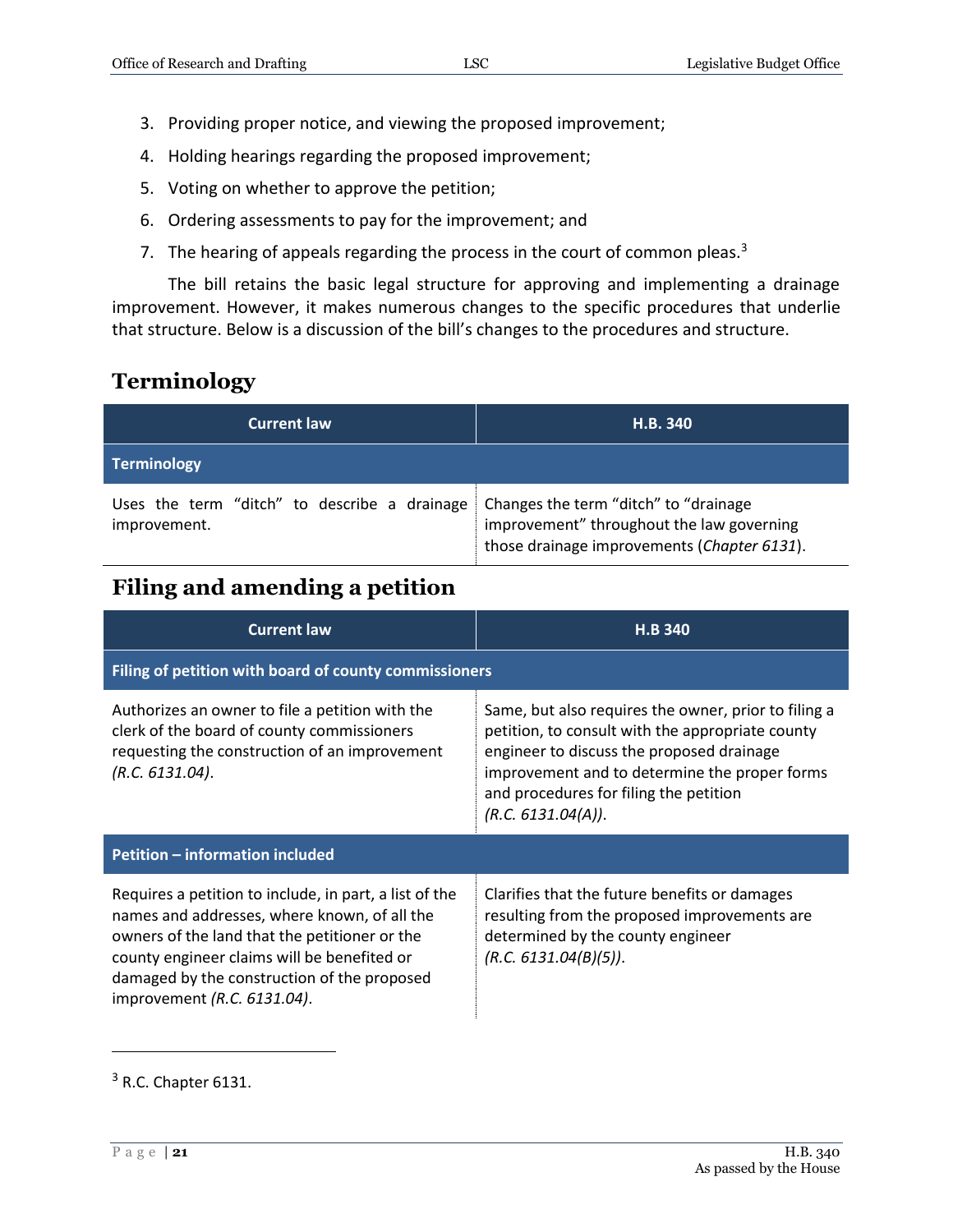| <b>Current law</b>                                                                                                                                                                                                                                                                                                                                                                 | <b>H.B 340</b>                                                                                                                                                                                                                                                                                                                         |
|------------------------------------------------------------------------------------------------------------------------------------------------------------------------------------------------------------------------------------------------------------------------------------------------------------------------------------------------------------------------------------|----------------------------------------------------------------------------------------------------------------------------------------------------------------------------------------------------------------------------------------------------------------------------------------------------------------------------------------|
| <b>Bonding requirements</b>                                                                                                                                                                                                                                                                                                                                                        |                                                                                                                                                                                                                                                                                                                                        |
| Requires a petitioner to file, with the petition, a bond<br>of \$500 plus an additional \$2 for each parcel of land<br>in excess of 200 benefited parcels (R.C. 6131.06).                                                                                                                                                                                                          | Increases the bond requirement to \$1,500 plus an<br>additional \$5 for each parcel of land in excess of<br>200 benefited parcels (R.C. 6131.06(A)).                                                                                                                                                                                   |
| Specifies that the bond is credited to the General<br>Drainage Improvement Fund to pay the cost of<br>notices, plus any other incidental expenses,<br>excluding the costs incurred by the county<br>engineer in making the engineer's preliminary<br>reports if the petition is not granted or if the<br>petition is dismissed (R.C. 6131.06).                                     | Instead, provides that the bond may also be<br>credited to a special fund created for the proposed<br>improvement, and specifies that the money must<br>be used to pay for all costs associated in preparing<br>for the view and first hearing if the petition is not<br>granted or if the petition is dismissed<br>(R.C. 6131.06(B)). |
| Specifies that if the board of county<br>commissioners, by resolution entered on its<br>journal, finds that any land owned by the county<br>or any highway under its supervision is in need of<br>drainage and the drainage will also specially<br>benefit other land, the board does not need to<br>post bond for the improvement in the court of<br>common pleas (R.C. 6131.62). | No provision (repealed).                                                                                                                                                                                                                                                                                                               |
| <b>Amending a petition</b>                                                                                                                                                                                                                                                                                                                                                         |                                                                                                                                                                                                                                                                                                                                        |
| Allows a benefiting owner to file a written<br>application for an amendment to a petition with<br>the clerk of the board of county commissioners,<br>provided the board allows the amendment<br>application (R.C. 6131.05).                                                                                                                                                        | States that a benefiting owner may file an<br>amendment to a petition only with regard to<br>expanding the length of the proposed<br>improvement, provided that the amendment does<br>not expand the area to be benefited by the<br>proposed improvement (R.C. 6131.05(A)).                                                            |
| No provision.                                                                                                                                                                                                                                                                                                                                                                      | States that if a benefiting owner seeks to expand<br>the area to be benefited or the number of parcels<br>to be benefited, the owner must file a new<br>petition (R.C. 6131.05(A)).                                                                                                                                                    |
| No provision.                                                                                                                                                                                                                                                                                                                                                                      | Specifies that the amendment must be filed within<br>21 days after the date of the view<br>(R.C. 6131.05(A)).                                                                                                                                                                                                                          |
| Permits a benefiting owner to also amend a<br>petition while the proceedings are pending on<br>appeal in the court of common pleas<br>(R.C. 6131.05).                                                                                                                                                                                                                              | No provision.                                                                                                                                                                                                                                                                                                                          |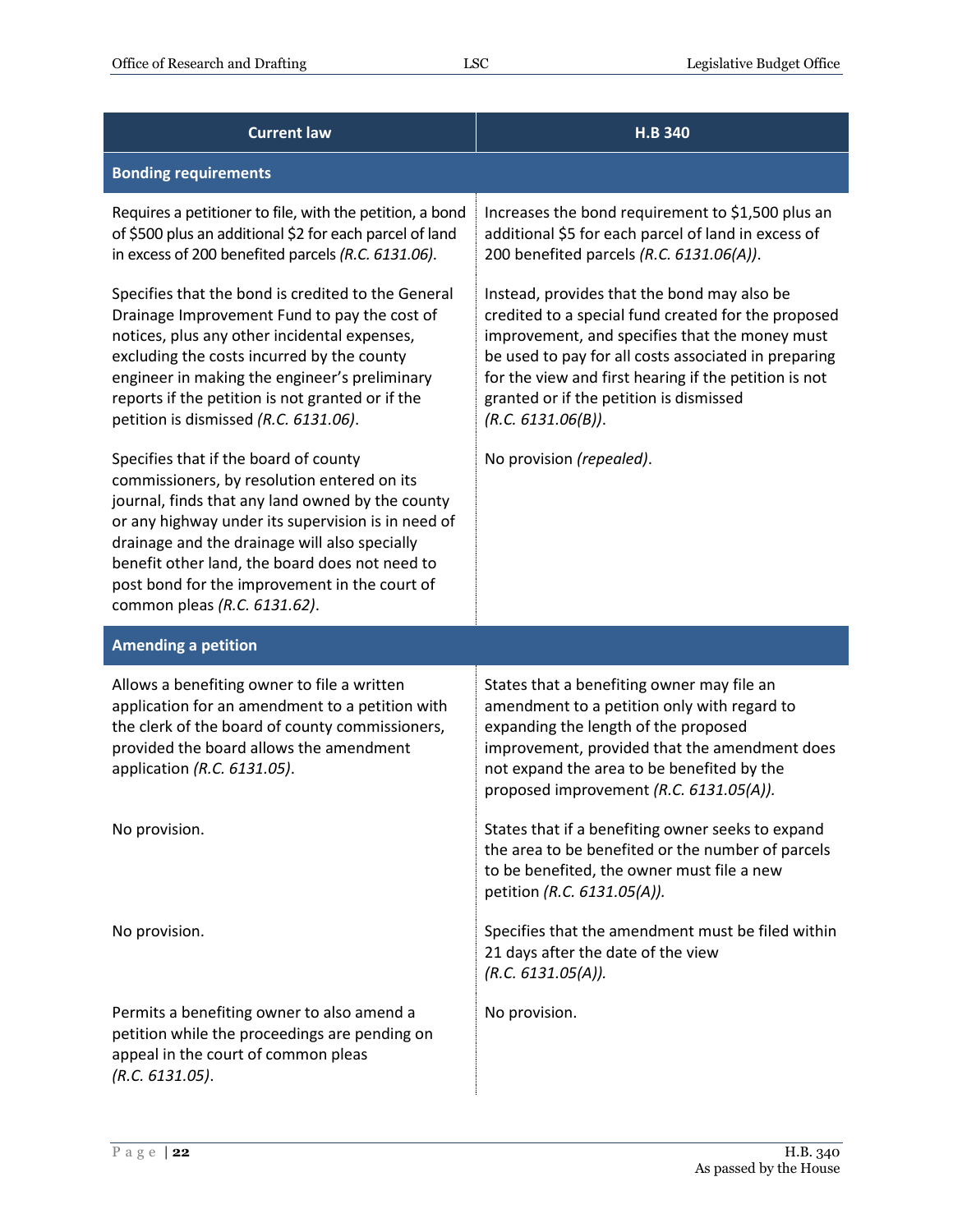| <b>Current law</b>                                                                                                                                                                                                                                                                      | <b>H.B 340</b>                                                                                                                                                                        |
|-----------------------------------------------------------------------------------------------------------------------------------------------------------------------------------------------------------------------------------------------------------------------------------------|---------------------------------------------------------------------------------------------------------------------------------------------------------------------------------------|
| <b>Comments to petition</b>                                                                                                                                                                                                                                                             |                                                                                                                                                                                       |
| Allows an owner who has not joined in the petition<br>and who is in favor of the petition to file an<br>application with the board of county<br>commissioners requesting that the improvement<br>be granted, and to include with the application the<br>owner's reasons (R.C. 6131.08). | Instead, allows such an owner to comment on the<br>petition with the board (R.C. 6131.08).                                                                                            |
| Allows an owner who has not joined in a petition<br>and who is not in favor of the petition to file<br>remonstrances against the granting of the<br>improvement, and to include with the application<br>reasons for not wanting the petition to be granted<br>(R.C. 6131.08).           | Same as above.                                                                                                                                                                        |
| No provision.                                                                                                                                                                                                                                                                           | Specifies that comments may be made in person at<br>the public hearings on the petition or filed in<br>writing with the clerk of the board of county<br>commissioners (R.C. 6131.08). |
| <b>Proposed improvement recordkeeping</b>                                                                                                                                                                                                                                               |                                                                                                                                                                                       |
| Requires the board of county commissioners to<br>maintain a permanent file containing a record of<br>the petition that includes all of the following:<br>1. Applications and remonstrances filed;                                                                                       | Instead, requires the clerk of the board to<br>maintain a file for the proposed improvement<br>containing a record of the petition that includes all<br>of the following:             |
| 2. Orders made by the board;                                                                                                                                                                                                                                                            | 1. Amendments;                                                                                                                                                                        |
| 3. Preliminary estimates and preliminary report of                                                                                                                                                                                                                                      | 2. Comments;                                                                                                                                                                          |
| the county engineer;                                                                                                                                                                                                                                                                    | 3. Notices;                                                                                                                                                                           |
| 4. Reports of review by the Director of Natural<br>Resources, the Director of Transportation, and the                                                                                                                                                                                   | 4. Proceedings;                                                                                                                                                                       |
| directors of any conservancy district;                                                                                                                                                                                                                                                  | 5. Resolutions;                                                                                                                                                                       |
| 5. Reports of the engineer as to the construction<br>of the improvement; and                                                                                                                                                                                                            | 6. Orders; and<br>7. Any other record regarding the proposed                                                                                                                          |
| 6. Any other matter that is proper for the record<br>(R.C. 6131.57).                                                                                                                                                                                                                    | improvement that is filed with the board<br>(R.C. 6131.061(A)).                                                                                                                       |
| Also, requires the county engineer to maintain a<br>permanent file for the proposed improvement<br>containing all records described above<br>(R.C. 6131.57).                                                                                                                            | Requires the county engineer to maintain a file for<br>the improvement that contains all of the following:<br>1. A record of the petition;                                            |
|                                                                                                                                                                                                                                                                                         | 2. Amendments to the petition;                                                                                                                                                        |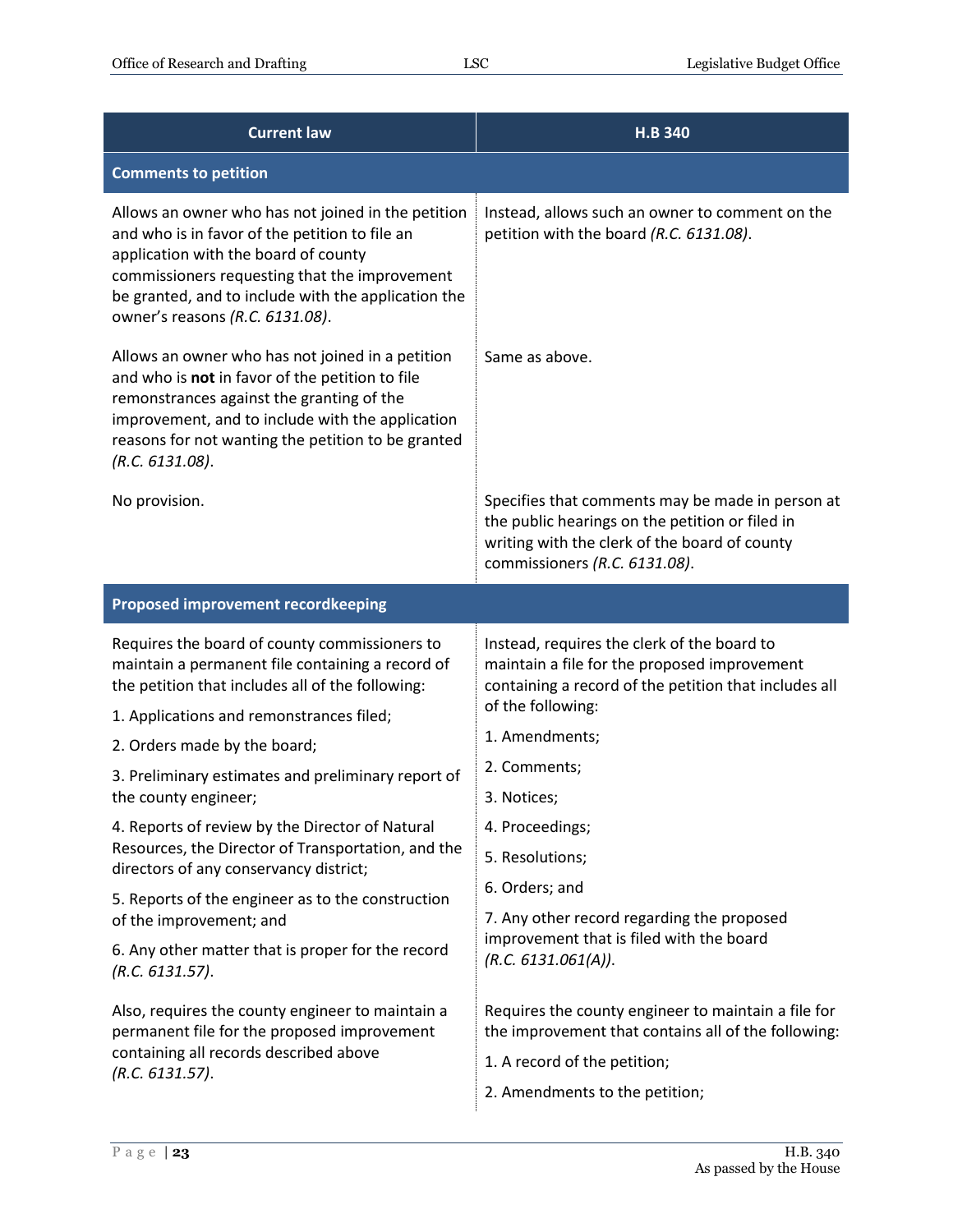| <b>Current law</b>                                                                                                                                                                                                                                                                                                                                                                        | <b>H.B 340</b>                                                                                                                                                                                                                                                                                                                                     |
|-------------------------------------------------------------------------------------------------------------------------------------------------------------------------------------------------------------------------------------------------------------------------------------------------------------------------------------------------------------------------------------------|----------------------------------------------------------------------------------------------------------------------------------------------------------------------------------------------------------------------------------------------------------------------------------------------------------------------------------------------------|
|                                                                                                                                                                                                                                                                                                                                                                                           | 3. All reports, estimates, surveys, maps, plans,<br>drawings, schedules, and other documents<br>prepared for the proposed improvement by the<br>engineer or the engineer's designee; and                                                                                                                                                           |
|                                                                                                                                                                                                                                                                                                                                                                                           | 4. Any reports of the Director of Natural<br>Resources, the Director of Transportation, and<br>directors of any conservancy districts<br>(R.C. 6131.061(B)).                                                                                                                                                                                       |
| Requires the county engineer to prepare a<br>preliminary estimate of the cost of the proposed<br>improvement and file that estimate at the first<br>hearing on the improvement, as a guide to the<br>board of county commissioners and the<br>petitioners (R.C. 6131.09).                                                                                                                 | Similar, but requires the county engineer to<br>prepare the preliminary report on the proposed<br>improvement on receipt of notice of the<br>filing of the improvement from the board<br>(R.C. 6131.09(A)).                                                                                                                                        |
| Requires the clerk of the board of county<br>commissioners, after the final hearing on the<br>petition, or after the final judgment, order, or<br>decree has been rendered after any appeal, to file<br>with the county engineer all maps, profiles, and<br>plans of the improvement, which is to be filed<br>together with an annual record of maintenance<br>and repair (R.C. 6131.57). | Requires the clerk of the board of county<br>commissioners to instead file or transfer the<br>records required to be kept (see above) to the<br>county engineer, which the county engineer must<br>maintain as a permanent project file, together<br>with an annual record of maintenance and repairs<br>for the improvement $(R.C. 6131.061(C)).$ |

### <span id="page-23-0"></span>**Notice and view of the proposed improvement**

| <b>Current law</b>                                                                                                                                                                                     | H.B. 340                                                                                                            |
|--------------------------------------------------------------------------------------------------------------------------------------------------------------------------------------------------------|---------------------------------------------------------------------------------------------------------------------|
| <b>Establishing view date</b>                                                                                                                                                                          |                                                                                                                     |
| Requires the date for a view of the proposed<br>improvement to take place between 25 and 90<br>days after the date on which the petition was filed<br>(R.C. 6131.07).                                  | Instead, requires the view to occur between<br>30 and 120 days after the petition's filing<br>(R.C. 6131.07(B)(1)). |
| <b>Notice of improvement</b>                                                                                                                                                                           |                                                                                                                     |
| Requires the clerk of the board of county<br>commissioners, at least 20 days prior to the view,<br>to send a written notice to the owners named in<br>the petition and of legal record (R.C. 6131.07). | Similar, but requires the clerk to send the notice<br>21 days prior to the view (R.C. 6131.07(C)).                  |
| Requires the clerk to include all of the following in<br>the notice:                                                                                                                                   | Same, but also requires the clerk to include the<br>following in the notice:                                        |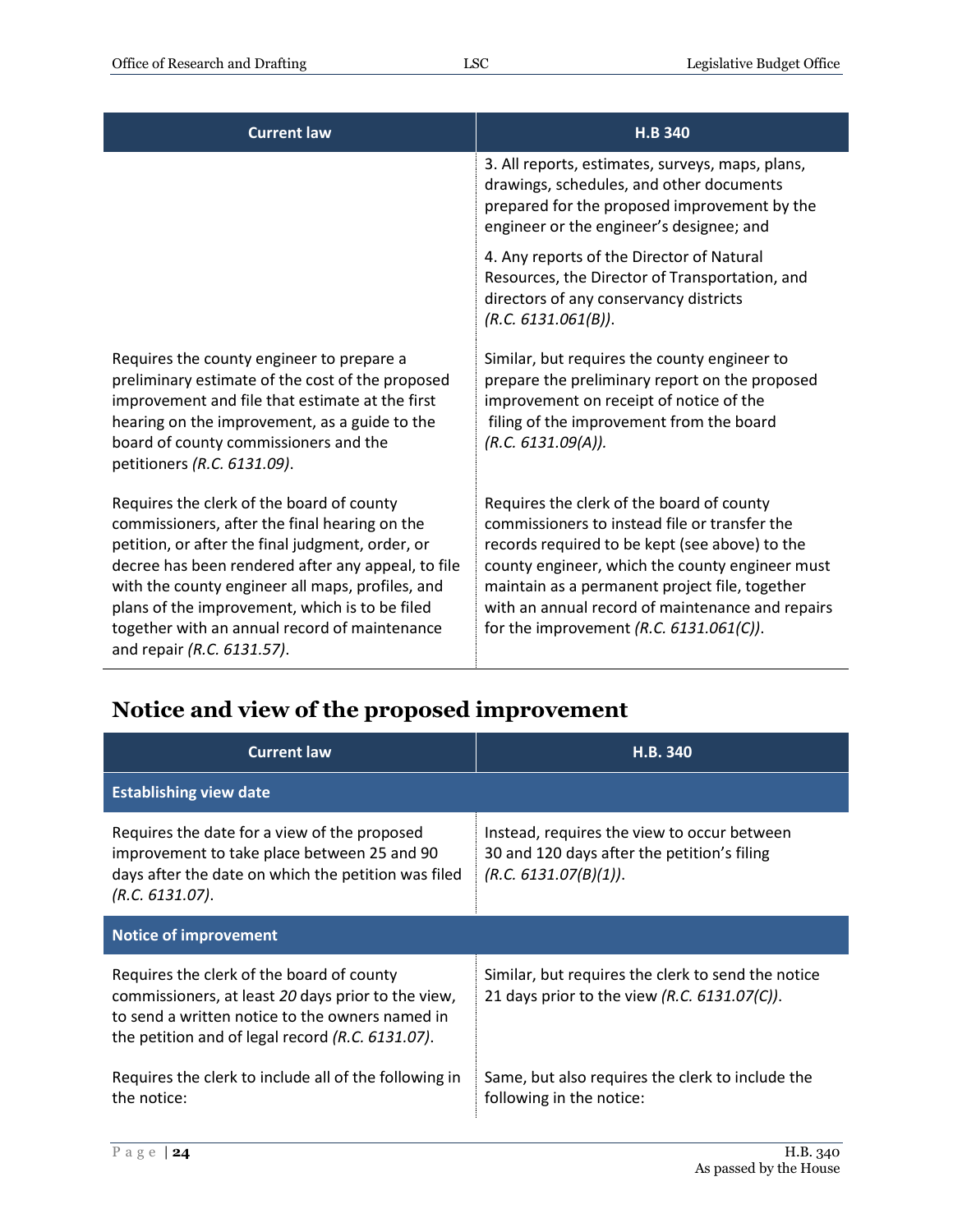| <b>Current law</b>                                                                                                                                                                                             | H.B. 340                                                                                                                                                                                                                                                                                                       |
|----------------------------------------------------------------------------------------------------------------------------------------------------------------------------------------------------------------|----------------------------------------------------------------------------------------------------------------------------------------------------------------------------------------------------------------------------------------------------------------------------------------------------------------|
| 1. The pendency, substance, and prayer of the<br>petition;<br>2. A statement that all costs of engineering,<br>construction, and future maintenance will be<br>assessed to the benefiting parcels of land; and | 1. A description of the proposed improvement and<br>its location as stated in the petition, a map<br>indicating the location of the proposed<br>improvement or information on where to access<br>the map, and an explanation of how to access<br>additional information or ask questions about the             |
| 3. The date, time, and location for the view and<br>first hearing (R.C. 6131.07).                                                                                                                              | proposed improvement;<br>2. A statement that the owner may file, not more<br>than 21 days after the view date, an amendment<br>to the petition that expands the length of the<br>proposed improvement, provided that the<br>amendment does not expand the area to be<br>benefited by the proposed improvement; |
|                                                                                                                                                                                                                | 3. A statement that an owner receiving the notice<br>may comment on the proposed improvement in<br>writing before or in person at the public hearings<br>on the petition; and                                                                                                                                  |
|                                                                                                                                                                                                                | 4. The address at which to file an amendment to<br>the petition or submit written comments on the<br>proposed amendment or the petition<br>$(R.C. 6131.07(C)(2)$ to (6)).                                                                                                                                      |
| Requires the clerk to send notice by first class mail<br>or certified mail, return receipt requested to all<br>owners (R.C. 6137.07).                                                                          | Instead, requires the clerk to send notice by<br>certified mail to all owners that are adjacent to the<br>proposed improvement, and to all other owners<br>by first class or certified mail (R.C. 6137.07(D)).                                                                                                 |
| The view                                                                                                                                                                                                       |                                                                                                                                                                                                                                                                                                                |
| On the date of the view, requires the board and<br>the county engineer to do both of the following:<br>1. Meet at the designated place near the proposed                                                       | Instead, on the date of the view, requires the<br>county engineer or a designated representative to<br>do both of the following:                                                                                                                                                                               |
| improvement; and<br>2. Go over and along the line of the proposed<br>improvement and each branch, lateral, or spur<br>mentioned in the petition (R.C. 6131.10).                                                | 1. Present an overview of the proposed<br>improvement; and                                                                                                                                                                                                                                                     |
|                                                                                                                                                                                                                | 2. In that presentation, use methods and means<br>that the board determines will adequately inform<br>those attending the view about the proposed<br>improvement's location and the drainage issues<br>intended to be addressed by the proposed<br>improvement (R.C. 6131.10(A)).                              |
| Authorizes the county engineer to adjourn the<br>view from day to day, or a longer period, until the<br>view is complete (R.C. 6131.10).                                                                       | Specifies that when a request is made by a<br>commissioner or an owner in the area to be<br>benefited by the proposed improvement, the                                                                                                                                                                         |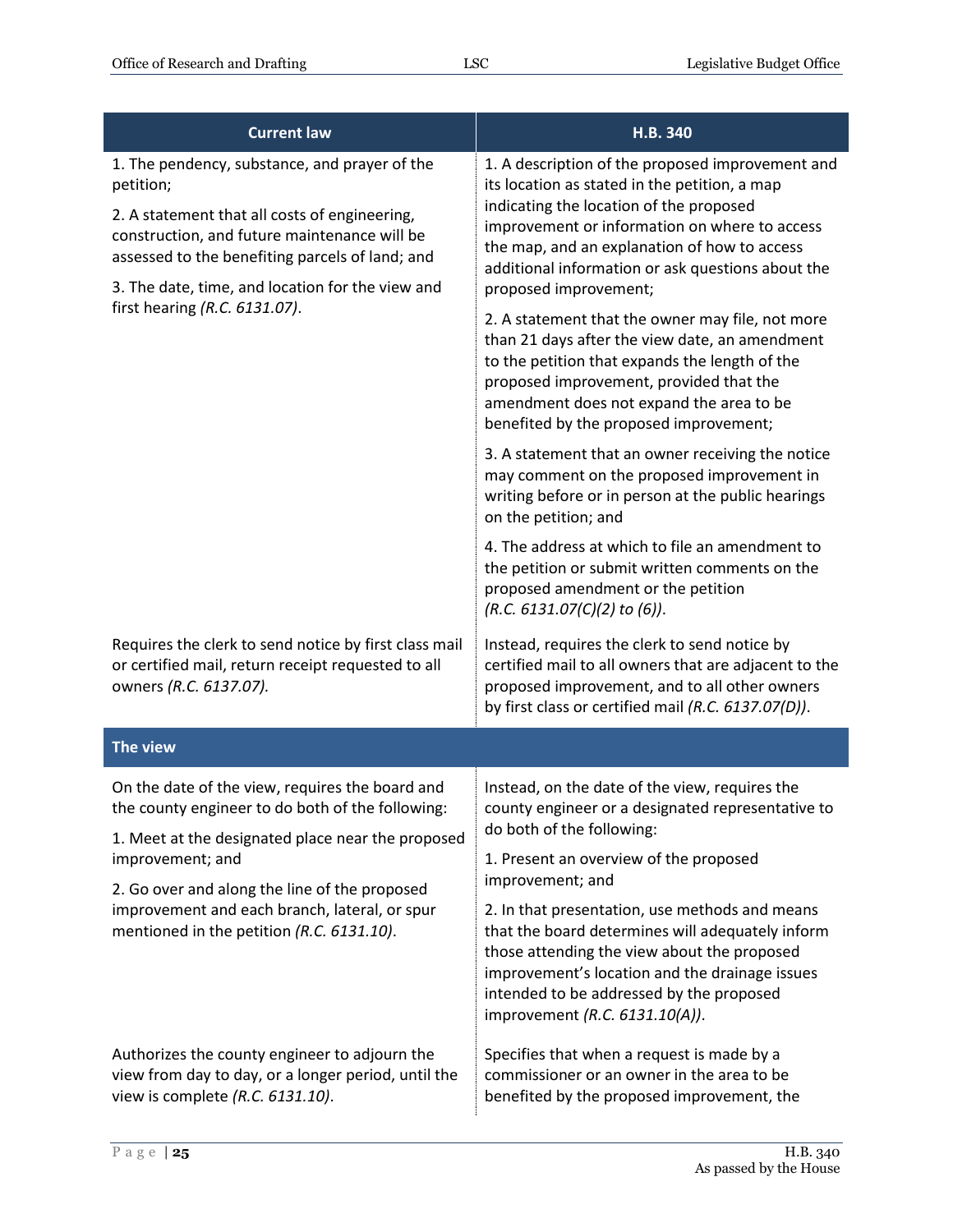| <b>Current law</b>                                                                                     | H.B. 340                                                                                                                                                                                                                                                                    |
|--------------------------------------------------------------------------------------------------------|-----------------------------------------------------------------------------------------------------------------------------------------------------------------------------------------------------------------------------------------------------------------------------|
|                                                                                                        | board of county commissioners must recess the<br>view and reconvene at a site along the proposed<br>improvement for the purpose of gaining additional<br>information about the drainage issue intended to<br>be addressed by the proposed improvement<br>(R.C. 6131.10(B)). |
| Allows additional views regarding proposed<br>changes to routes, branches, or spurs<br>(R.C. 6131.10). | No provision.                                                                                                                                                                                                                                                               |

### <span id="page-25-0"></span>**First hearing on proposed improvement**

| <b>Current law</b>                                                                                                                                                                             | <b>H.B. 340</b>                                                                                                                                |
|------------------------------------------------------------------------------------------------------------------------------------------------------------------------------------------------|------------------------------------------------------------------------------------------------------------------------------------------------|
| <b>Establishment of hearing of proposed improvement</b>                                                                                                                                        |                                                                                                                                                |
| Requires the board of county commissioners to<br>hold the first hearing on the proposed<br>improvement between 10 and 90 days after the<br>date of the view (R.C. 6131.07).                    | Instead requires the first hearing to occur between<br>30 and 90 days after the view (R.C. 6131.07(B)(2)).                                     |
| <b>First hearing</b>                                                                                                                                                                           |                                                                                                                                                |
| At the first hearing, requires the board of county<br>commissioners to:                                                                                                                        | Same, but also allows the board to adjourn to<br>consider additional information (R.C. 6131.101(B)).                                           |
| 1. Hear the preliminary report;                                                                                                                                                                |                                                                                                                                                |
| 2. Hear evidence for or against the granting of the<br>improvement, or for or against any laterals,<br>branches, spurs, or change of route, course,<br>termini, or manner of construction; and |                                                                                                                                                |
| 3. Adjourn the hearing from day to day, or for a<br>longer time so all interested owners may be heard<br>(R.C. 6131.10).                                                                       |                                                                                                                                                |
| First hearing - vote                                                                                                                                                                           |                                                                                                                                                |
| Authorizes the board of county commissioners to<br>approve the petition if the board finds all of the<br>following:                                                                            | Generally the same, but requires the board to take<br>into consideration the petition, the preliminary<br>report, and comments on the proposed |
| 1. That a proposed improvement is necessary;                                                                                                                                                   | improvement (R.C. 6131.101(C) and 6131.12(A)).                                                                                                 |
| 2. That the proposed improvement is conducive to<br>the public welfare; and                                                                                                                    |                                                                                                                                                |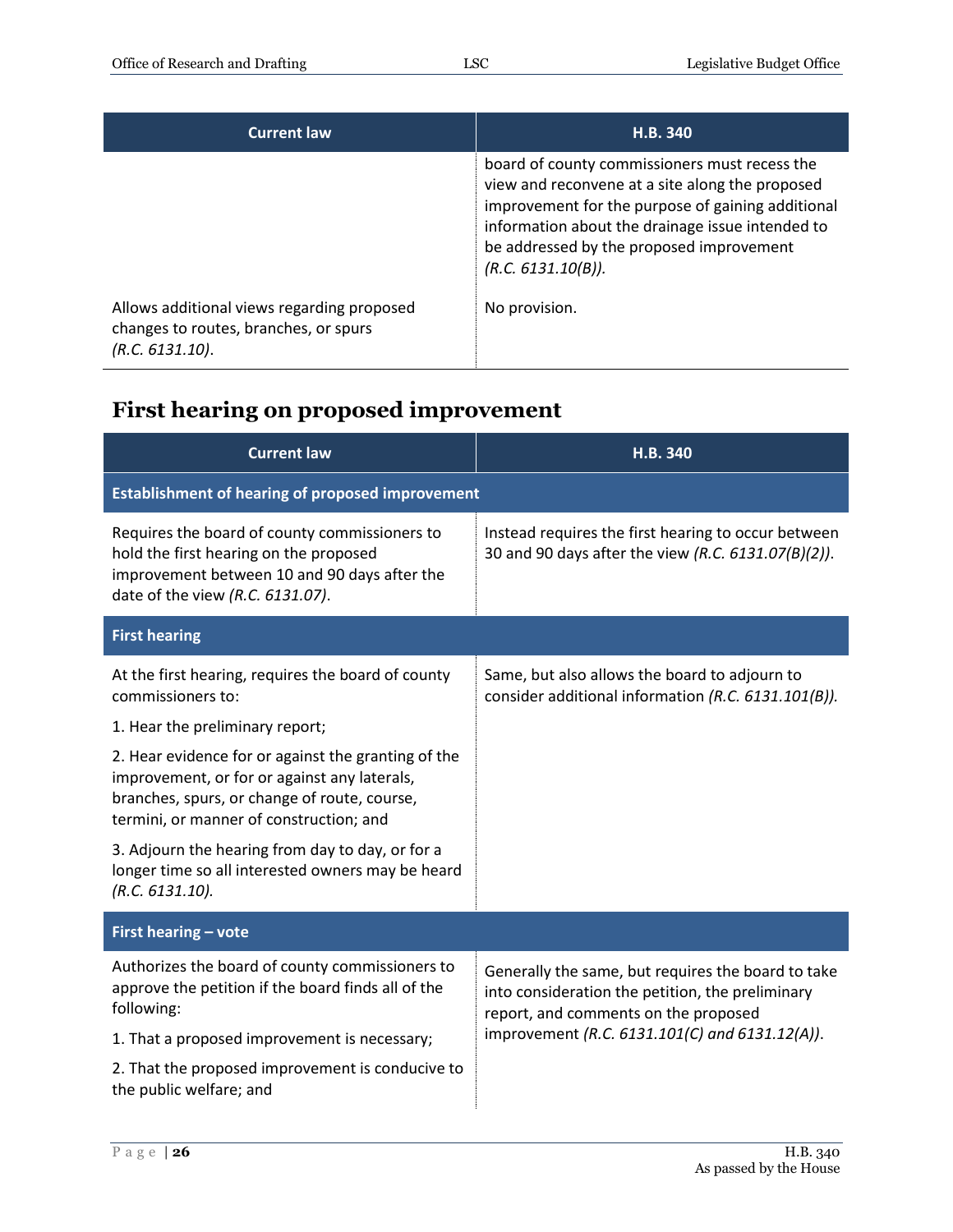| <b>Current law</b>                                                                                                                                                                                                                                                                              | H.B. 340                                                                                                                                                                                                                                                                                                                           |
|-------------------------------------------------------------------------------------------------------------------------------------------------------------------------------------------------------------------------------------------------------------------------------------------------|------------------------------------------------------------------------------------------------------------------------------------------------------------------------------------------------------------------------------------------------------------------------------------------------------------------------------------|
| 3. That it is reasonably certain the cost will be less<br>than the benefits (R.C. 6131.12).                                                                                                                                                                                                     |                                                                                                                                                                                                                                                                                                                                    |
| In granting the petition, requires the board to<br>ensure that the route of the improvement be<br>located so as to avoid running the improvement<br>diagonally across property and, where practicable,<br>follow property lines, section lines, and lines of<br>public highways (R.C. 6131.12). | Instead, requires the county engineer, as part of<br>the survey and design of the improvement, to<br>prepare specifications for the improvement's<br>route that avoids running the improvement<br>diagonally across property and to follow property<br>lines, section lines, and lines of public highways<br>(R.C. 6131.14(E)(1)). |

# <span id="page-26-0"></span>**County engineer's duties prior to the final hearing**

| <b>Current law</b>                                                                                                         | H.B. 340                                                                                                                                                                                                 |
|----------------------------------------------------------------------------------------------------------------------------|----------------------------------------------------------------------------------------------------------------------------------------------------------------------------------------------------------|
| County engineer's duties - general                                                                                         |                                                                                                                                                                                                          |
| Requires the county engineer, when preparing for<br>the improvement, to do the following:                                  | Similar, but requires the county engineer to<br>prepare construction drawings of the                                                                                                                     |
| 1. Make the necessary surveys;                                                                                             | improvement and removes the requirement to                                                                                                                                                               |
| 2. Prepare plans for structures;                                                                                           | make profiles showing the cuttings and gradient<br>(R.C. 6131.14(B)(4)).                                                                                                                                 |
| 3. Create maps showing the location of the land<br>proposed to be assessed;                                                |                                                                                                                                                                                                          |
| 4. Make profiles showing the cuttings and<br>gradient; and                                                                 |                                                                                                                                                                                                          |
| 5. Prepare an estimate of the cost of the<br>improvement (R.C. 6131.14).                                                   |                                                                                                                                                                                                          |
| Requires the engineer to recommend the<br>maintenance district in which the improvement is<br>to be placed (R.C. 6131.14). | Instead, authorizes the engineer to recommend<br>the maintenance district (R.C. $6131.14(B)(5)$ ).                                                                                                       |
| No provision.                                                                                                              | Requires the engineer to prepare a schedule of<br>damages that includes both of the following:                                                                                                           |
|                                                                                                                            | 1. An estimate of the value of land or other<br>property necessary to be acquired through<br>purchase or voluntary transfer or appropriated,<br>and a description of that land or other property;<br>and |
|                                                                                                                            | 2. An estimate of the total damages to be<br>sustained by owners as a result of the construction<br>and subsequent maintenance of a proposed                                                             |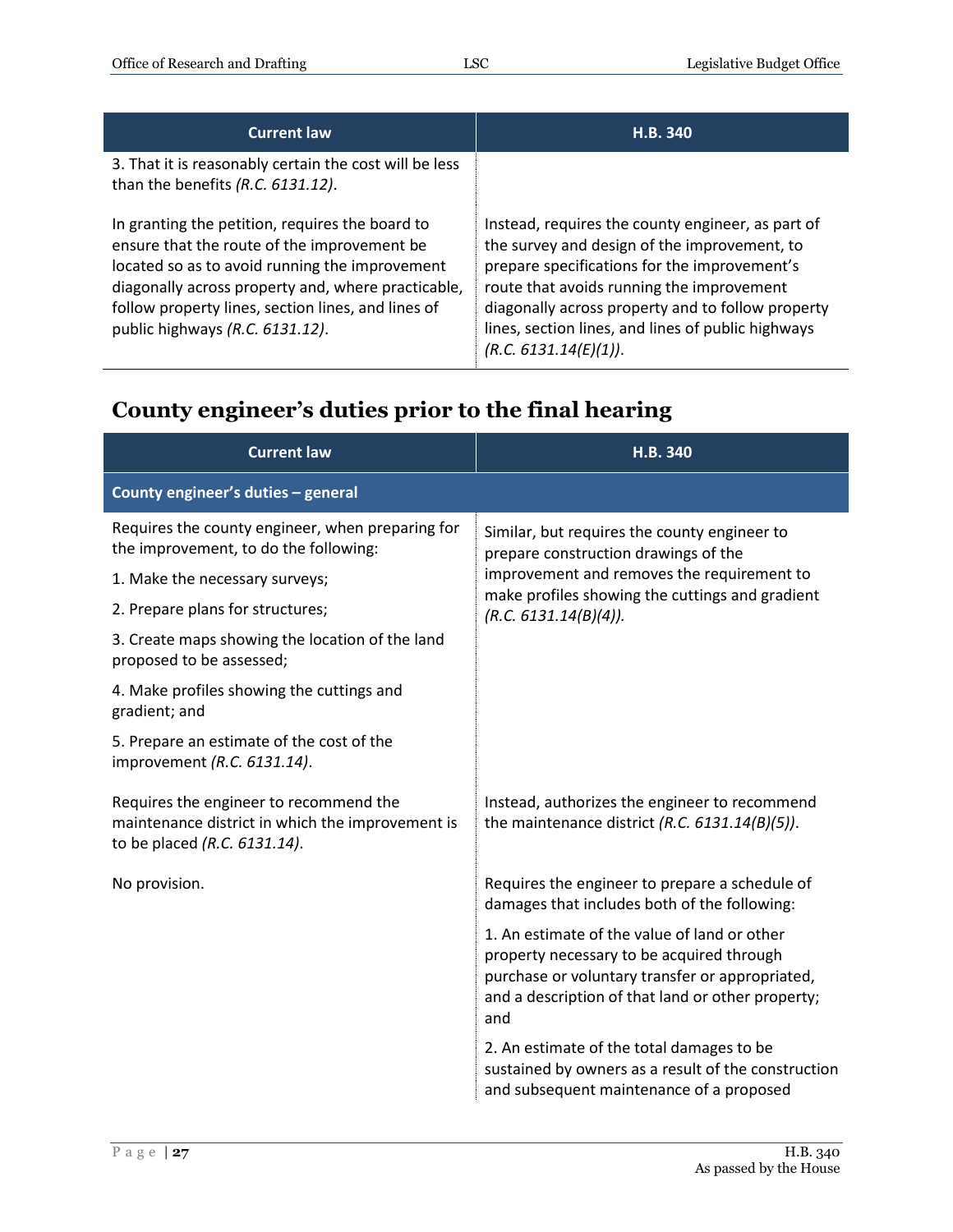| <b>Current law</b>                                                                                                                                                                                                                                                                     | H.B. 340                                                                                                                                                                                                                                                                                                   |
|----------------------------------------------------------------------------------------------------------------------------------------------------------------------------------------------------------------------------------------------------------------------------------------|------------------------------------------------------------------------------------------------------------------------------------------------------------------------------------------------------------------------------------------------------------------------------------------------------------|
|                                                                                                                                                                                                                                                                                        | improvement, along with the name and address of<br>each owner that is alleged to be damaged, the<br>amount of each owner's estimated damages, and<br>an explanation of each owner's injury<br>(R.C. 6131.14(B)(6)).                                                                                        |
| Requires the engineer to specify a width of<br>temporary easement for construction purposes<br>that include spreading and leveling of spoil banks<br>(R.C. 6131.14).                                                                                                                   | Same, but adds that the temporary easement<br>cannot be more than 75 feet from the top of the<br>bank (R.C. 6131.14(E)(2)).                                                                                                                                                                                |
| Requires the engineer to do all of the following:                                                                                                                                                                                                                                      | Removes these specific provisions, but retains                                                                                                                                                                                                                                                             |
| 1. Set proper construction stakes and note the<br>intersection of the line of the improvement with<br>the apparent land boundaries of separate owners,<br>township and county lines, natural landmarks,<br>road crossings, or other lines or marks;                                    | language that requires the engineer to make a<br>plan of the work proposed to be done that shows<br>the grade, the depth, the excavating to be done,<br>the location of the permanent bench marks and<br>their actual elevation based on the most recent<br>U.S. Geological Survey data above or below the |
| 2. Take and note any necessary levels off the line<br>of the improvement to determine the area of the<br>land subject to drainage; and                                                                                                                                                 | base elevation used, and any other data that the<br>engineer believes will aid in retracing lines, levels,<br>or other features of the improvement                                                                                                                                                         |
| 3. Establish, at intervals of not less than one in<br>each mile, in the most practicable permanent<br>form, and in locations where destruction or<br>disturbance is improbable, bench marks from<br>which the original levels of the improvement can<br>be established (R.C. 6131.14). | (R.C. 6131.14(C)).                                                                                                                                                                                                                                                                                         |
| Requires the engineer to prepare specifications for<br>the construction of the improvement that provides<br>for erosion and sediment control through the<br>establishment of a sod or seeded strip between<br>four and 15 feet wide (R.C. 6131.14).                                    | Same, but requires the sod or seeded strip<br>width to be between ten and 15 feet wide<br>(R.C. 6131.14(E)(3)).                                                                                                                                                                                            |
| Requires the engineer to make estimates of the<br>cost of excavating and of the cost of material and<br>authorizes the engineer to divide the construction<br>of the improvement into construction areas as<br>considered expedient (R.C. 6131.14).                                    | Removes this requirement (R.C. 6131.14(F)).                                                                                                                                                                                                                                                                |
| Requires the county engineer, if the board agrees<br>with the project survey and design on a proposed<br>improvement, to file with the county recorder<br>both of the following:                                                                                                       | Instead, requires the county engineer, if the board<br>agrees with the project survey and design on a<br>proposed improvement, to file with the county<br>recorder all of the following:                                                                                                                   |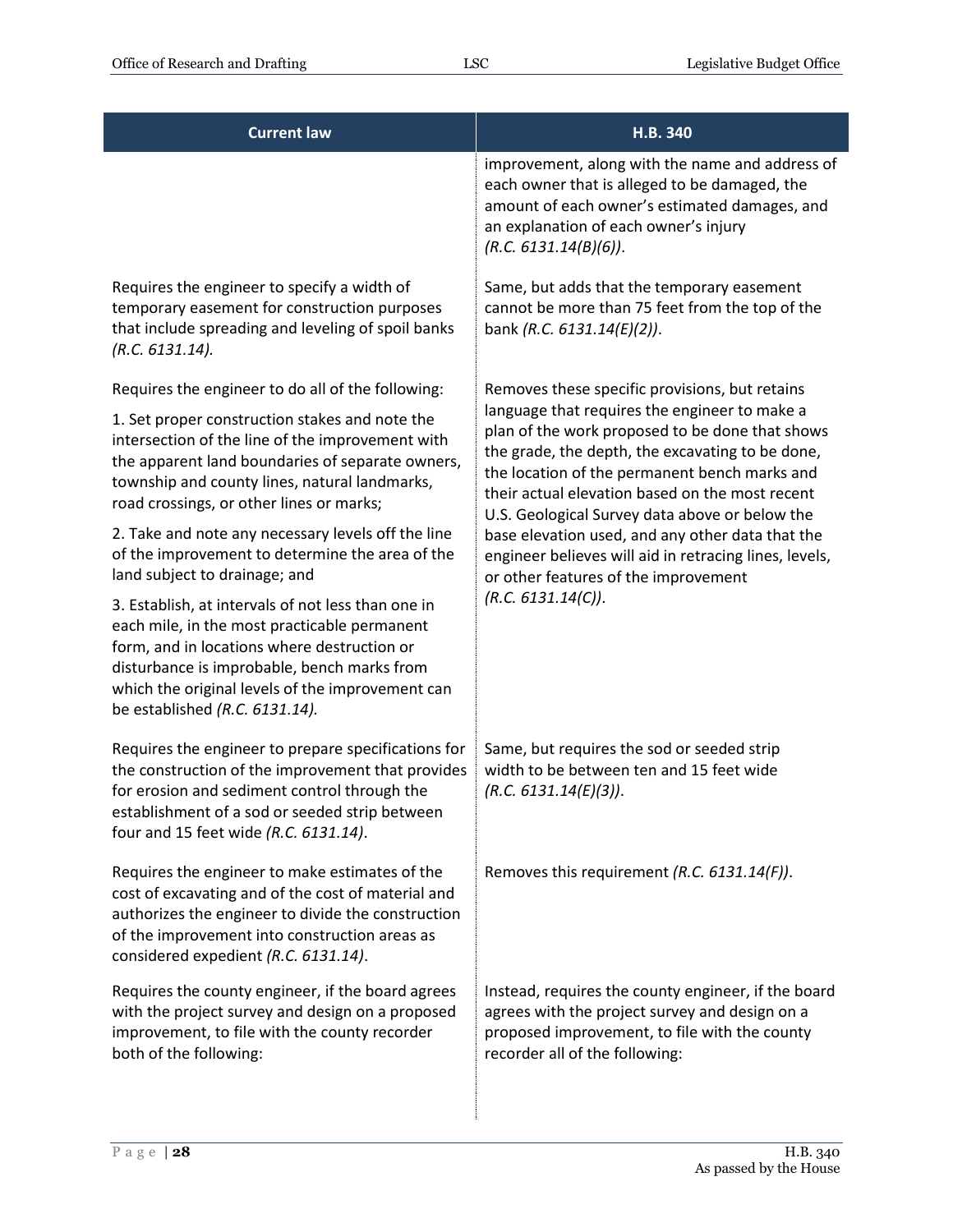| <b>Current law</b>                                                                                                                                                                                                                                                                                                                                                                                    | H.B. 340                                                                                                                                                                                                                                                                                                                                                    |
|-------------------------------------------------------------------------------------------------------------------------------------------------------------------------------------------------------------------------------------------------------------------------------------------------------------------------------------------------------------------------------------------------------|-------------------------------------------------------------------------------------------------------------------------------------------------------------------------------------------------------------------------------------------------------------------------------------------------------------------------------------------------------------|
| 1. A property plat showing the general location of<br>the improvement; and                                                                                                                                                                                                                                                                                                                            | 1. A property plat showing the owners of record<br>and parcel numbers along the improvement;                                                                                                                                                                                                                                                                |
| 2. A statement describing the width of the                                                                                                                                                                                                                                                                                                                                                            | 2. The location of the improvement;                                                                                                                                                                                                                                                                                                                         |
| permanent easement that is necessary for<br>maintenance of the improvement (R.C. 6131.14).                                                                                                                                                                                                                                                                                                            | 3. A statement of the width of the permanent<br>easement that is necessary for maintenance of the<br>improvement; and                                                                                                                                                                                                                                       |
|                                                                                                                                                                                                                                                                                                                                                                                                       | 4. An affidavit listing the owners of record,<br>complete property descriptions, and parcel<br>numbers subject to the permanent easement. (The<br>engineer must note the property plat in the<br>affidavit.)                                                                                                                                                |
| No provision.                                                                                                                                                                                                                                                                                                                                                                                         | Additionally, requires the county engineer to<br>include the permanent easement in the county's<br>geographic information systems or other mapping<br>system, if available. (R.C. 6131.14(J).)                                                                                                                                                              |
| County engineer's duties - assessments                                                                                                                                                                                                                                                                                                                                                                |                                                                                                                                                                                                                                                                                                                                                             |
| Requires the county engineer to prepare a<br>schedule of assessments and when determining<br>the estimated drainage assessments for a parcel,<br>give primary consideration to the potential<br>increase in productivity that the parcel may<br>experience as a result of the improvement and<br>give consideration to the quantity of drainage<br>contributed, the relative location of the property | Requires the county engineer to prepare a<br>schedule of assessments, but, when calculating<br>each estimated assessment, instead requires the<br>engineer to use the information compiled in the<br>engineer's estimate of the cost of the<br>improvement and the schedule of damages and to<br>consider the following factors:<br>1. Acreage of a parcel; |
| to the project, the portion of the project through<br>which the drainage from the parcel flows, the                                                                                                                                                                                                                                                                                                   | 2. Volume of water produced by a parcel;                                                                                                                                                                                                                                                                                                                    |
| value of the project to the watershed, and benefits                                                                                                                                                                                                                                                                                                                                                   | 3. Remoteness of the parcel to the improvement;                                                                                                                                                                                                                                                                                                             |
| of the improvement (R.C. 6131.15).                                                                                                                                                                                                                                                                                                                                                                    | 4. Percentage of the improvement used by the<br>parcel;                                                                                                                                                                                                                                                                                                     |
|                                                                                                                                                                                                                                                                                                                                                                                                       | 5. Work determined to benefit that particular<br>parcel only and not the remainder of the parcels in<br>the watershed;                                                                                                                                                                                                                                      |
|                                                                                                                                                                                                                                                                                                                                                                                                       | 6. Soils;                                                                                                                                                                                                                                                                                                                                                   |
|                                                                                                                                                                                                                                                                                                                                                                                                       | 7. County auditor's land value or current<br>agricultural use value;                                                                                                                                                                                                                                                                                        |
|                                                                                                                                                                                                                                                                                                                                                                                                       | 8. Existing drainage infrastructure that can be<br>incorporated into the improvement and associated<br>cost savings;                                                                                                                                                                                                                                        |
|                                                                                                                                                                                                                                                                                                                                                                                                       |                                                                                                                                                                                                                                                                                                                                                             |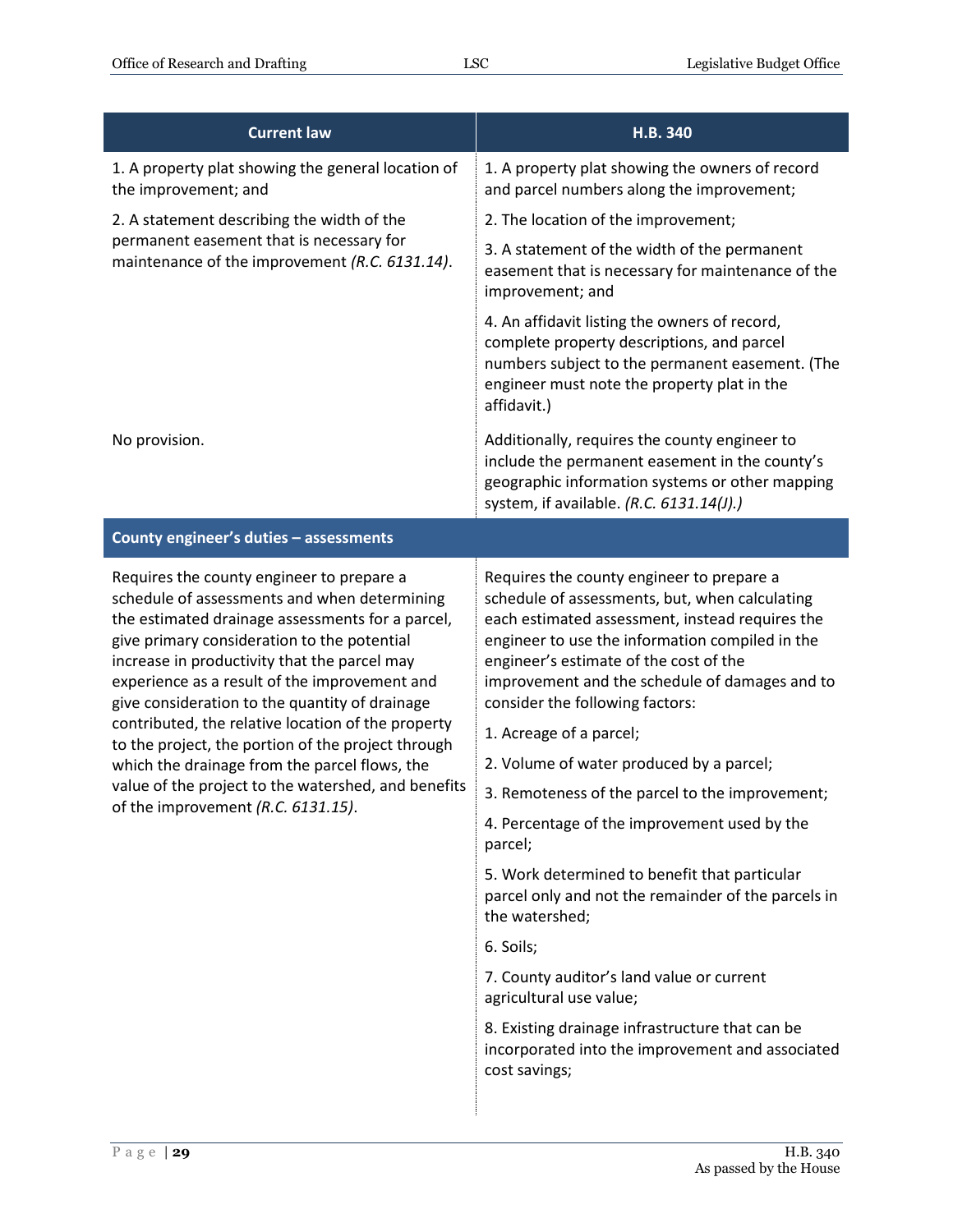| <b>Current law</b>                                                                                    | H.B. 340                                                                                     |
|-------------------------------------------------------------------------------------------------------|----------------------------------------------------------------------------------------------|
|                                                                                                       | 9. Any other factors pertinent to that particular<br>petition and watershed; and             |
|                                                                                                       | 10. Any benefits of the improvement<br>(R.C. 6131.15(B)).                                    |
| Requires the county engineer to do both of the                                                        | Similar, but does all of the following:                                                      |
| following:                                                                                            | 1. Requires the county engineer to obtain the                                                |
| 1. Include with the schedule of assessments, the                                                      | owner's address from the county's tax duplicates;                                            |
| name and address of each owner and a description<br>of the land believed to benefit from the proposed | 2. Requires the engineer to obtain the description<br>from the county recorder's office; and |
| improvement; and                                                                                      | 3. For purposes of the description, prohibits the                                            |
| 2. Obtain the name and description from county's                                                      | county recorder from requiring a metes and                                                   |
| tax duplicates $(R.C. 6131.15)$ .                                                                     | bounds survey (R.C. 6131.15(A).)                                                             |

### <span id="page-29-0"></span>**Final hearing**

| <b>Current law</b>                                                                                                                                                                                                                                                                    | <b>H.B 340</b>                                                                                                                                                                                                                                                                                             |  |
|---------------------------------------------------------------------------------------------------------------------------------------------------------------------------------------------------------------------------------------------------------------------------------------|------------------------------------------------------------------------------------------------------------------------------------------------------------------------------------------------------------------------------------------------------------------------------------------------------------|--|
| <b>Notice of final hearing</b>                                                                                                                                                                                                                                                        |                                                                                                                                                                                                                                                                                                            |  |
| Requires the clerk of the board of county<br>commissioners to immediately give notice, by<br>certified mail, return receipt requested, or by first<br>class mail to all owners whose names appear in<br>the county engineer's schedules of assessments<br>and damages (R.C. 6131.16). | Generally the same, but requires the clerk to<br>provide notice, at least 21 days prior to the final<br>hearing, by certified mail to all owners who are<br>adjacent to the proposed improvement, and by<br>certified or first class mail, to all others in the area<br>to be benefited (R.C. 6131.16(B)). |  |
| <b>Filing damages prior to hearing</b>                                                                                                                                                                                                                                                |                                                                                                                                                                                                                                                                                                            |  |
| Allows an owner to file an exception to the county<br>engineer's schedule of assessments or a claim for<br>damages or compensation on or before the date of<br>the final hearing in the proceedings to construct<br>the improvement $(R.C. 6131.17)$ .                                | Same, except requires the owner to file the<br>exception not less than 5 days before the final<br>hearing (R.C. 6131.17).                                                                                                                                                                                  |  |
| <b>Compensation and damages</b>                                                                                                                                                                                                                                                       |                                                                                                                                                                                                                                                                                                            |  |
| Specifies that when the board of county<br>commissioners determines damages at the final<br>hearing, the board should also determine the fair<br>value of any land or any other property to be<br>taken for the proposed improvement<br>(R.C. 6131.19).                               | Same, but requires the board to determine the<br>value (not fair value) of land or other property<br>taken for the proposed improvement<br>(R.C. 6131.19(B)).                                                                                                                                              |  |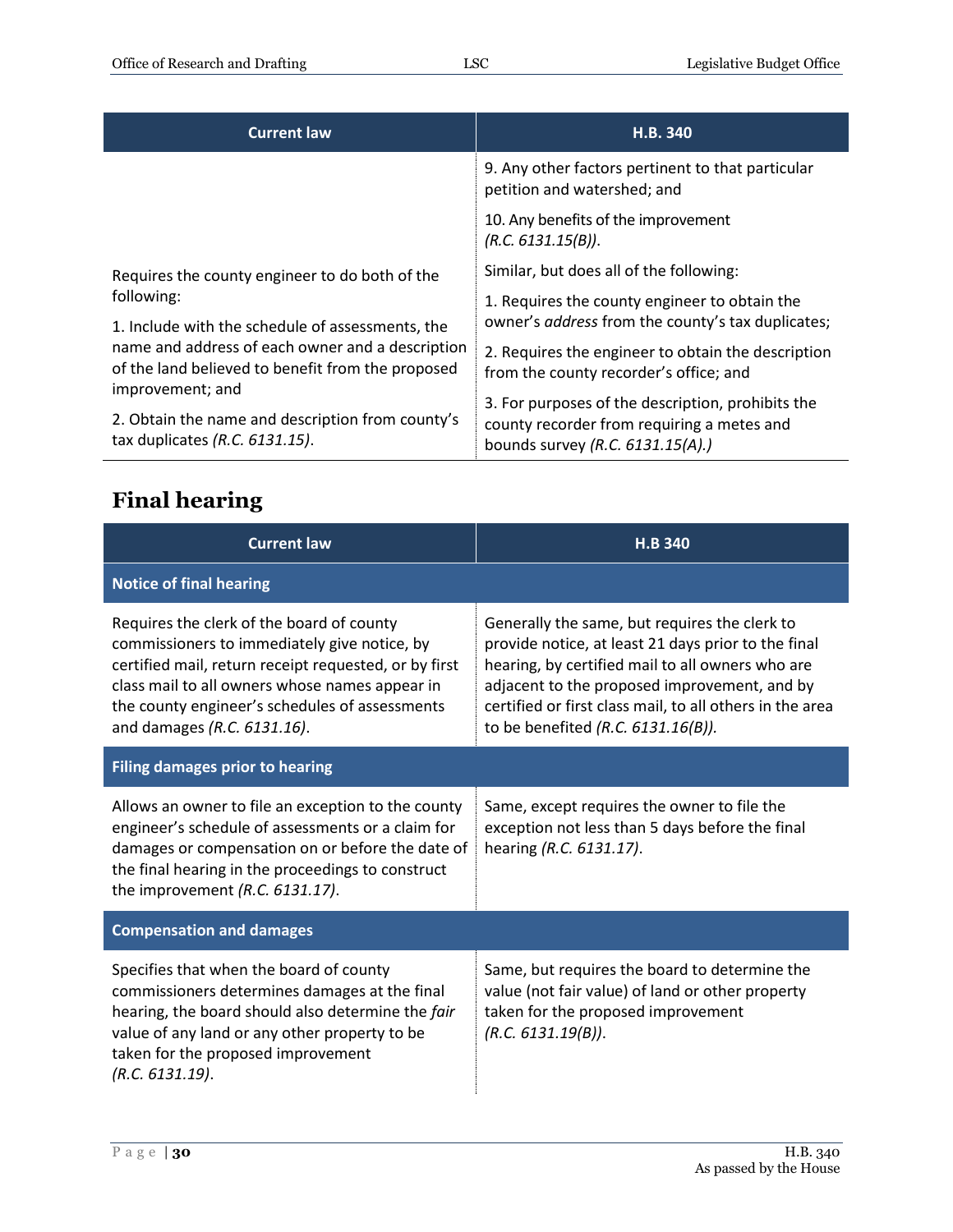| <b>Current law</b>                                                                                                                                                                                                                                                                                                                                             | <b>H.B 340</b>                                                                                                                                                                                                                                                                                                        |
|----------------------------------------------------------------------------------------------------------------------------------------------------------------------------------------------------------------------------------------------------------------------------------------------------------------------------------------------------------------|-----------------------------------------------------------------------------------------------------------------------------------------------------------------------------------------------------------------------------------------------------------------------------------------------------------------------|
| Requires the board of county commissioners,<br>when determining the amount of damages that an<br>owner is entitled, to enter its findings in its journal<br>and authorize the county auditor to issue warrants<br>upon the county treasurer to claimants for the<br>appropriate amounts before any work on the<br>proposed improvement is done (R.C. 6131.19). | Instead, specifies that if the board awards<br>additional compensation to any owner at the final<br>hearing, the board must order the county engineer<br>to prepare new assessments for the proposed<br>improvement and the clerk of the board must<br>notify all owners of the new assessments<br>(R.C. 6131.19(C)). |
| Specifies the following in regards to claims for<br>compensation or damages:<br>1. In all matters where the rights of the county are<br>affected, the prosecuting attorney represents the<br>county; and<br>2. In all matters where the rights of the state of<br>Ohio are affected, the Attorney General represents<br>the state (R.C. 6131.18).              | Repeals these provisions (however, Ohio law<br>dictates that the prosecuting attorney represent<br>the county and the Attorney General represent the<br>state in these types of claims) (R.C. 109.361 and<br>309.09).                                                                                                 |
| <b>Ordering assessments</b>                                                                                                                                                                                                                                                                                                                                    |                                                                                                                                                                                                                                                                                                                       |
| Specifies that once the board of county<br>commissioners determines the assessment<br>amount for a proposed improvement, the board<br>must order the county engineer to receive bids -<br>the county engineer must receive the bids within<br>25 days after receiving the order (R.C. 6131.22).                                                                | Increases the time from 25 days to 30 days by<br>which the county engineer must receive bids<br>(R.C. 6131.22(C)(1)).                                                                                                                                                                                                 |

# <span id="page-30-0"></span>**Appeals process**

| <b>Current law</b>                                                                                                                                                                                                      | H.B. 340                                                                                                                                              |
|-------------------------------------------------------------------------------------------------------------------------------------------------------------------------------------------------------------------------|-------------------------------------------------------------------------------------------------------------------------------------------------------|
| Appealing board's order to court                                                                                                                                                                                        |                                                                                                                                                       |
| Specifies that an affected owner may appeal to the<br>court of common pleas within 21 days of the date<br>that any order was issued by the board of county<br>commissioners regarding an improvement<br>(R.C. 6131.25). | Increases the time that an affected owner has to<br>appeal the board's order to 30 days from the date<br>that the order was issued (R.C. 6131.25(A)). |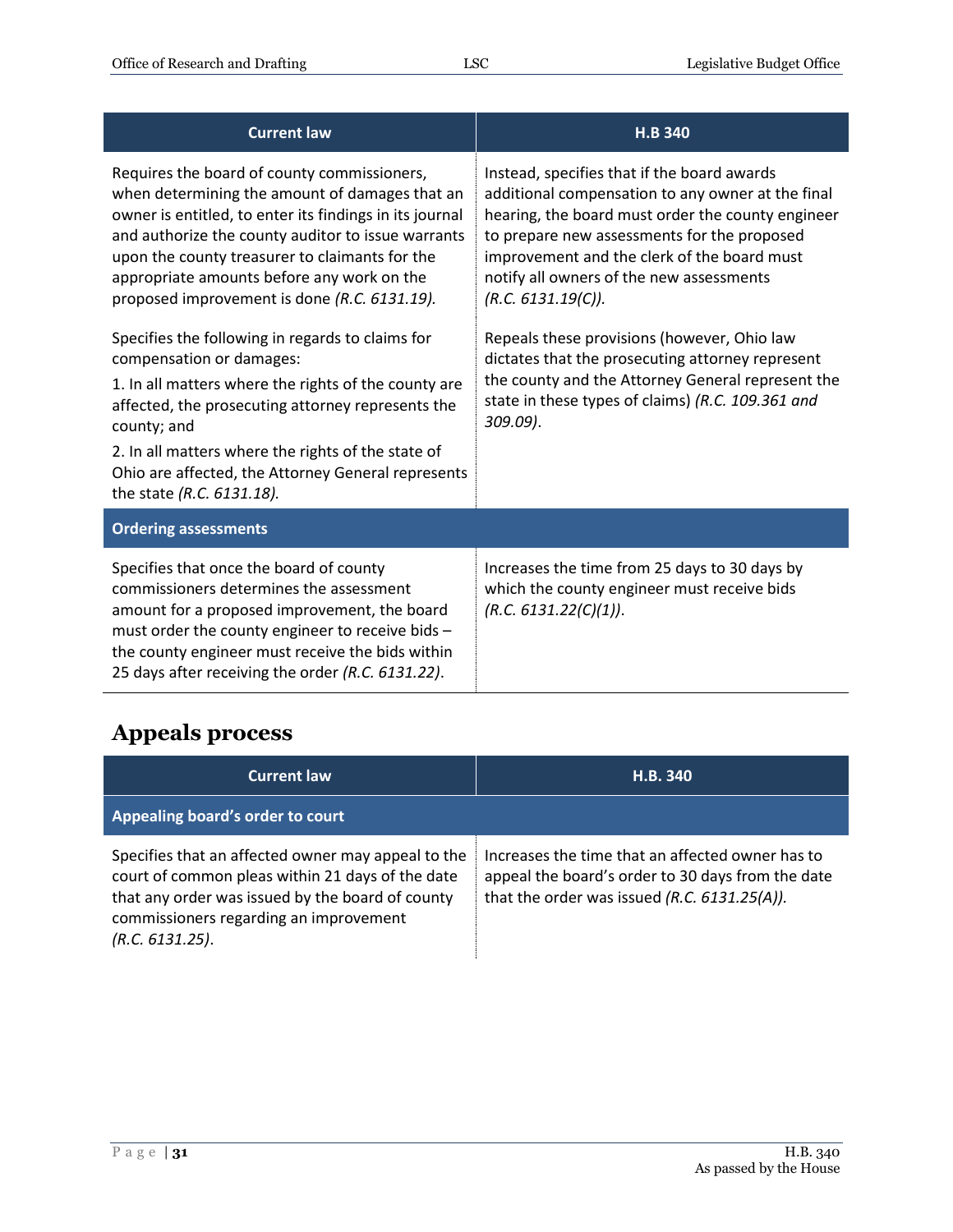| <b>Current law</b>                                                                                                                                                           | H.B. 340                                                                                                                                               |
|------------------------------------------------------------------------------------------------------------------------------------------------------------------------------|--------------------------------------------------------------------------------------------------------------------------------------------------------|
| <b>Appeal proceedings style</b>                                                                                                                                              |                                                                                                                                                        |
| Requires the proceedings on appeal in the court of<br>common pleas to be styled as follows:                                                                                  | No provision. (R.C. 6131.27).                                                                                                                          |
| "In the matter of the appeal in county ditch or<br>improvement No, petitioned for by"<br>(R.C. 6131.27).                                                                     |                                                                                                                                                        |
| <b>Bonding</b>                                                                                                                                                               |                                                                                                                                                        |
| Requires a landowner to do all of the following<br>when appealing a drainage improvement hearing<br>decision:                                                                | No provision (repealed).                                                                                                                               |
| 1. File an appeal bond of at least \$500, plus the<br>sum of \$2 for each parcel of land in excess of 200<br>benefited parcels;                                              |                                                                                                                                                        |
| 2. Pay all costs on appeal if the hearing decision is<br>sustained;                                                                                                          |                                                                                                                                                        |
| 3. File a statement of the decision or order<br>appealed from and of the claims of the owner in<br>ordinary and concise language; and                                        |                                                                                                                                                        |
| 4. Pay all necessary filing fees and other related<br>documents as the court may require<br>(R.C. 6131.26).                                                                  |                                                                                                                                                        |
| Separate filings by multiple owners                                                                                                                                          |                                                                                                                                                        |
| Authorizes several owners to appeal the orders in<br>the same improvement and file separate bonds<br>and separate statements stating the matters<br>appealed (R.C. 6131.28). | Same, but removes the requirement that the<br>owners file separate bonds and separate<br>statements stating the matters appealed<br>(R.C. 6131.28).    |
| <b>Appeals hearing</b>                                                                                                                                                       |                                                                                                                                                        |
| Specifies that the appeals hearing is conducted in<br>the same manner as are other civil hearings<br>(R.C. 6131.30).                                                         | Removes this specification (however, the appeals<br>process will still be conducted in accordance with<br>Ohio law and Ohio Rules of Civil Procedure). |
| <b>Board of arbitrators</b>                                                                                                                                                  |                                                                                                                                                        |
| Authorizes the court of common pleas to appoint a<br>board of arbitrators to assume the duties of the<br>judge in the appeals hearing (R.C. 6131.30).                        | No provision.                                                                                                                                          |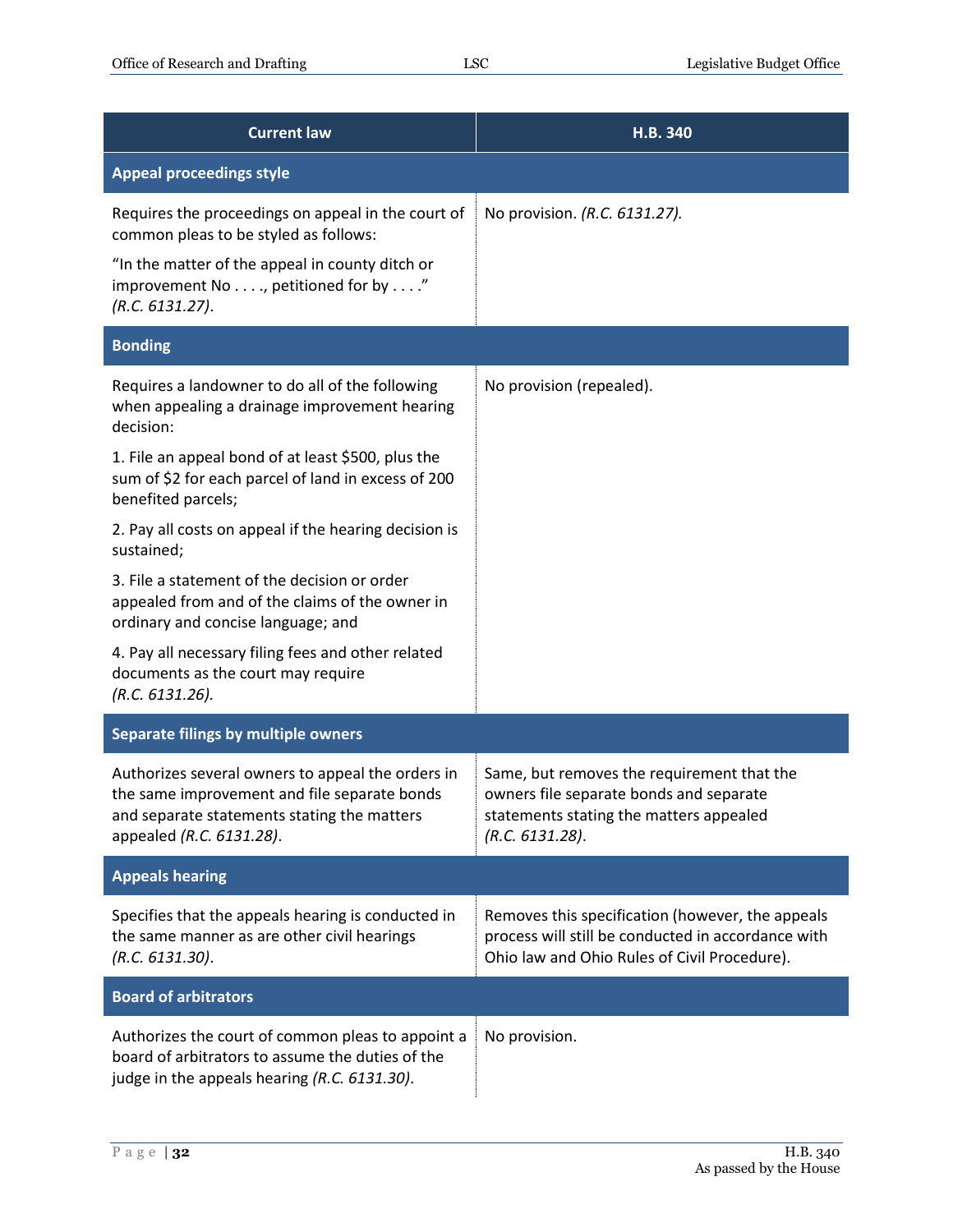| <b>Current law</b>                                                                              | H.B. 340                                                                                                                                                                                     |
|-------------------------------------------------------------------------------------------------|----------------------------------------------------------------------------------------------------------------------------------------------------------------------------------------------|
| <b>Jury trial</b>                                                                               |                                                                                                                                                                                              |
| Includes specific procedures regarding a trial by<br>jury (R.C. 6131.32, 6131.33, and 6131.34). | Removes the specific procedures; retains the right<br>to a jury trial and Ohio Rules of Civil Procedure, as<br>well as relevant provisions of Ohio law, apply<br>(R.C. 6131.32 and 6131.33). |

### <span id="page-32-0"></span>**Civil action**

| Current law                                                                                                                                                                                                                                                                                                                                                                                                                  | <b>H.B 340</b>                                                                                                                                                      |  |
|------------------------------------------------------------------------------------------------------------------------------------------------------------------------------------------------------------------------------------------------------------------------------------------------------------------------------------------------------------------------------------------------------------------------------|---------------------------------------------------------------------------------------------------------------------------------------------------------------------|--|
| <b>Contractor failing to complete contract</b>                                                                                                                                                                                                                                                                                                                                                                               |                                                                                                                                                                     |  |
| If a contractor is not performing or completing<br>improvement work according to the contract,<br>requires the board of county commissioners to<br>give the contractor notice in writing of a hearing<br>on the matter at least ten days before that hearing<br>and, if after the hearing the contractor is found to<br>have breached the contract, allows the county<br>engineer to replace that contractor (R.C. 6131.44). | Repeals these procedures; however, Ohio law still<br>provides for remedies for breach of contract<br>(R.C. Chapters 1301 and 1302).                                 |  |
| <b>Civil action to recover damages</b>                                                                                                                                                                                                                                                                                                                                                                                       |                                                                                                                                                                     |  |
| Allows an owner who has suffered any loss or<br>damage by reason of the failure of a contractor to<br>perform in accordance with the contract, or by the<br>contractor's negligence in performing the contract<br>to bring suit against the contractor and the<br>contractor's bondsmen to recover damages that<br>are sustained (R.C. 6131.42).                                                                             | Removes this specific provision; however, Ohio law<br>provides a process for bringing a civil action for an<br>owner who suffers damages caused by a<br>contractor. |  |
| <b>Joinder</b>                                                                                                                                                                                                                                                                                                                                                                                                               |                                                                                                                                                                     |  |
| Allows two or more owners who are assessed for<br>the construction of the improvement to bring one<br>civil suit against the contractor and the<br>contractor's bondsmen to recover damages and<br>for the jury to award damages in one verdict<br>(R.C. 6131.42).                                                                                                                                                           | Removes this specific provision; however, the Ohio<br>Rules of Civil Procedure governs joinder of parties.                                                          |  |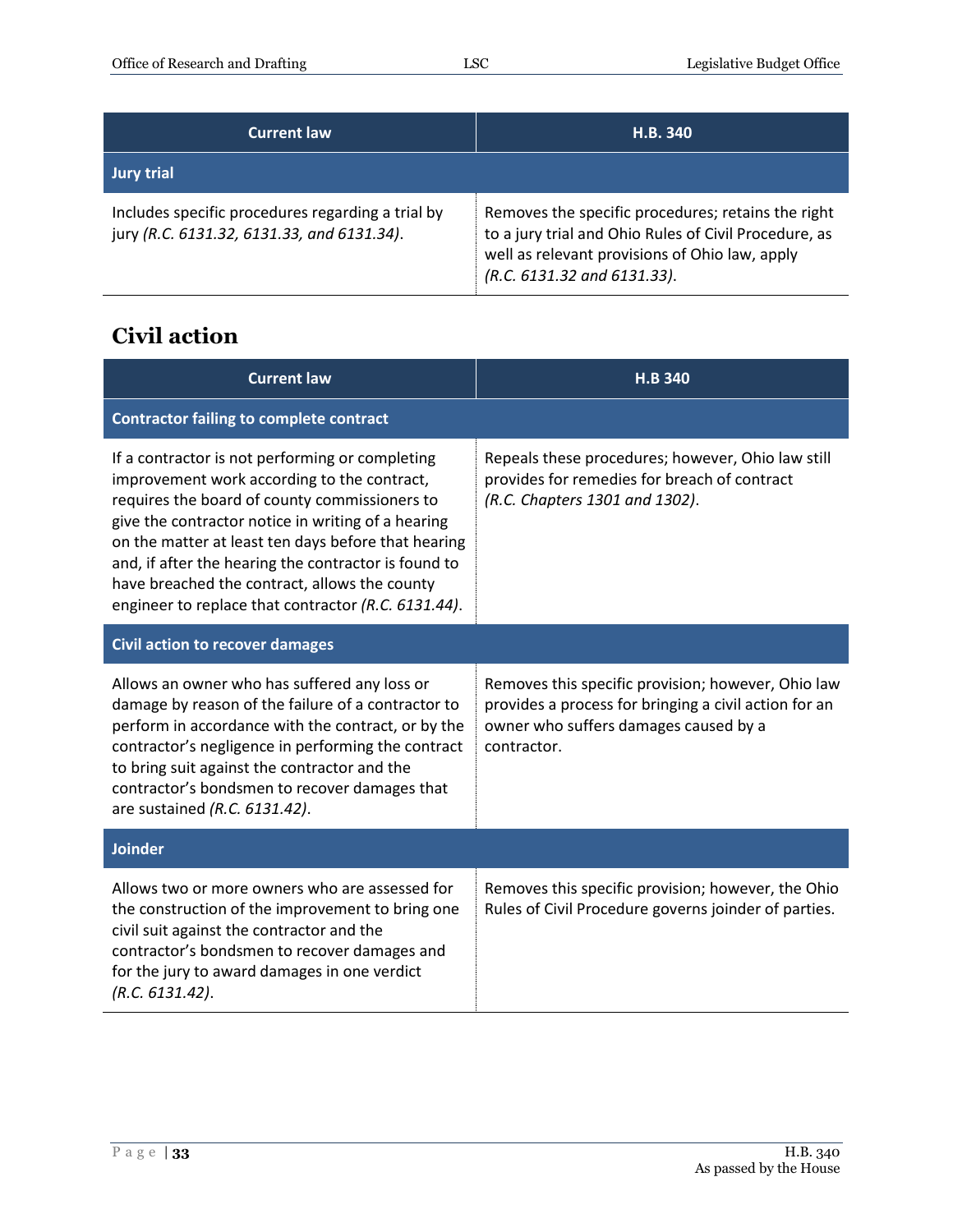### <span id="page-33-0"></span>**Funding and compensation**

| <b>Current law</b>                                                                                                                                                                                                        | H.B. 340                                                                                                                                                                                                                                                                                                                                                        |
|---------------------------------------------------------------------------------------------------------------------------------------------------------------------------------------------------------------------------|-----------------------------------------------------------------------------------------------------------------------------------------------------------------------------------------------------------------------------------------------------------------------------------------------------------------------------------------------------------------|
| <b>General Drainage Improvement Fund</b>                                                                                                                                                                                  |                                                                                                                                                                                                                                                                                                                                                                 |
| Requires the board of county commissioners of<br>each county to provide and establish the "General<br>Drainage Improvement Fund" to be used as a<br>sinking fund for all bonds issued for improvements<br>(R.C. 6131.50). | Authorizes, instead of requires, each county to<br>have a General Drainage Improvement Fund. As a<br>result, allows each county to establish other<br>special funds to deposit money to be used for<br>improvements and other costs (R.C. 6131.50) and<br>makes conforming changes (R.C. 6131.06, 6131.12,<br>6131.19, 6131.30, 6131.51, 6131.52, and 6131.60). |
| <b>Warrants</b>                                                                                                                                                                                                           |                                                                                                                                                                                                                                                                                                                                                                 |
| Prohibits warrants from being drawn to be paid<br>from the fund unless the fund contains a sufficient<br>amount not otherwise specifically appropriated to<br>pay them (R.C. 6131.51).                                    | Removes this prohibition.                                                                                                                                                                                                                                                                                                                                       |
| <b>Extra compensation for contractors</b>                                                                                                                                                                                 |                                                                                                                                                                                                                                                                                                                                                                 |
| Authorizes the board of county commissioners to<br>order extra compensation for nonbid work to be<br>done by a contractor, under the supervision of the<br>county engineer, if one of the following occurs:               | No provision.                                                                                                                                                                                                                                                                                                                                                   |
| 1. In the progress of the work on any improvement<br>there occurs bed rock, flowing sand, or other items<br>not noted in the engineer's report that must be<br>removed or controlled; or                                  |                                                                                                                                                                                                                                                                                                                                                                 |
| 2. In the progress of the work nonbid material or<br>labor, or both, is needed.                                                                                                                                           |                                                                                                                                                                                                                                                                                                                                                                 |
| Allows for pro rata reductions if the costs are less<br>than anticipated. (R.C. 6131.48.)                                                                                                                                 | No provision (repealed).                                                                                                                                                                                                                                                                                                                                        |
| Installment payments to contractor                                                                                                                                                                                        |                                                                                                                                                                                                                                                                                                                                                                 |
| Provides for installment payments to be paid to<br>the contractor as work on the improvement<br>progresses (R.C. 6131.49).                                                                                                | Repeals this provision (however Ohio law -<br>R.C. 151.13, 153.12, and 153.14 - still allows for<br>installment payments to contractors).                                                                                                                                                                                                                       |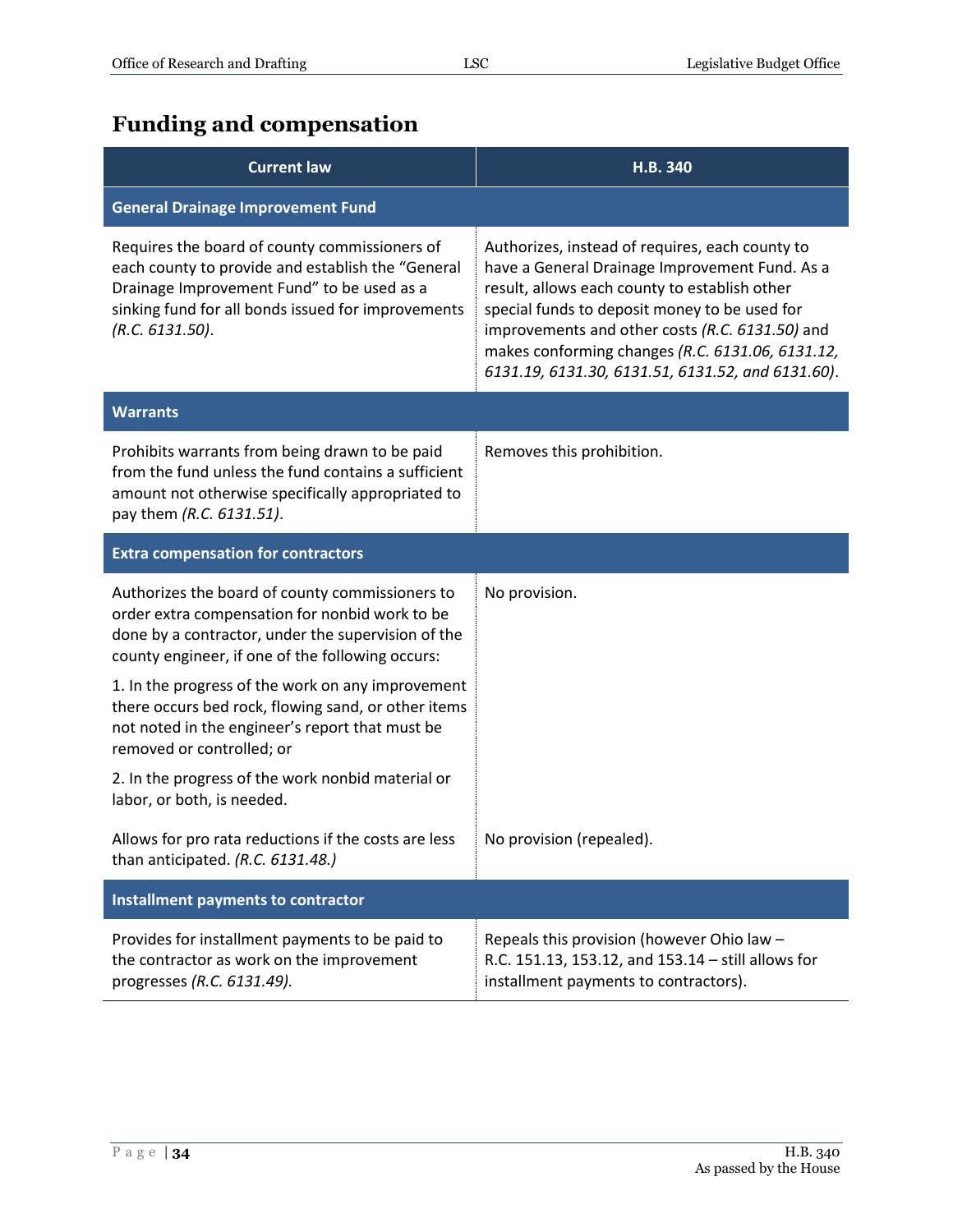#### <span id="page-34-0"></span>**Conflicts of interest**

| <b>Current law</b>                                                                                                                                                                                                                                                                                                                            | H.B. 340                                                                                                                                     |
|-----------------------------------------------------------------------------------------------------------------------------------------------------------------------------------------------------------------------------------------------------------------------------------------------------------------------------------------------|----------------------------------------------------------------------------------------------------------------------------------------------|
| <b>Procedures in case of conflict</b>                                                                                                                                                                                                                                                                                                         |                                                                                                                                              |
| Specifies that if one or more members of a board<br>of county commissioners are petitioners for an<br>improvement, the clerk of the board must notify<br>the court of common pleas judge who then<br>appoints disinterested owners of property in the<br>county to take the place of the board members<br>who are petitioners (R.C. 6131.60). | Same (R.C. 6131.60).                                                                                                                         |
| However, prohibits the appointees from being<br>related by blood or affinity to the interested<br>members (R.C. 6131.60).                                                                                                                                                                                                                     | No provision.                                                                                                                                |
| Requires the appointees to take an oath<br>(R.C. 6131.60).                                                                                                                                                                                                                                                                                    | No provision.                                                                                                                                |
| Requires the appointees to receive the same per<br>diem rate that the disqualified member receives<br>(R.C. 6131.60).                                                                                                                                                                                                                         | Authorizes, instead of requires, the appointee to<br>receive the same per diem rate that the<br>disqualified member receives (R.C. 6131.60). |

### <span id="page-34-1"></span>**Owner-funded improvement**

| <b>Current law</b>                                                                                                                                                                                                                                                                                                                                                                                                                                                         | H.B. 340                                                                      |  |
|----------------------------------------------------------------------------------------------------------------------------------------------------------------------------------------------------------------------------------------------------------------------------------------------------------------------------------------------------------------------------------------------------------------------------------------------------------------------------|-------------------------------------------------------------------------------|--|
| <b>Exception to owner-funded improvement</b>                                                                                                                                                                                                                                                                                                                                                                                                                               |                                                                               |  |
| Allows one or more owners who are willing to<br>construct and pay the costs of a drainage<br>improvement to enter into a written agreement<br>for the construction of the improvement, with the<br>exception of an owner whose land is used for<br>agricultural purposes who desires to install tile by<br>extending or adding to the owner's own laterals or<br>desires to expel water into an open ditch on the<br>owner's land in the same watershed<br>(R.C. 6131.63). | Same, but removes the agricultural land owner<br>exception (R.C. 6131.63(A)). |  |
| <b>Professional engineer approval</b>                                                                                                                                                                                                                                                                                                                                                                                                                                      |                                                                               |  |
| Requires the plan for an owner-funded drainage<br>improvement to be approved by a professional<br>engineer (R.C. 6131.63).                                                                                                                                                                                                                                                                                                                                                 | No provision.                                                                 |  |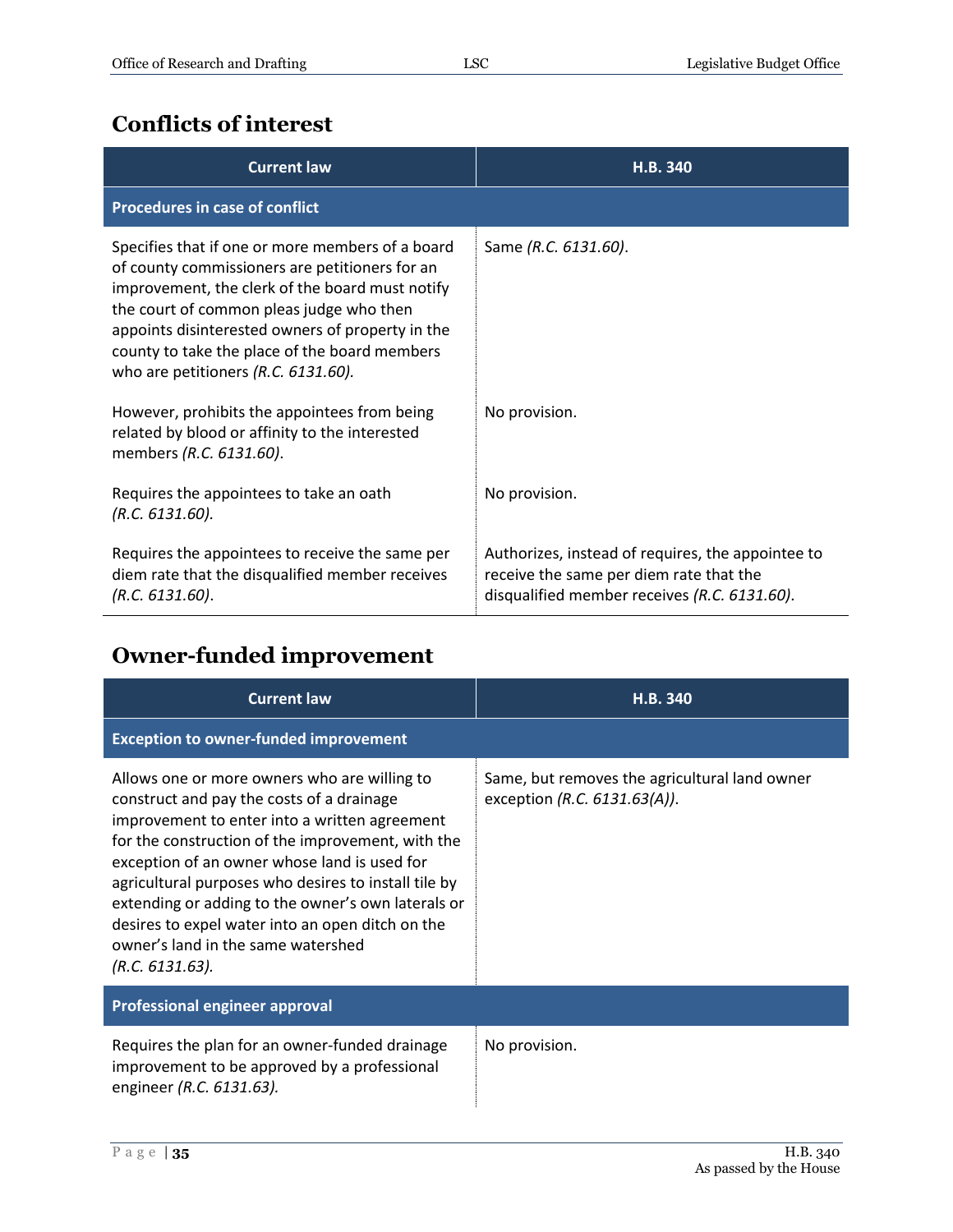| <b>Current law</b>                                                                                                                                                                                                                                                                                                                              | H.B. 340                                                                                                                                                                                          |
|-------------------------------------------------------------------------------------------------------------------------------------------------------------------------------------------------------------------------------------------------------------------------------------------------------------------------------------------------|---------------------------------------------------------------------------------------------------------------------------------------------------------------------------------------------------|
| <b>County engineer's review</b>                                                                                                                                                                                                                                                                                                                 |                                                                                                                                                                                                   |
| Requires the county engineer to file with the clerk<br>of the board of county commissioners, within 60<br>days, a report of the engineer's review with<br>recommendations for change, amendment, or<br>alteration of the agreement, plan, and schedules<br>that the engineer determines are necessary in the<br>public interest (R.C. 6131.63). | Same, except requires the county engineer to<br>submit all aspects of the review regardless of<br>whether the engineer determines they are<br>necessary in the public interest (R.C. 6131.63(E)). |

#### **JOINT COUNTY DRAINAGE IMPROVEMENTS**

<span id="page-35-0"></span>Current law establishes a process by which multiple counties may construct a drainage improvement after a petition is made to a joint board of county commissioners. The joint county process is similar to the process used for constructing a single county drainage improvement and includes the following:

- 1. Requiring the joint board to meet regarding the proposed drainage improvement;
- 2. Accepting petitions filed by landowners for a proposed improvement;
- 3. Ensuring proper recordkeeping regarding the proposed improvement;
- 4. Providing proper notice, and viewing the proposed improvement;
- 5. Holding hearings regarding the proposed improvement;
- 6. Voting on whether to approve the petition;
- 7. Ordering assessments to pay for the improvement;
- 8. Designating which county engineer will conduct the field work, make the survey, plans, and estimates and file required reports; and
- 9. The hearing of appeals regarding the process in the court of common pleas.<sup>4</sup>

Current law also establishes permanent maintenance assessment requirements and repair standards regarding joint county drainage improvements.<sup>5</sup>

The bill retains the basic process structure for approving and implementing a joint county drainage improvement, as well as the maintenance assessment requirements and repair standards. However, it makes numerous changes to the specifics of that process and those requirements and standards. Below is a discussion of the bill's changes to the process, requirements, and standards.

 $\overline{a}$ 

 $4$  R.C. Chapter 6133.

<sup>5</sup> R.C. Chapter 6137.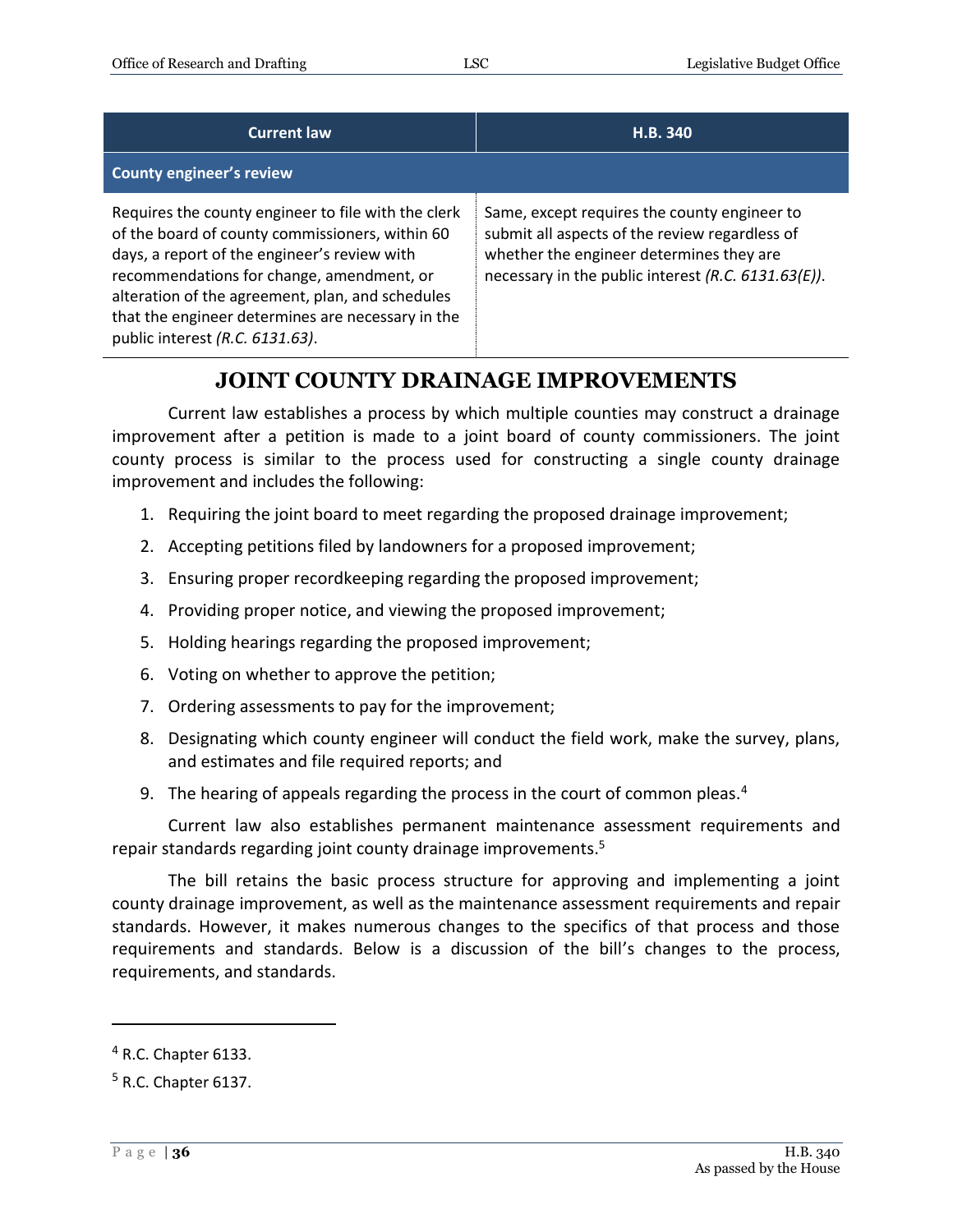### <span id="page-36-0"></span>**Procedures and requirements**

| <b>Current law</b>                                                                                                                                                                                                                                            | H.B. 340                                                                                                                                                                                                                                                                                                                            |
|---------------------------------------------------------------------------------------------------------------------------------------------------------------------------------------------------------------------------------------------------------------|-------------------------------------------------------------------------------------------------------------------------------------------------------------------------------------------------------------------------------------------------------------------------------------------------------------------------------------|
| <b>Lead county</b>                                                                                                                                                                                                                                            |                                                                                                                                                                                                                                                                                                                                     |
| Does not specifically define a "lead county," but<br>instead generally refers throughout the Joint<br>County Ditch Law to the "county in which the<br>petition is filed" (R.C. Chapter 6133).                                                                 | Defines a "lead county" to mean the county in<br>which the majority of a joint county drainage<br>improvement would be located, as specified in an<br>original petition (R.C. 6133.01(B)).                                                                                                                                          |
| <b>Meeting requirement</b>                                                                                                                                                                                                                                    |                                                                                                                                                                                                                                                                                                                                     |
| Requires the board of county commissioners from<br>each of the counties affected by a joint county<br>improvement to meet in the county in which the<br>petition for the project was filed (R.C. 6133.04).                                                    | Eliminates the requirement that the boards meet<br>in the county in which the petition for the project<br>was filed (R.C. 6133.04(A)).                                                                                                                                                                                              |
| <b>Certified copies of petition</b>                                                                                                                                                                                                                           |                                                                                                                                                                                                                                                                                                                                     |
| Requires the clerk of the board of county<br>commissioners in the county in which the petition<br>was filed to act as clerk, and to file certified copies<br>of all proceedings with the clerks of the boards of<br>all the affected counties (R.C. 6133.04). | Instead, requires the clerk of the lead county to act<br>as clerk and administrator and requires the clerk to<br>provide copies, not certified, of all the proceedings<br>to the clerks of all affected counties<br>(R.C. 6133.04(B)).                                                                                              |
| <b>Hearing locations</b>                                                                                                                                                                                                                                      |                                                                                                                                                                                                                                                                                                                                     |
| Requires that all hearings to be held in the county<br>in which the petition for the improvement was<br>filed (R.C. 6133.04).                                                                                                                                 | Instead, requires all such hearings to be held in the<br>lead county unless a majority of the joint board<br>agrees to an alternative location (R.C. 6133.04(E)).                                                                                                                                                                   |
| Administration of the joint board                                                                                                                                                                                                                             |                                                                                                                                                                                                                                                                                                                                     |
| No provision.                                                                                                                                                                                                                                                 | Requires that when the joint board is formed, that<br>it be administered by the lead county's elected<br>officials, the lead county's county engineer, county<br>recorder, county auditor, county prosecutor,<br>common pleas judges, county treasurer, and clerk<br>of the board of the county commissioners<br>(R.C. 6133.04(F)). |
| <b>Fiscal agents</b>                                                                                                                                                                                                                                          |                                                                                                                                                                                                                                                                                                                                     |
| Requires the county auditor and the county<br>treasurer of the county in which the petition is<br>filed to be the fiscal agents of all the counties<br>interested in the improvement (R.C. 6133.07).                                                          | Instead, requires the county auditor and county<br>treasurer of the lead county to be the fiscal agents<br>(R.C. 6133.07(A)(1)).                                                                                                                                                                                                    |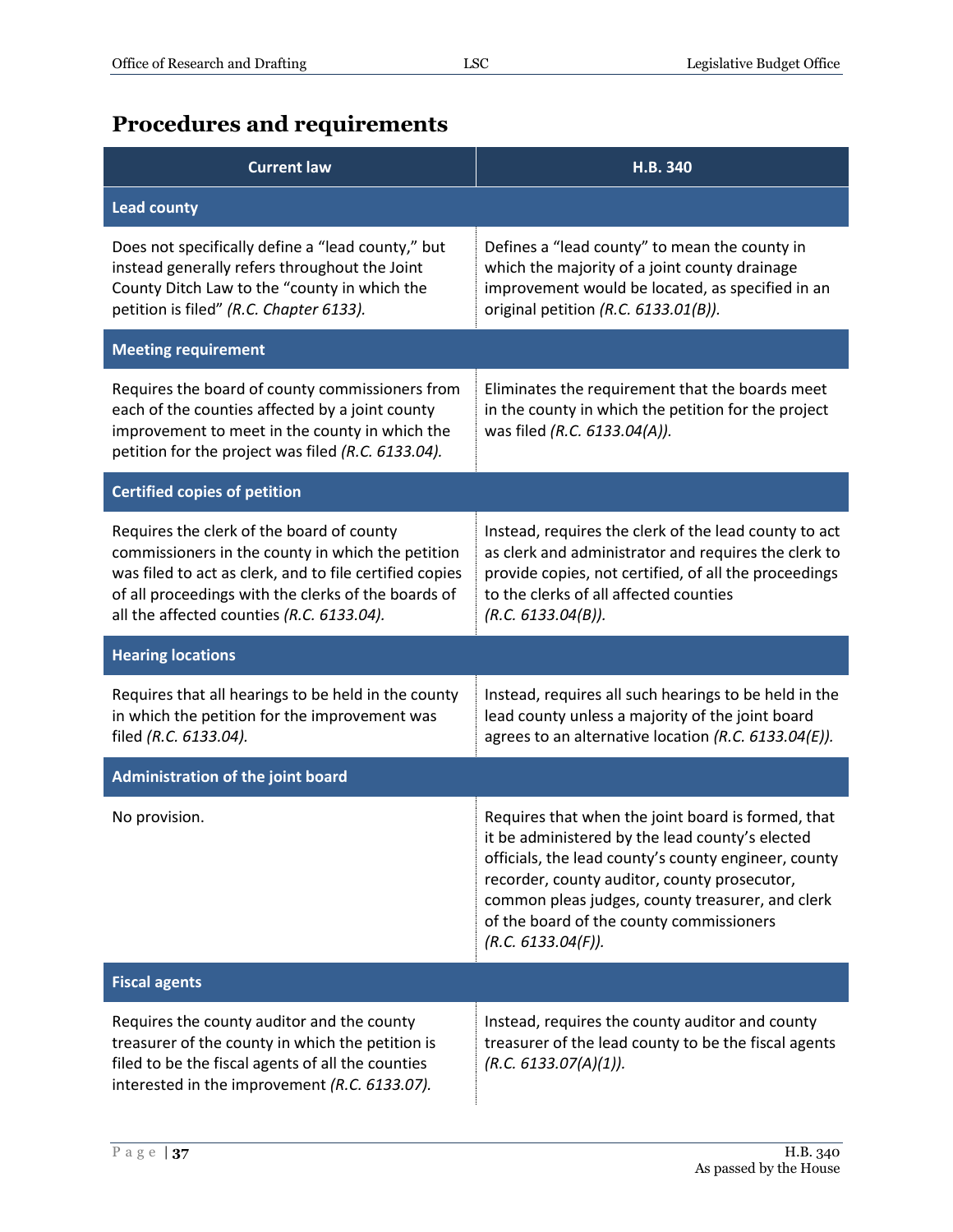| <b>Current law</b>                                                                                                                                                                                                                                                                                                                                                                 | H.B. 340                                                                                                                                                                                                                                                                                                                                                                                              |
|------------------------------------------------------------------------------------------------------------------------------------------------------------------------------------------------------------------------------------------------------------------------------------------------------------------------------------------------------------------------------------|-------------------------------------------------------------------------------------------------------------------------------------------------------------------------------------------------------------------------------------------------------------------------------------------------------------------------------------------------------------------------------------------------------|
| <b>Claims for compensation</b>                                                                                                                                                                                                                                                                                                                                                     |                                                                                                                                                                                                                                                                                                                                                                                                       |
| Requires all applications, remonstrances, claims<br>for compensation or damages, reports, schedules,<br>certificates, statements, contracts, bonds, and<br>other papers to be filed with the clerk with whom<br>the petition is filed (R.C. 6133.06).                                                                                                                              | Instead, requires both of the following:<br>1. The clerk of the joint board to present bills for<br>payment to the fiscal agents in the same manner<br>as a request for payment would be made with<br>respect to a single county drainage improvement;<br>2. The fiscal agents to process and pay each bill for<br>the joint board of county commissioners<br>presented (R.C. 6133.07(A)(2) and (3)). |
| <b>Certification of costs and collection of assessments</b>                                                                                                                                                                                                                                                                                                                        |                                                                                                                                                                                                                                                                                                                                                                                                       |
| Specifies the following certification and collection<br>requirements regarding assessments:<br>1. The county auditor must certify a schedule of<br>assessments to the other county auditors;<br>2. The county auditor and treasurer must receive<br>and account for the funds in the same manner as<br>single county improvements;<br>3. All warrants for the payment of costs and | Instead, specifies the lead county auditor and lead<br>county treasurer must perform the certification of<br>costs and collection requirements<br>(R.C. 6133.07(B) to (E)).                                                                                                                                                                                                                           |
| location for construction of a joint county ditch<br>must be drawn by the county auditor of the county<br>in which the petition was filed, on the treasurer of<br>that county, payable from the general ditch<br>improvement fund of that county. (R.C 6133.07.)                                                                                                                   |                                                                                                                                                                                                                                                                                                                                                                                                       |
| Certification of costs and collection of assessments - dismissal of petition                                                                                                                                                                                                                                                                                                       |                                                                                                                                                                                                                                                                                                                                                                                                       |
| If a petition for a joint county improvement is<br>dismissed, requires the costs and expenses of the<br>county engineer where a petition for an<br>improvement is filed to be paid by the counties<br>involved in the joint county improvement<br>(R.C. 6133.07).                                                                                                                  | Similar, but requires the costs and expenses of the<br>lead county engineer to be paid by the counties<br>involved in the joint county improvement<br>(R.C. 6133.07(F)).                                                                                                                                                                                                                              |
| Selection of county engineer for joint drainage improvements                                                                                                                                                                                                                                                                                                                       |                                                                                                                                                                                                                                                                                                                                                                                                       |
| Authorizes the joint board of county<br>commissioners to designate the county engineer<br>where a petition for an improvement is filed to do<br>the field work, make the survey, plans, and<br>estimates, and file reports.                                                                                                                                                        | Instead, designates the lead county engineer as<br>being responsible for such actions<br>(R.C. 6133.08(A)).                                                                                                                                                                                                                                                                                           |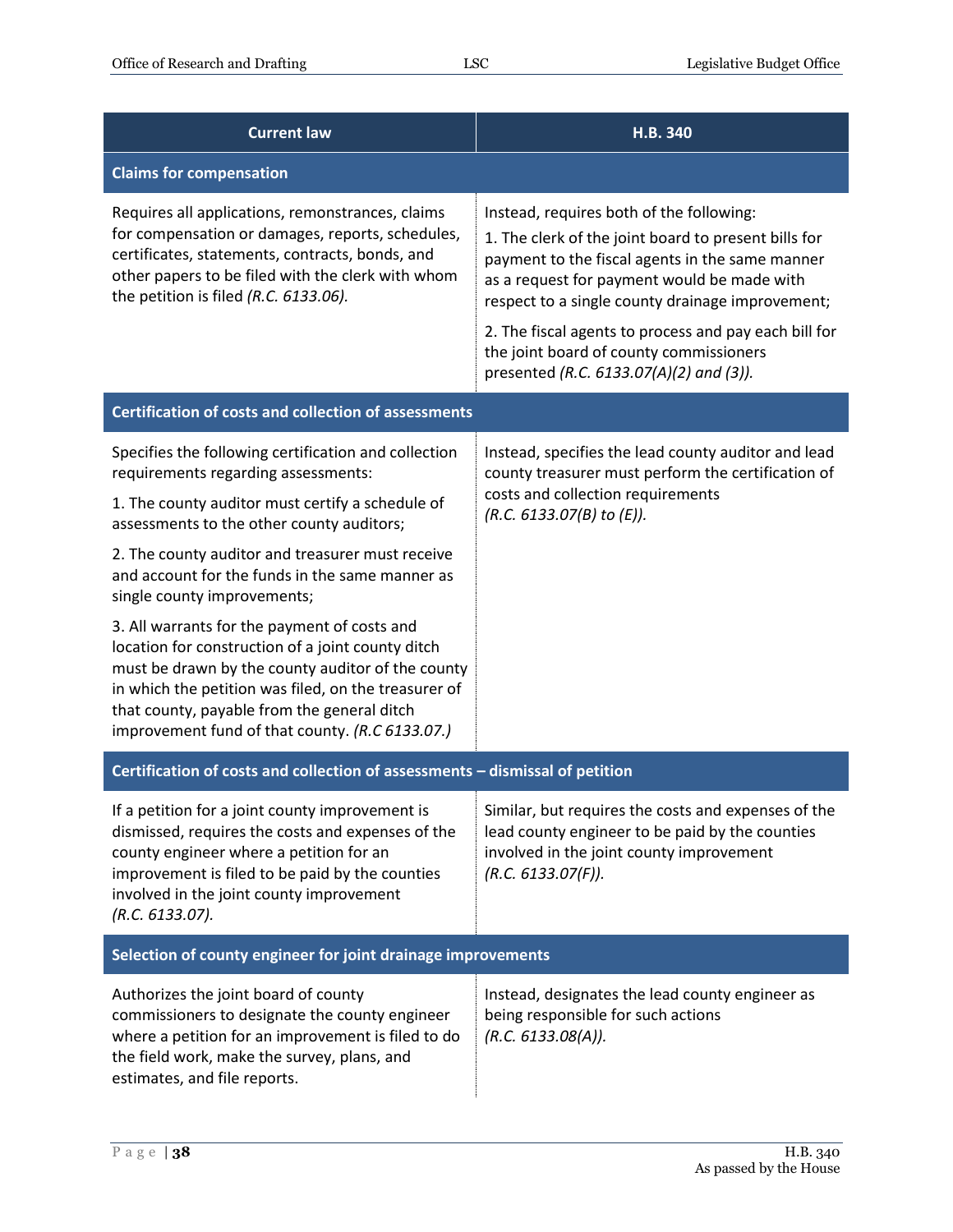| <b>Current law</b>                                                                                                                                                                                                                             | H.B. 340                                                                                                                                                                                                                                                                                                               |
|------------------------------------------------------------------------------------------------------------------------------------------------------------------------------------------------------------------------------------------------|------------------------------------------------------------------------------------------------------------------------------------------------------------------------------------------------------------------------------------------------------------------------------------------------------------------------|
| If one or more county engineers of counties<br>interested in making a joint ditch improvement do<br>not agree with the reports or estimates, authorizes<br>the engineer or engineers to file separate reports<br>and schedules (R.C. 6133.08). | No provision.                                                                                                                                                                                                                                                                                                          |
| <b>Appeals</b>                                                                                                                                                                                                                                 |                                                                                                                                                                                                                                                                                                                        |
| Requires all appeals except appeals for<br>compensation or damages to be heard by one<br>judge of the court of common pleas from each of<br>the interested counties, sitting en banc<br>(R.C. 6133.10).                                        | Similar, but does all of the following regarding<br>appeals:<br>1. Requires all appeals (except those for<br>compensation or damages) to be heard by a panel<br>of judges from each of the affected counties;<br>2. Authorizes the panel to request an additional<br>judge from a court of common pleas in the area of |
|                                                                                                                                                                                                                                                | the state where the joint drainage improvement is<br>located if the panel cannot reach a decision;                                                                                                                                                                                                                     |
|                                                                                                                                                                                                                                                | 3. Requires the panel to follow court opinions and<br>precedent established by the appellate district in<br>which the petition for the joint drainage<br>improvement was filed (R.C. 6133.10(A)).                                                                                                                      |

#### **MAINTENANCE AND REPAIRS**

<span id="page-38-0"></span>Current law establishes procedures by which maintenance is conducted and assessments for maintenance are levied under the county ditch law. The bill expands the scope of those procedures to apply to the law governing multi-county ditches and soil and water conservation districts. Below is a discussion of the bill's changes

| <b>Current law</b>                                                                                                                                          | H.B. 340                                                                                                                                                      |
|-------------------------------------------------------------------------------------------------------------------------------------------------------------|---------------------------------------------------------------------------------------------------------------------------------------------------------------|
| <b>Maintenance fund</b>                                                                                                                                     |                                                                                                                                                               |
| Requires the board of county commissioners of<br>each county to establish a separate fund for the<br>repair of:                                             | Instead, requires the board of county<br>commissioners of each county to establish a fund<br>for the repair of each improvement constructed                   |
| 1. Each improvement constructed under the law<br>governing single county ditches; and                                                                       | after August 23, 1957, under the law governing soil<br>and water conservation districts, single county<br>ditches, joint county ditches, or interstate county |
| 2. Each improvement constructed after August 23,<br>1957, under the laws governing joint county<br>ditches and interstate county ditches<br>(R.C. 6137.02). | ditches (R.C. 6137.02(A) and 6135.05(A)).                                                                                                                     |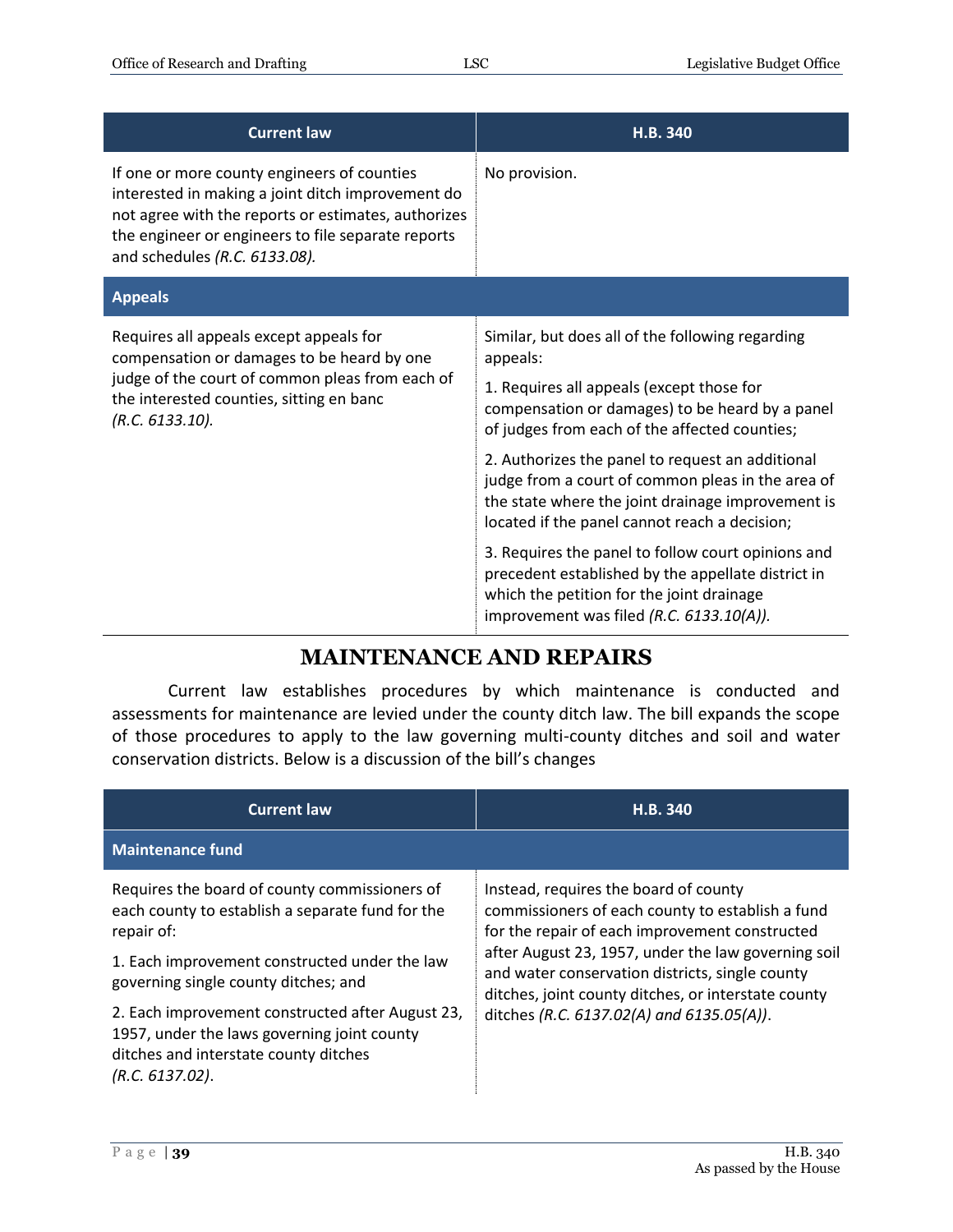| <b>Current law</b>                                                                                                                                                                                                                                                                                                                                                    | H.B. 340                                                                                                                                                                                                                                                                                                                                                                                                                                                                            |  |
|-----------------------------------------------------------------------------------------------------------------------------------------------------------------------------------------------------------------------------------------------------------------------------------------------------------------------------------------------------------------------|-------------------------------------------------------------------------------------------------------------------------------------------------------------------------------------------------------------------------------------------------------------------------------------------------------------------------------------------------------------------------------------------------------------------------------------------------------------------------------------|--|
| <b>Maintenance fund assessments</b>                                                                                                                                                                                                                                                                                                                                   |                                                                                                                                                                                                                                                                                                                                                                                                                                                                                     |  |
| Requires maintenance assessments levied on<br>benefited owners to be based on the estimated<br>benefits for construction of the drainage<br>improvement (R.C. 6137.03).                                                                                                                                                                                               | Instead, requires the assessments to be based on<br>the estimated benefits for all costs of the<br>improvement (R.C. 6137.03(A)(1)).                                                                                                                                                                                                                                                                                                                                                |  |
| Maintenance fund - unencumbered balance                                                                                                                                                                                                                                                                                                                               |                                                                                                                                                                                                                                                                                                                                                                                                                                                                                     |  |
| Prohibits a maintenance fund from having an<br>unencumbered balance of greater than 20% of all<br>construction costs of a drainage improvement<br>(R.C. 6137.03).                                                                                                                                                                                                     | Instead, prohibits a maintenance fund from having<br>an unencumbered balance of greater than 20% of<br>the permanent assessment base established for<br>maintenance under the bill (see "Permanent<br>assessment base for maintenance,"<br>below) (R.C. 6137.03(A)(2)).                                                                                                                                                                                                             |  |
| Permanent assessment base for maintenance                                                                                                                                                                                                                                                                                                                             |                                                                                                                                                                                                                                                                                                                                                                                                                                                                                     |  |
| Requires the county auditor to maintain the<br>original schedule of benefits on owners (of public<br>or private property for the construction of an<br>improvement) as the "permanent base for<br>maintenance assessments," and establishes<br>general procedures for increasing or reducing the<br>assessment and notice and hearing requirements<br>(R.C. 6137.11). | Similar, but makes the following changes:<br>1. Refers to the term as the "permanent<br>assessment base";<br>2. Requires notice of hearings to be sent by first-<br>class mail rather than either by first-class or<br>certified mail;<br>3. Authorizes, rather than requires, the board of<br>county commissioners to review the permanent<br>assessment base every six years from the date of<br>first review of the permanent assessment base<br>$(R.C. 6137.11(C)(4)$ and (D)). |  |
| Owner application for reduction in maintenance assessment                                                                                                                                                                                                                                                                                                             |                                                                                                                                                                                                                                                                                                                                                                                                                                                                                     |  |
| Authorizes an owner to apply for a reduction in<br>maintenance assessment due to repair and<br>maintenance work the owner proposes to do and<br>requires the county engineer, when making<br>inspections of drainage improvements, to note the<br>extent to which any owner has carried out the<br>work (R.C. 6137.08).                                               | Similar, but only requires the county engineer,<br>when making inspections of drainage<br>improvements, to so note with regard to an owner<br>who has actually applied for a reduction in<br>maintenance assessment (R.C. 6137.08(B)).                                                                                                                                                                                                                                              |  |
| <b>Reduction in maintenance assessment</b>                                                                                                                                                                                                                                                                                                                            |                                                                                                                                                                                                                                                                                                                                                                                                                                                                                     |  |
| Requires the clerk of the board of county<br>commissioners to file with the county auditor a list<br>of owners who have been certified by the soil and                                                                                                                                                                                                                | Instead, does both of the following:<br>1. Requires the clerk to file with the county auditor<br>a list of owners who have been granted any                                                                                                                                                                                                                                                                                                                                         |  |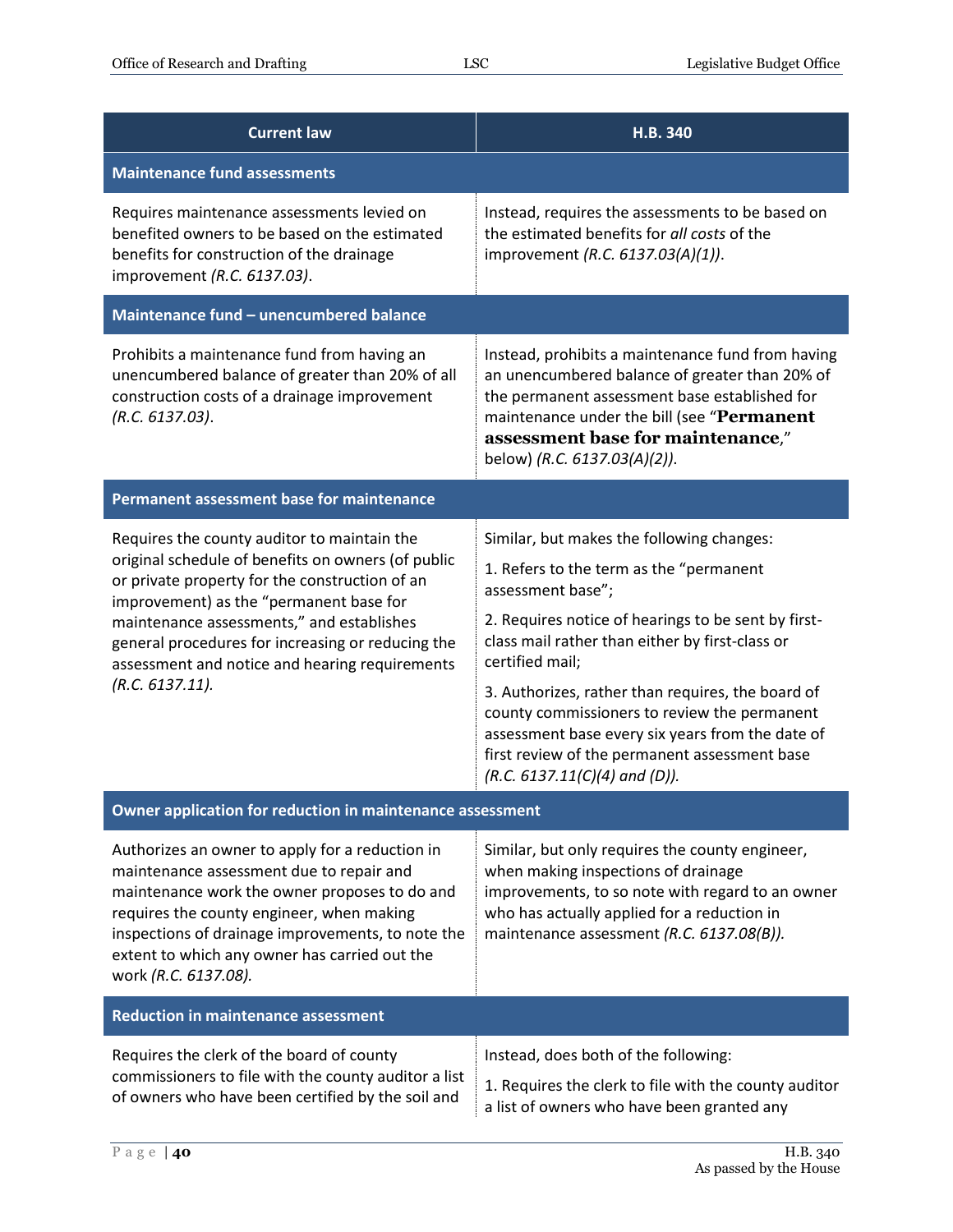| <b>Current law</b>                                                                                                                                        | H.B. 340                                                                                                                                                                                                       |
|-----------------------------------------------------------------------------------------------------------------------------------------------------------|----------------------------------------------------------------------------------------------------------------------------------------------------------------------------------------------------------------|
| water conservation district for a 50% reduction in<br>maintenance assessment for the current year on                                                      | reduction in maintenance assessment for the<br>current year; and                                                                                                                                               |
| or before July 1 of each year (R.C. 6137.09).                                                                                                             | 2. Requires the clerk to file the list on or before<br>August 1 of each year (R.C. 6137.09(D)).                                                                                                                |
| <b>Maintenance assessment deposit</b>                                                                                                                     |                                                                                                                                                                                                                |
| No provision.                                                                                                                                             | Establishes the following requirements concerning<br>maintenance assessments:                                                                                                                                  |
|                                                                                                                                                           | 1. With respect to a single county drainage<br>improvement, requires the county auditor to place<br>maintenance assessments into the maintenance<br>fund for the improvement;                                  |
|                                                                                                                                                           | 2. With respect to a joint county drainage<br>improvement, does all of the following:                                                                                                                          |
|                                                                                                                                                           | --Requires each county auditor that is not the lead<br>county auditor to place the maintenance<br>assessments into the maintenance fund for the<br>improvement;                                                |
|                                                                                                                                                           | --Twice a year, requires each such auditor to<br>transfer that money to the county auditor of the<br>lead county, who must deposit the money into the<br>joint drainage improvement's maintenance fund;<br>and |
|                                                                                                                                                           | --Requires the county auditor of the lead county to<br>place maintenance assessments received in the<br>lead county into the joint drainage improvement's<br>maintenance fund. (R.C. 6137.03(E)(1) and (2).)   |
| Responsibility for maintenance of joint county drainage improvements                                                                                      |                                                                                                                                                                                                                |
| Requires each county engineer to inspect and<br>maintain joint county drainage improvements<br>(R.C. 6137.06).                                            | Instead, requires the lead county engineer to<br>inspect and maintain all joint county drainage<br>improvements (R.C. 6137.06(A)).                                                                             |
| <b>County engineer reports</b>                                                                                                                            |                                                                                                                                                                                                                |
| Requires the county engineer to issue an<br>inspection report to the board of county<br>commissioners on or before June 1 of each year<br>(R.C. 6137.06). | Instead, requires the report to be issued on or<br>before July 1 of each year (R.C. 6137.03(C)).                                                                                                               |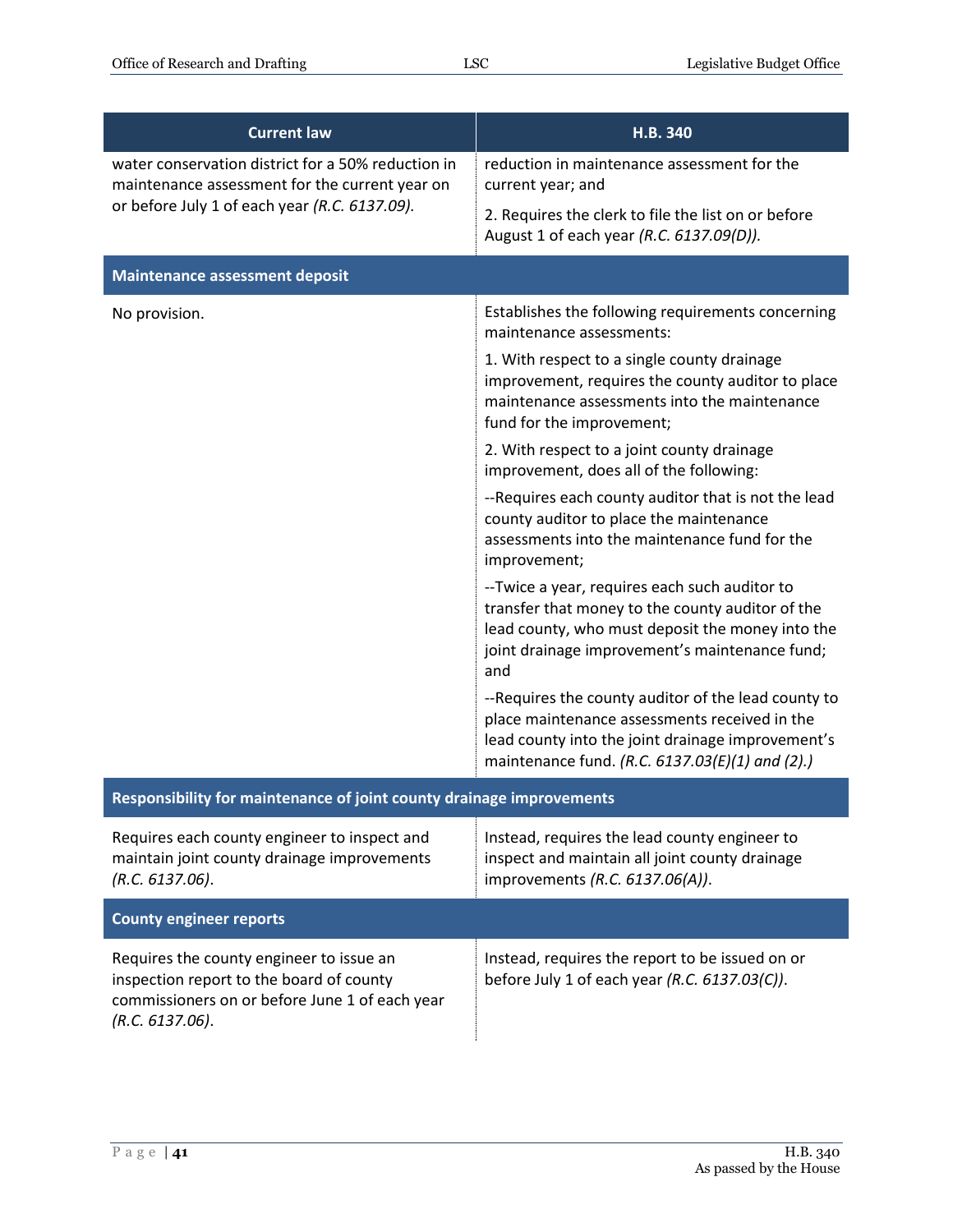| <b>Current law</b>                                                                                                                                                                                                                       | H.B. 340                                                                                                                                                                                                                                                                                                                                                                                                                                                                                               |
|------------------------------------------------------------------------------------------------------------------------------------------------------------------------------------------------------------------------------------------|--------------------------------------------------------------------------------------------------------------------------------------------------------------------------------------------------------------------------------------------------------------------------------------------------------------------------------------------------------------------------------------------------------------------------------------------------------------------------------------------------------|
| Use of county engineer reports                                                                                                                                                                                                           |                                                                                                                                                                                                                                                                                                                                                                                                                                                                                                        |
| No provision.                                                                                                                                                                                                                            | Requires the board of county commissioners to do<br>both of the following:<br>1. Use the county engineer's estimate on repair<br>and maintenance of drainage improvements when<br>determining the annual maintenance assessments,<br>which must be based on a percentage of the<br>permanent assessment base;<br>2. On or before the second Monday of September<br>each year, direct the county auditor or auditors to<br>place the maintenance assessments on the tax<br>duplicate (R.C. 6137.03(D)). |
| Notification of violations of Water Pollution Control Law                                                                                                                                                                                |                                                                                                                                                                                                                                                                                                                                                                                                                                                                                                        |
| Requires a county engineer to notify the<br>appropriate county board of health of potential<br>violations of the Water Pollution Control Law<br>regarding any drainage channel (R.C. 6137.14).                                           | Instead, requires the county engineer to notify the<br>Director of Environmental Protection of those<br>potential violations (R.C. 6137.14).                                                                                                                                                                                                                                                                                                                                                           |
| County drainage maintenance fund - payment of estimates for repair                                                                                                                                                                       |                                                                                                                                                                                                                                                                                                                                                                                                                                                                                                        |
| Requires the county engineer to approve all<br>estimates paid from the county drainage<br>maintenance fund for the repair and maintenance<br>of drainage improvements (R.C. 6137.06).                                                    | No provision.                                                                                                                                                                                                                                                                                                                                                                                                                                                                                          |
| Drainage maintenance district - same watershed                                                                                                                                                                                           |                                                                                                                                                                                                                                                                                                                                                                                                                                                                                                        |
| Regarding the combining of drainage<br>improvements into a drainage maintenance<br>district, specifies that the improvements must be<br>in the same watershed (R.C. 6137.04).                                                            | Eliminates the requirement that the improvements<br>be located in the same watershed<br>(R.C. 6137.04(A)(2)).                                                                                                                                                                                                                                                                                                                                                                                          |
| Drainage maintenance district - factors to consider                                                                                                                                                                                      |                                                                                                                                                                                                                                                                                                                                                                                                                                                                                                        |
| Regarding the combining of drainage<br>improvements into a drainage maintenance<br>district, requires the board of county<br>commissioners and county engineer to consider<br>uniformity of topography and soil types<br>(R.C. 6137.04). | Similar, but requires the board and engineer to<br>also consider similarity of costs<br>(R.C. 6137.04(A)(1)).                                                                                                                                                                                                                                                                                                                                                                                          |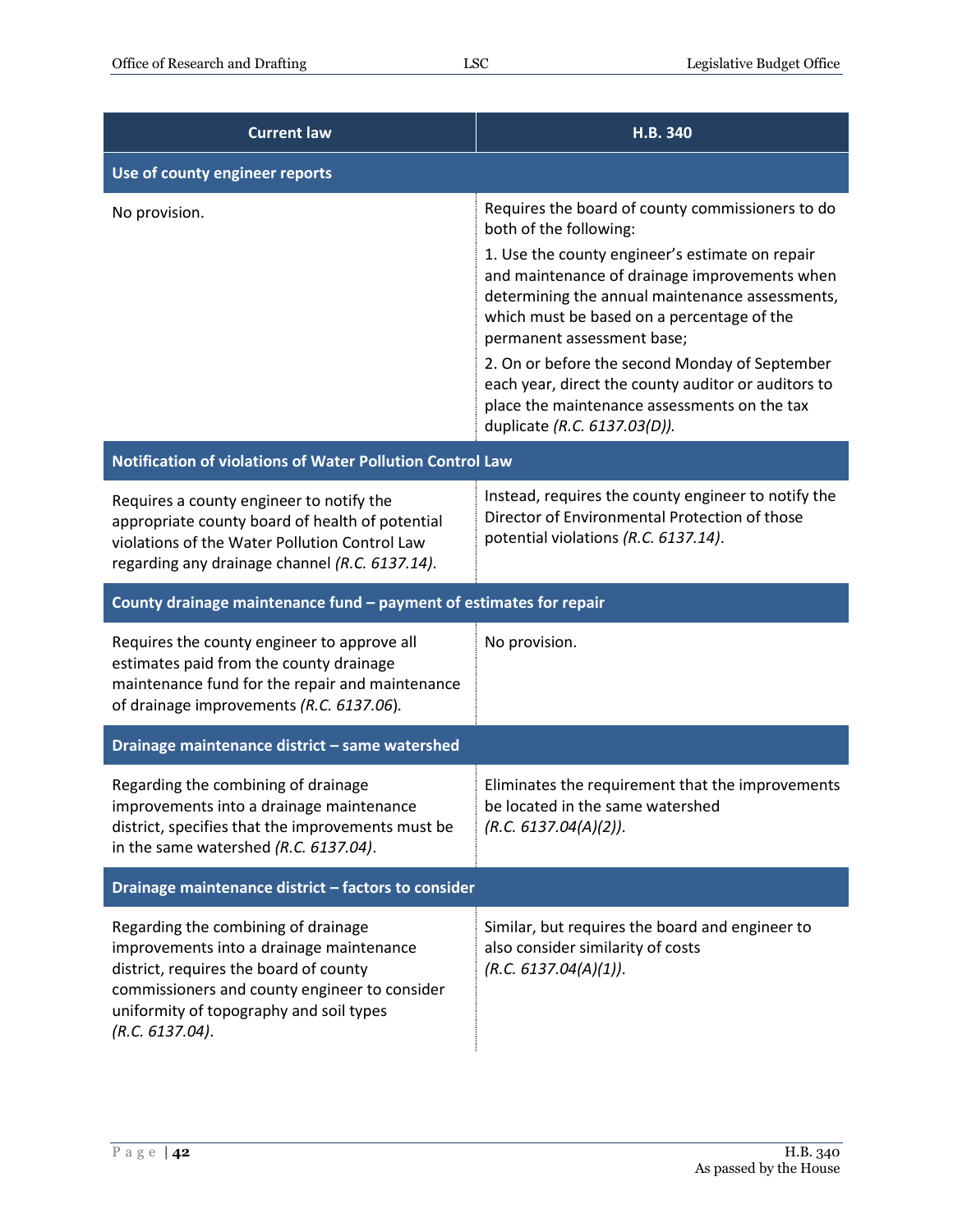| <b>Current law</b>                                                                                                                                                                                                                                                                                          | H.B. 340                                                                                                                                                                                                                                                                                                                                                            |  |
|-------------------------------------------------------------------------------------------------------------------------------------------------------------------------------------------------------------------------------------------------------------------------------------------------------------|---------------------------------------------------------------------------------------------------------------------------------------------------------------------------------------------------------------------------------------------------------------------------------------------------------------------------------------------------------------------|--|
| Procedures for drainage improvement repair or maintenance - identification                                                                                                                                                                                                                                  |                                                                                                                                                                                                                                                                                                                                                                     |  |
| Specifies that any of the following may identify a<br>need for repair or maintenance of a drainage<br>improvement:                                                                                                                                                                                          | Similar, but adds the lead county's county<br>engineer (R.C. 6137.05(B)).                                                                                                                                                                                                                                                                                           |  |
| 1. The board of county commissioners or joint<br>board of county commissioners;                                                                                                                                                                                                                             |                                                                                                                                                                                                                                                                                                                                                                     |  |
| 2. County engineer; or                                                                                                                                                                                                                                                                                      |                                                                                                                                                                                                                                                                                                                                                                     |  |
| 3. A land owner subject to the maintenance<br>assessment (R.C. 6137.05).                                                                                                                                                                                                                                    |                                                                                                                                                                                                                                                                                                                                                                     |  |
| Procedures for drainage improvement repair or maintenance - inspection                                                                                                                                                                                                                                      |                                                                                                                                                                                                                                                                                                                                                                     |  |
| Requires the board of county commissioners or<br>joint board of county commissioners or the county<br>engineer to inspect the condition of the drainage<br>improvement (R.C. 6137.05).                                                                                                                      | Instead, only requires the county engineer to<br>inspect (R.C. 6137.05(B)).                                                                                                                                                                                                                                                                                         |  |
| Procedures for drainage improvement repair or maintenance - estimate of costs                                                                                                                                                                                                                               |                                                                                                                                                                                                                                                                                                                                                                     |  |
| Requires the board of county commissioners or<br>joint board of county commissioners to make an<br>estimate of the necessary work and material for<br>the repair or maintenance activity (R.C. 6137.05).                                                                                                    | Instead, only requires the county engineer to make<br>an estimate of the cost of the necessary work<br>(R.C. 6137.05(C)(1)).                                                                                                                                                                                                                                        |  |
| Procedures for drainage improvement repair or maintenance - performance of work                                                                                                                                                                                                                             |                                                                                                                                                                                                                                                                                                                                                                     |  |
| Requires the board of county commissioners or<br>joint board of county commissioners to determine<br>whether the work should be done by force<br>account, contract through competitive bidding, or<br>both, to certify costs to the county auditor, and<br>proceed with competitive bidding (R.C. 6137.05). | Similar, but only requires the county engineer to<br>determine whether the work should be done by<br>force account, contract through competitive<br>bidding, or both and streamlines the competitive<br>bidding procedures by referring to the general<br>county competitive bidding law<br>(R.C. 6137.05(C)(2)).                                                   |  |
| No provision.                                                                                                                                                                                                                                                                                               | Defines "force account" as the county engineer<br>will act as contractor, using labor employed by the<br>engineer using material and equipment either<br>owned by the county or leased or purchased in<br>compliance with competitive bidding laws and<br>excludes subcontracting any part of such work<br>unless done pursuant to those laws<br>(R.C. 6137.01(B)). |  |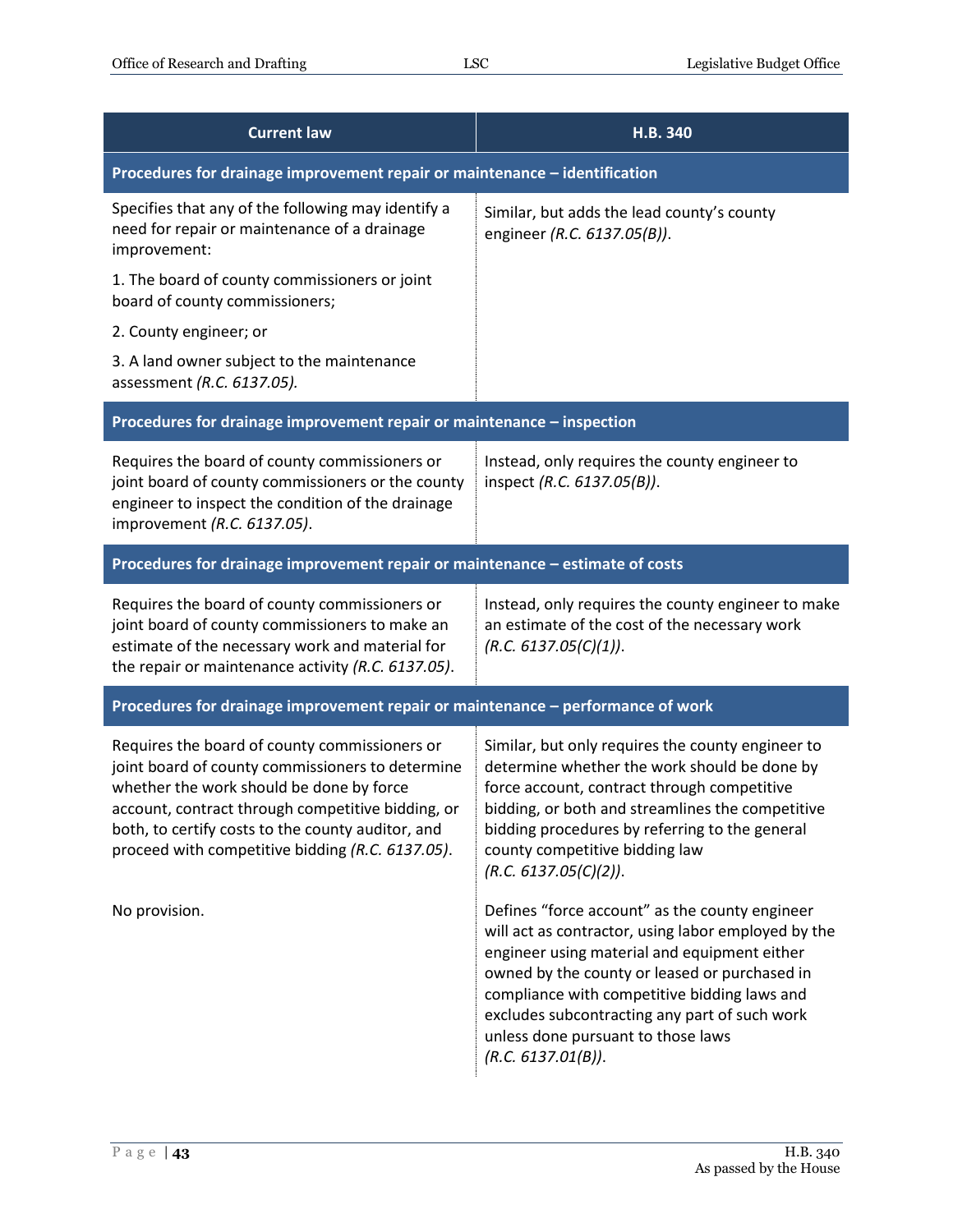| <b>Current law</b>                                                                                                                                                                                                                                                                                                       | H.B. 340                                                                                                                                                                                                                                                                                                                                                                                     |  |
|--------------------------------------------------------------------------------------------------------------------------------------------------------------------------------------------------------------------------------------------------------------------------------------------------------------------------|----------------------------------------------------------------------------------------------------------------------------------------------------------------------------------------------------------------------------------------------------------------------------------------------------------------------------------------------------------------------------------------------|--|
| Procedures for drainage improvement repair or maintenance - contract with soil and water<br>conservation district                                                                                                                                                                                                        |                                                                                                                                                                                                                                                                                                                                                                                              |  |
| No provision.                                                                                                                                                                                                                                                                                                            | Authorizes the board of county commissioners or<br>joint board of county commissioners and the<br>county engineer to contract with a soil and water<br>conservation district for the repair and permanent<br>maintenance of any drainage improvement for<br>which the county engineer is responsible, whether<br>as the county engineer or as the lead county<br>engineer (R.C. 6137.05(D)). |  |
| Repairs, repair assessments, and inadequate drainage repair funds                                                                                                                                                                                                                                                        |                                                                                                                                                                                                                                                                                                                                                                                              |  |
| Regarding repairs to a drainage improvement,<br>does all of the following:                                                                                                                                                                                                                                               | Generally, retains current law regarding repairs to<br>a drainage improvement, but:                                                                                                                                                                                                                                                                                                          |  |
| 1. Authorizes a board of county commissioners to<br>authorize a county engineer to make repairs at a<br>cost not to exceed \$4,000;                                                                                                                                                                                      | 1. Increases the amount a board of county<br>commissioners may authorize a county engineer to<br>spend to make repairs to a cost not to exceed                                                                                                                                                                                                                                               |  |
| 2. Limits the number of semiannual installments<br>that may be made to owners to pay for repairs to                                                                                                                                                                                                                      | \$24,000;<br>2. Increases the limit on the number of semiannual                                                                                                                                                                                                                                                                                                                              |  |
| four;                                                                                                                                                                                                                                                                                                                    | installments to ten;                                                                                                                                                                                                                                                                                                                                                                         |  |
| 3. Authorizes a board to make payment for a<br>drainage improvement repair from the county<br>general fund when the drainage repair fund is<br>inadequate and requires the board to repay the<br>county general fund as soon as adequate funds<br>become available in the drainage maintenance<br>fund. (R.C. 6137.051.) | 3. Eliminates the authorization to pay for repairs<br>from the county general fund when the drainage<br>repair fund for the improvement is inadequate.<br>$(R.C. 6137.051(C)$ and $(E).)$                                                                                                                                                                                                    |  |

### <span id="page-43-0"></span>**Drainage equipment and miscellaneous**

| <b>Current law</b>                                                                                                                                                                                        | <b>H.B 340</b>                                                                                                                                                                                                                                       |
|-----------------------------------------------------------------------------------------------------------------------------------------------------------------------------------------------------------|------------------------------------------------------------------------------------------------------------------------------------------------------------------------------------------------------------------------------------------------------|
| <b>Rotary fund</b>                                                                                                                                                                                        |                                                                                                                                                                                                                                                      |
| Requires the county auditor to establish and<br>maintain a rotary fund for the purchase of<br>equipment, materials, and labor related to the<br>general maintenance of watercourses<br>$(R.C. 6137.06)$ . | Instead, authorizes, rather than requires, the<br>county auditor to establish and maintain a rotary<br>fund for the purchase of equipment, materials,<br>and labor related to the general maintenance of<br>drainage improvements (R.C. 6137.06(E)). |